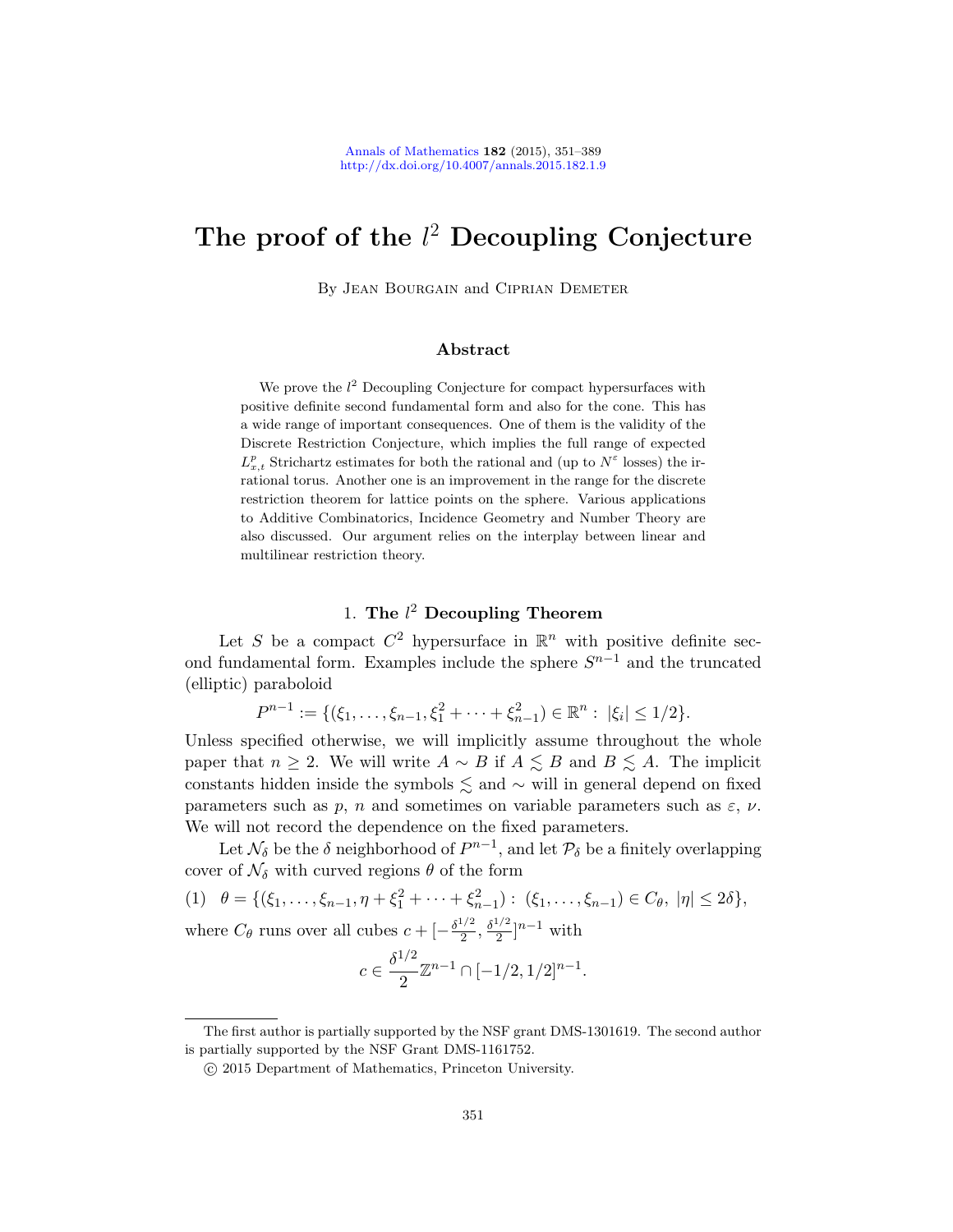<span id="page-1-4"></span>Note that each  $\theta$  sits inside a  $\sim \delta^{1/2} \times \cdots \times \delta^{1/2} \times \delta$  rectangular box. It is also important to realize that the normals to these boxes are  $\sim \delta^{1/2}$  separated. A similar decomposition exists for any  $S$  as above, and we will use the same notation  $P_{\delta}$  for it. We will denote by  $f_{\theta}$  the Fourier restriction of f to  $\theta$ .

Our main result is the proof of the following  $l^2$  Decoupling Theorem.

THEOREM 1.1. Let S be a compact  $C^2$  hypersurface in  $\mathbb{R}^n$  with positive defin[ite](#page-37-0) second funda[me](#page-38-0)ntal form. If  $\text{supp}(\hat{f}) \subset \mathcal{N}_{\delta}$ , then for  $p \geq \frac{2(n+1)}{n-1}$  $\frac{(n+1)}{n-1}$  and  $\varepsilon > 0$ ,

(2) 
$$
||f||_p \lesssim_{\varepsilon} \delta^{-\frac{n-1}{4} + \frac{n+1}{2p} - \varepsilon} \bigg(\sum_{\theta \in \mathcal{P}_{\delta}} ||f_{\theta}||_p^2\bigg)^{1/2}.
$$

<span id="page-1-0"></span>Theorem 1.1 has been proved in [21] for  $p > 2 + \frac{8}{n-1} - \frac{4}{n(n-1)}$ . A standard construction is presented in [21] to show that, up to the  $\delta^{-\epsilon}$  term, the exponent of  $\delta$  is optimal. We point out that Wolff [36] has initiated the study of  $l^p$ decouplings,  $p > 2$  in the case of the cone. His work provides part of the inspiratio[n f](#page-1-0)or our paper.

A localization argument and interpolation between  $p = \frac{2(n+1)}{n-1}$  $\frac{(n+1)}{n-1}$  and the trivial bound for  $p = 2$  proves the subcritical estimate

(3) 
$$
||f||_p \lesssim_{\varepsilon} \delta^{-\varepsilon} \left( \sum_{\theta \in \mathcal{P}_{\delta}} ||f_{\theta}||_p^2 \right)^{1/2},
$$

when  $2 \le p < \frac{2(n+1)}{n-1}$  $2 \le p < \frac{2(n+1)}{n-1}$  $2 \le p < \frac{2(n+1)}{n-1}$ . Estimate (3) [is](#page-37-2) false for  $p < 2$ . This can easily be seen by testing it with functions of the form  $f_{\theta}(x) = g_{\theta}(x+c_{\theta})$ , where  $\text{supp}(\widehat{g_{\theta}}) \subset \theta$ and the numbers  $c_{\theta}$  are very far [apar](#page-37-0)t from each other.

Inequality (3) has b[een](#page-1-2) recently proved by the first author for  $p = \frac{2n}{n-1}$  in [11], using a variant of the induction on scales from [14] and the multilinear restriction Theorem 6.1.

<span id="page-1-3"></span>An argument similar to the one in [21] was used in [18] to prove Theorem 1.1 for  $p > \frac{2(n+2)}{n-1}$ , by interpolating Wolff's machinery with the estimate  $p = \frac{2n}{n-1}$  from [11]. This range is better than the one in [21] due to the use of multilinear theory as opposed to [bil](#page-1-3)inear theory.<sup>1</sup>

We mention briefly that there is a stronger form of decoupling, sometimes referred to as square function estimate, which predicts that

<span id="page-1-2"></span>(4) 
$$
||f||_p \lesssim_{\varepsilon} \delta^{-\varepsilon} ||(\sum_{\theta \in \mathcal{P}_{\delta}} |f_{\theta}|^2)^{1/2}||_p,
$$

in the slightly smaller range  $2 \le p \le \frac{2n}{n-1}$ . When  $n = 2$ , this easily follows via a geometric argument. Minkowski's inequality shows that (4) is indeed stronger

<span id="page-1-1"></span>

<sup>&</sup>lt;sup>1</sup>While both the bilinear theorem in  $[32]$  and the multilinear theorem in  $[3]$  are sharp, the latter one is "morally" stronger.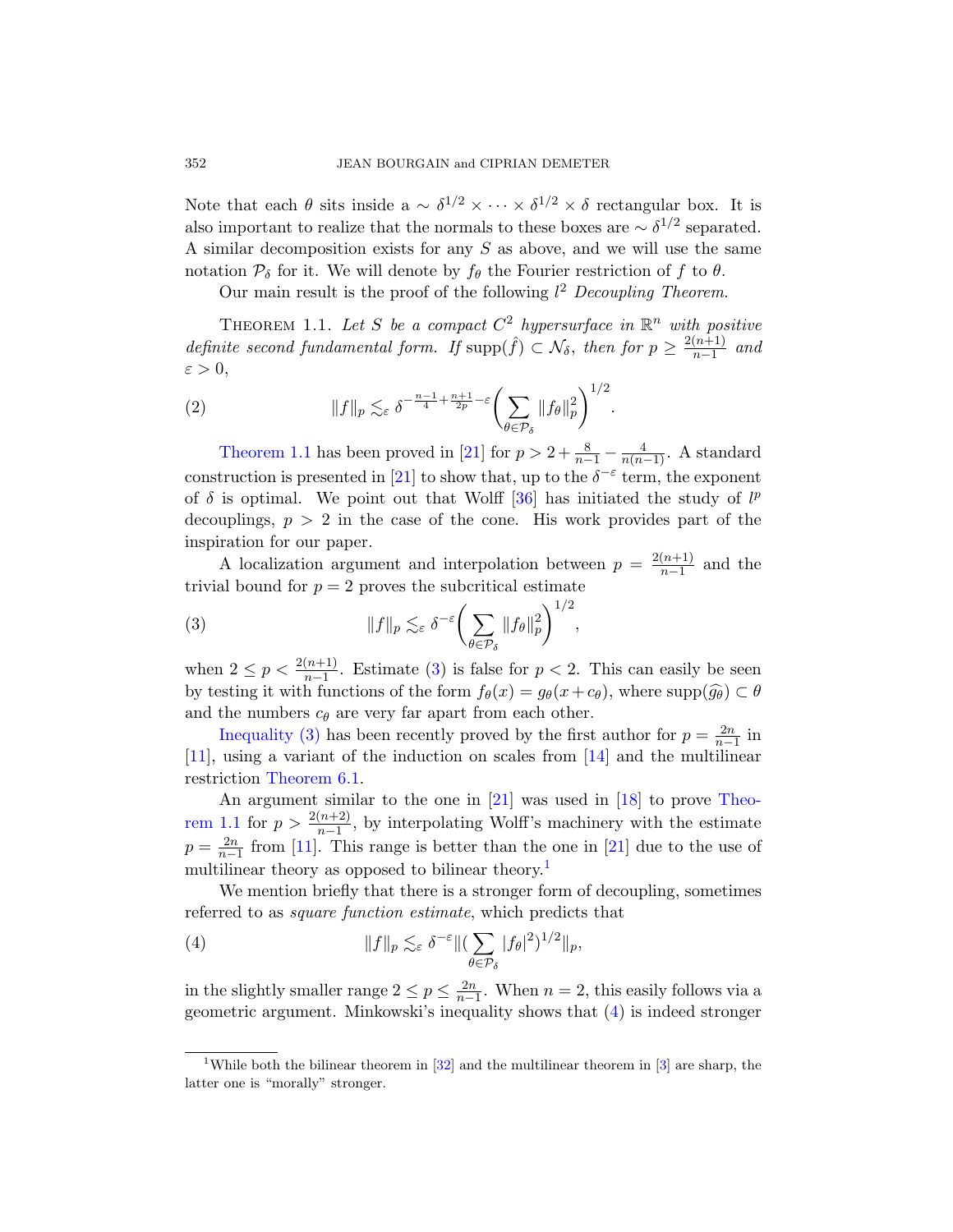than (3) in the range  $2 \le p \le \frac{2n}{n-1}$ . This is also confirmed by the lack of any results for (4) when  $n \geq 3$ . Our methods do [not seem](#page-1-4) to enable any progress on (4).

It is reasonable to hope that in the subcritical regime (3) one may be able to replace  $\delta^{-\varepsilon}$  by a constant  $C_{p,n}$  [indep](#page-1-1)en[dent of](#page-26-0)  $\delta$ . This is indeed known when  $n = 2$  and  $p \leq 4$ , but it seems in general to be an extremely difficult question. To the a[uthors' kno](#page-26-1)wledge, no other examples of  $2 < p < \frac{2(n+1)}{n-1}$  are known for when this holds.

[In](#page-26-0) Section 5 we introduce a multilinear version of the decoupling inequality (2) and show that the multiline[ar and the li](#page-1-1)near theories are essentially equivalent. This in itself is not enough to prove Theorem 1.1, as Theorem 6.1 gives multilinear decoupling only in the range  $2 \le p \le \frac{2n}{n-1}$ . To bridge the gap between  $\frac{2n}{n-1}$  and  $\frac{2(n+1)}{n-1}$ , in Section 6 we refine our analysis based on the multilinear theory. In particular, we set up an induction on scales argument that makes use of Theorem 6.1 at each step of the iteration, rather than once.

Let us now briefly describe some of the consequences of Theorem 1.1. The first one we mention is a sharp decoupling for the (truncated) cone

$$
C^{n-1} = \left\{ (\xi_1, \ldots, \xi_{n-1}, \sqrt{\xi_1^2 + \cdots + \xi_{n-1}^2}), \ 1 \leq \sqrt{\xi_1^2 + \cdots + \xi_{n-1}^2} \leq 2 \right\}.
$$

Abusing earlier notation, we let  $\mathcal{N}_{\delta}(C^{n-1})$  be the  $\delta$  neighborhood of  $C^{n-1}$ , and we let  $\mathcal{P}_{\delta}(C^{n-1})$  be the partition of  $\mathcal{N}_{\delta}(C^{n-1})$  associated with a given partition of  $S^{n-1}$  into  $\delta^{1/2}$  caps. More precisely, each  $\theta \in \mathcal{P}_{\delta}(C^{n-1})$  is essentially a  $1 \times \delta \times \delta^{1/2} \times \cdots \times \delta^{1/2}$  rectangular box.

THEOREM 1.2. Assume  $\text{supp}(\hat{f}) \subset \mathcal{N}_{\delta}(C^{n-1})$ . Then for each  $\varepsilon > 0$ ,

$$
||f||_p \lesssim_{\varepsilon} \delta^{-\frac{n-2}{4} + \frac{n}{2p} - \varepsilon} \bigg( \sum_{\theta \in \mathcal{P}_\delta(C^{n-1})} ||f_\theta||_p^2 \bigg)^{1/2} \quad \text{if} \quad p \ge \frac{2n}{n-2}
$$

and

$$
||f||_p \lesssim_{\varepsilon} \delta^{-\varepsilon} \bigg( \sum_{\theta \in \mathcal{P}_\delta(C^{n-1})} ||f_\theta||_p^2 \bigg)^{1/2} \qquad \text{if } 2 \le p \le \frac{2n}{n-2}.
$$

The proof of Theorem 1.2 is presented in the last section of the paper, and it turns out to be a surprisin[gly](#page-37-3) short [ap](#page-36-1)plication of Theorem 1.1 for the elliptic paraboloid. It has some striking consequences, some of which were described in (and provided some of the original motivation for) the work [36] of Wolff. Examples include progress on the "local smoothing conjecture for the wave equation" (see [30] and [36]), the regularity for convolutions with arclength measures on helices [27], and the boundedness properties of the Bergman projection in tube domains over full light cones; see [20] and [2]. We refer the interested reader to these papers for details.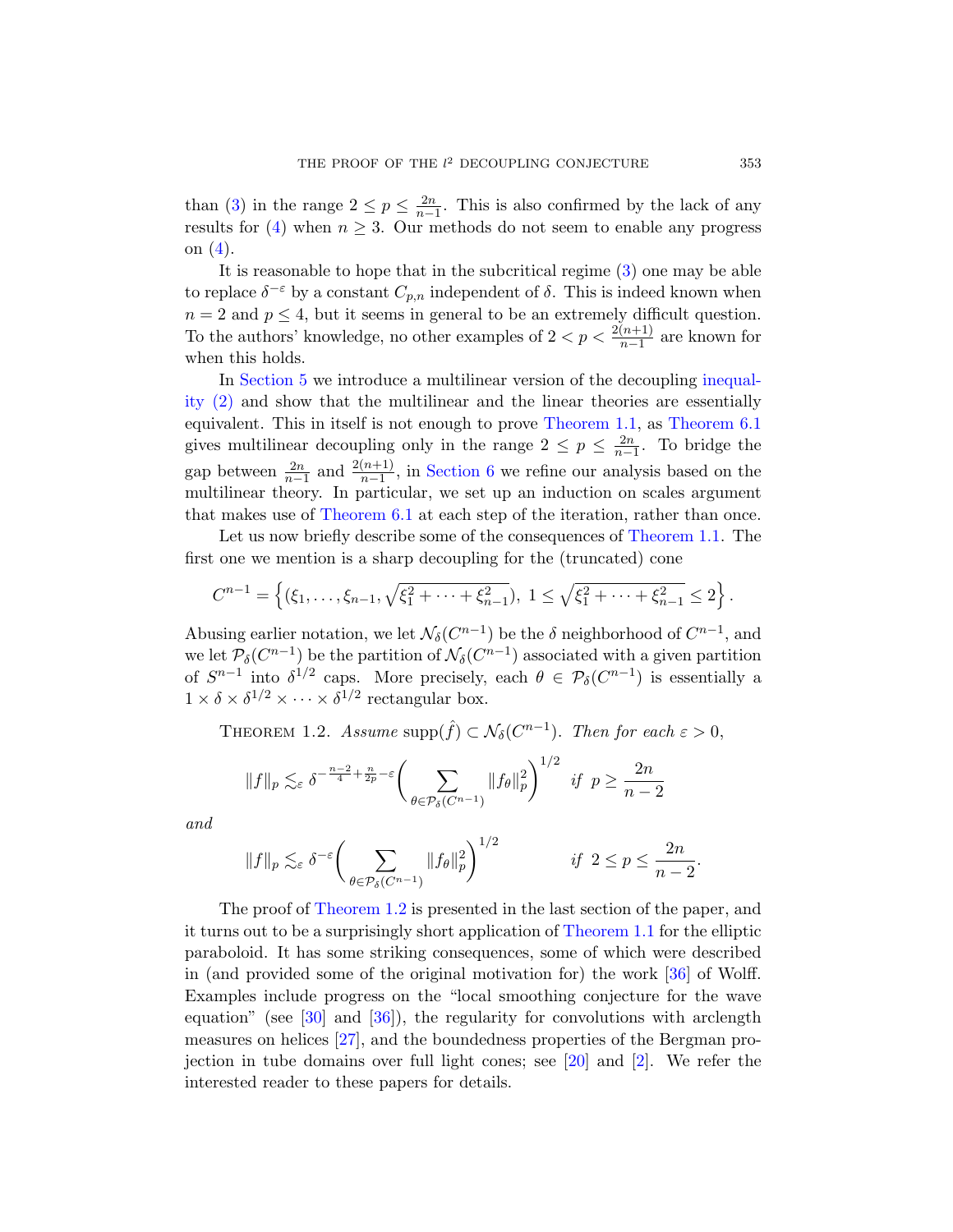Theorem 1.1 immediately implies the validity of the Discrete Restriction Conjecture in the expected range; see Theorem 2.2 below. This in turn has a wide range of interesting consequences that are detailed in Section 2. First, we get the full range of expected  $L_{x,t}^p$  Strichartz estimates for both the rational and (up to  $N^{\varepsilon}$  losses) irrational tori. Second, we derive sharp estimates on the additive energies of various sets. These can be rephrased as incidence geometry problems, and in some cases we are not aware of an alternative approach. While our theorems successfully address the cas[e of "nicely se](#page-26-0)parated" points, some intriguing questions are l[eft open for a](#page-1-1)rbitrary points.

A third type of applications includes sharp (up to  $N^{\varepsilon}$  losses) estimates for the number of solutions of various Diophantine inequalities. This is rather [surprising](#page-4-0) given the fact that our meth[ods](#page-37-4) d[o n](#page-36-2)ot rely on any number theory. We believe that they provide a new angle by means of our use of induction on scales and the topology of  $\mathbb{R}^n$ . Indeed, the Multilinear Restriction Theorem 6.1 that we use repeatedly in the proof of our main Theorem 1.1 relies at its core on the multilinear Kakeya phenomenon, which has some topological flavor (see  $[24]$ ,  $[16]$ ).

Finally, we use Theorem 2.2 [to impr](#page-26-1)ove the range from [13], [12] in the discrete restriction problem for lattice points on the sphere.

In forthcoming papers we will develop the decoupling theory for arbitrary hypersurfaces with nonzero Gaussian curvature, as well as for nondegenerate curves.

Acknowledgments. The authors are indebted to the anonymous referees whose comments helped improve the presentation in Section 6. The second author has benefited from helpful conversations with Nets Katz and Andreas Seeger. The second author would like to thank his student Fangye Shi for a careful reading of the original version of the manuscript and for pointing out a few typos.

#### 2. First applications

In this section we present the first round of applications of our decoupling theory. Additional applications will appear elsewhere.

2.1. The discrete restriction phenomenon. To provide some motivation we recall the Stein-Tomas Restriction Theorem; see [34].

THEOREM 2.1. Let S be a compact  $C^2$  hypersurface in  $\mathbb{R}^n$  with nonzero Gaussian curvature, and let  $d\sigma$  denote the natural surface measure on S. Then for  $p \geq \frac{2(n+1)}{n-1}$  $\frac{(n+1)}{n-1}$  and  $f \in L^2(S, d\sigma)$ , we have

$$
\left\|\widehat{fd\sigma}\right\|_{L^p(\mathbb{R}^n)} \lesssim \|f\|_{L^2(S)}.
$$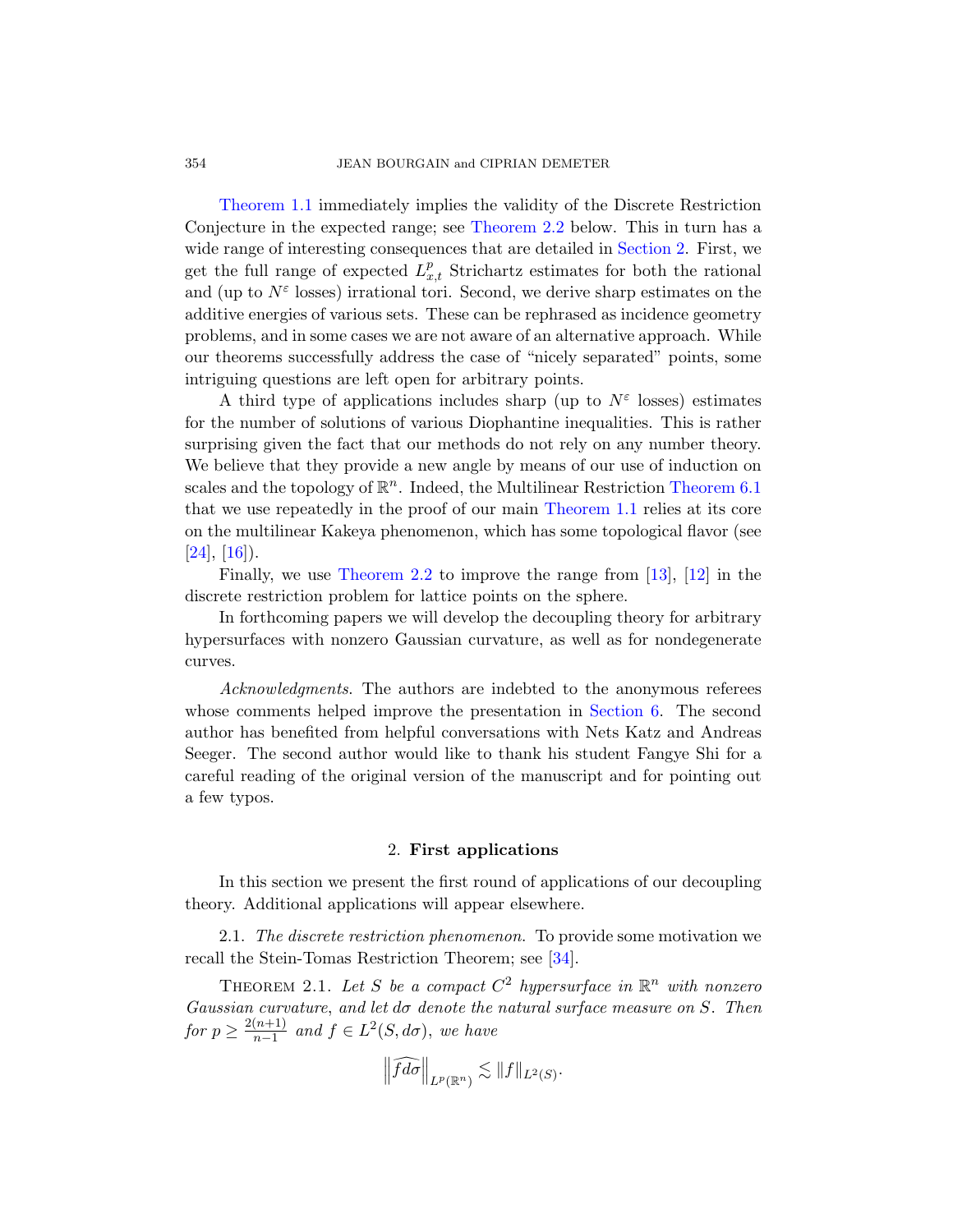Note that this result only needs nonzero Gaussian curvature. We will use the notation  $e(a) = e^{2\pi i a}$ . For fixed  $p \geq \frac{2(n+1)}{n-1}$  $\frac{(n+1)}{n-1}$ , it is an easy exercise to see that this theorem is equivalent to the statement that

$$
\left(\frac{1}{|B_R|}\int_{B_R}\left|\sum_{\xi\in\Lambda}a_{\xi}e(\xi\cdot x)\right|^p\right)^{1/p}\lesssim \delta^{\frac{n}{2p}-\frac{n-1}{4}}\|a_{\xi}\|_{l^2(\Lambda)},
$$

for each  $0 \le \delta \le 1$ , each  $a_{\xi} \in \mathbb{C}$ , each ball  $B_R \subset \mathbb{R}^n$  of radius  $R \sim \delta^{-1/2}$  and each  $\delta^{1/2}$  separated set  $\Lambda \subset S$ . Thus, the Stein-Tomas Theorem measures the average  $L^p$  oscillations of exponential sums at spatial scale equal to the inverse of the separation of the frequencies. It will be good to keep in mind that for each  $R \gtrsim \delta^{-1/2}$ ,

<span id="page-4-0"></span>(5) 
$$
\left\| \sum_{\xi \in \Lambda} a_{\xi} e(\xi \cdot x) \right\|_{L^2(B_R)} \sim |B_R|^{1/2} \|a_{\xi}\|_2
$$

as can be seen using Plancherel's Theorem.

<span id="page-4-2"></span>The discrete restriction phenomenon consists in the existence of stronger cancellations at the larger scale  $R \gtrsim \delta^{-1}$ . We prove the following.

THEOREM 2.2. Let S be a compact  $C^2$  hypersurface in  $\mathbb{R}^n$  with positive definite second fundamental form. Let  $\Lambda \subset S$  be a  $\delta^{1/2}$ - separated set, and let  $R \gtrsim \delta^{-1}$ . The[n for each](#page-1-1)  $\varepsilon > 0$ ,

(6) 
$$
\left(\frac{1}{|B_R|}\int_{B_R}\left|\sum_{\xi\in\Lambda}a_{\xi}e(\xi\cdot x)\right|^p\right)^{1/p}\lesssim_{\varepsilon} \delta^{\frac{n+1}{2p}-\frac{n-1}{4}-\varepsilon}\|a_{\xi}\|_2
$$

if  $p \geq \frac{2(n+1)}{n-1}$  $\frac{(n+1)}{n-1}$ .

<span id="page-4-1"></span>It has been observed in [11] that Theorem 1.1 for a given  $p$  implies (6) for the same p. Here is a sketch of the argument. First, note that the statement

$$
||f||_p \lesssim \delta^{c_p} \bigg( \sum_{\theta \in \mathcal{P}_{\delta}} ||f_{\theta}||_p^2 \bigg)^{1/2}
$$
 whenever  $\text{supp}(\hat{f}) \subset \mathcal{N}_{\delta}$ 

easily implies that for each  $g : S \to \mathbb{C}$  and  $R \gtrsim \delta^{-1}$ ,

(7) 
$$
\left(\int_{B_R} \left|\widehat{gd\sigma}\right|^p\right)^{1/p} \lesssim \delta^{c_p} \left(\sum_{\theta \in \mathcal{P}_{\delta}} \left\|\widehat{g_{\theta}d\sigma}\right\|_{L^p(w_{B_R})}^2\right)^{1/2};
$$

here  $g_{\theta} = g_{\theta}$  is the restriction of g to the  $\delta^{1/2}$ - cap  $\theta$  on S. See Remark 5.2. Also, throughout the paper we write

$$
||f||_{L^{p}(w_{B_R})} = \left(\int_{\mathbb{R}^n} |f(x)|^p w_{B_R}(x) dx\right)^{1/p}
$$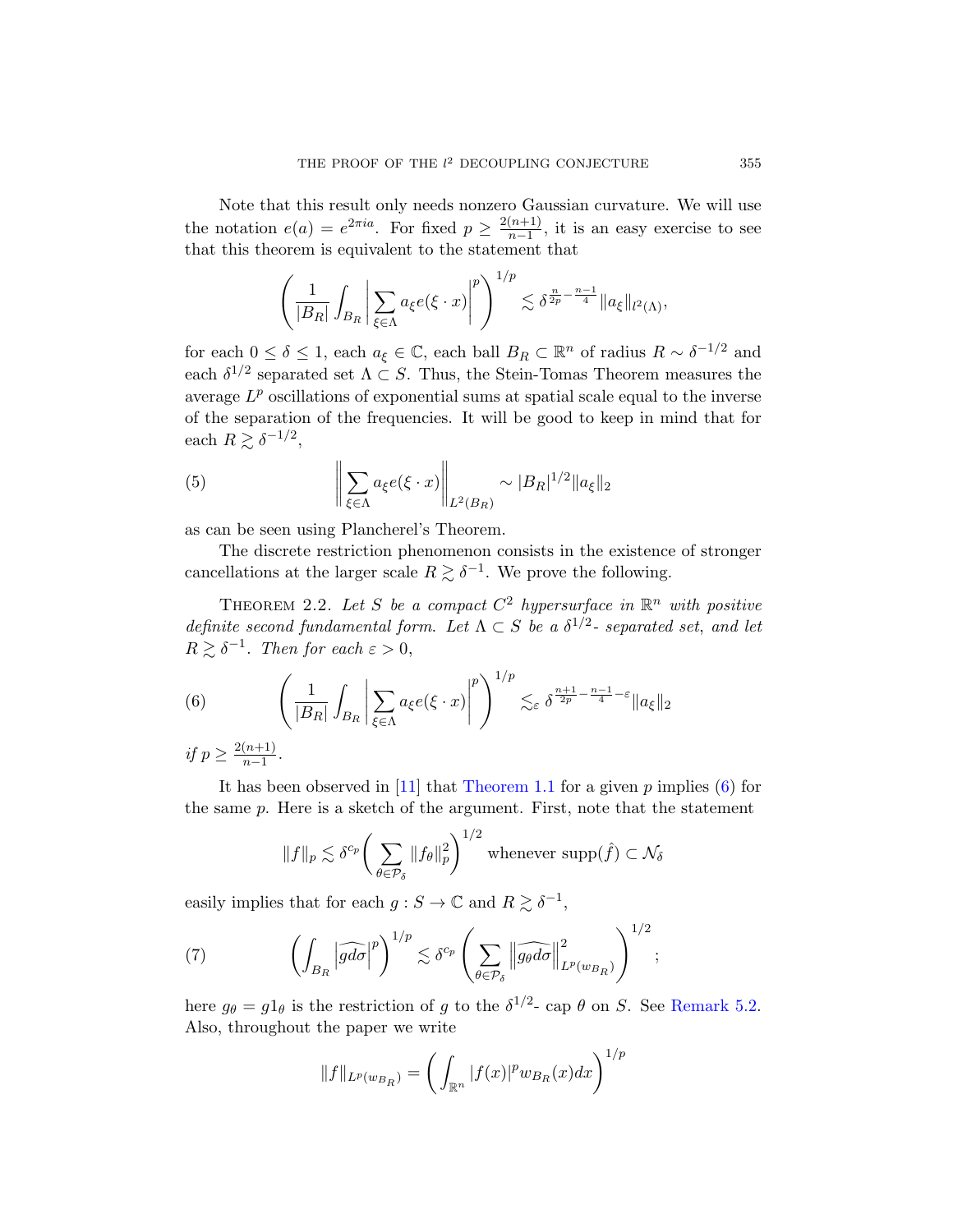for weights  $w_{B_R}$  that are Fourier supported in  $B(0, \frac{1}{R})$  $\frac{1}{R}$ ) and satisfy

<span id="page-5-0"></span>(8) 
$$
1_{B_R}(x) \lesssim w_{B_R}(x) \le \left(1 + \frac{|x - c(B_R)|}{R}\right)^{-10n}
$$

It now suffices to use  $g = \sum_{\xi \in \Lambda} a_{\xi} \sigma(U(\xi, \tau))^{-1} 1_{U(\xi, \tau)}$  in (7), where  $U(\xi, \tau)$  is a  $\tau$ -cap on S cent[ere](#page-5-0)d at  $\xi$ , and to let  $\tau \to 0$ .

.

Using [\(6](#page-4-2)) with  $p = \frac{2(n+1)}{n-1}$  $\frac{(n+1)}{n-1}$  and Hölder's inequality we determine that

(9) 
$$
\delta^{\varepsilon} \|a_{\xi}\|_{2} \lesssim_{\varepsilon} \left( \frac{1}{|B_{R}|} \int_{B_{R}} \left| \sum_{\xi \in \Lambda} a_{\xi} e(\xi \cdot x) \right|^{p} \right)^{1/p} \lesssim_{\varepsilon} \delta^{-\varepsilon} \|a_{\xi}\|_{2}
$$

for  $1 \leq p \leq \frac{2(n+1)}{n-1}$  $\frac{(n+1)}{n-1}$  and  $R \geq \delta^{-1}$ . We mention that prior to our current work, the only known results for  $(6)$  and  $(9)$  were the ones in the range where Theorem 1.1 was known.

<span id="page-5-1"></span>2.2. Strichartz estimates for the classical and irrational tori. The discrete restriction phenomenon has mostly been investigated in the special case when the frequ[enc](#page-36-4)y [po](#page-36-3)ints  $\Lambda$  come from a lattice. There is extra motivation in considering this case coming from PDEs, where there is interest in establishing Strichartz estimates for the Schrödinger equation on the torus. Prior to the current work, the best known result for the paraboloid

$$
P^{n-1}(N) := \{ \xi := (\xi_1, \dots, \xi_n) \in \mathbb{Z}^n : \xi_n = \xi_1^2 + \dots + \xi_{n-1}^2, \ |\xi_1|, \dots, |\xi_{n-1}| \le N \}
$$
  
was obtained by the first author [9], [11]. We recall this result below.

THEOREM 2.3 (Discrete restriction: the lattice case (paraboloid)). Let  $a_{\xi} \in \mathbb{C}$  and  $\varepsilon > 0$ . Then

(i) if  $n \geq 4$ , we have

$$
\left\| \sum_{\xi \in P^{n-1}(N)} a_{\xi} e(\xi \cdot x) \right\|_{L^p(\mathbb{T}^n)} \lesssim_{\varepsilon} N^{\frac{n-1}{2} - \frac{n+1}{p} + \varepsilon} \|a_{\xi}\|_{l^2},
$$
\n
$$
\text{for } p \ge \frac{2(n+2)}{n-1} \text{ and}
$$
\n
$$
\left\| \sum_{\xi \in P^{n-1}(N)} a_{\xi} e(\xi \cdot x) \right\|_{L^p(\mathbb{T}^n)} \lesssim_{\varepsilon} N^{\varepsilon} \|a_{\xi}\|_{l^2}
$$
\n
$$
\text{for } 1 \le p \le \frac{2n}{n-1};
$$
\n
$$
\left\| \sum_{\xi \in P^{n-1}(N)} a_{\xi} e(\xi \cdot x) \right\|_{L^p(\mathbb{T}^n)} \lesssim_{\varepsilon} N^{\varepsilon} \|a_{\xi}\|_{l^2}
$$

for 
$$
p = \frac{2(n+1)}{n-1}
$$
.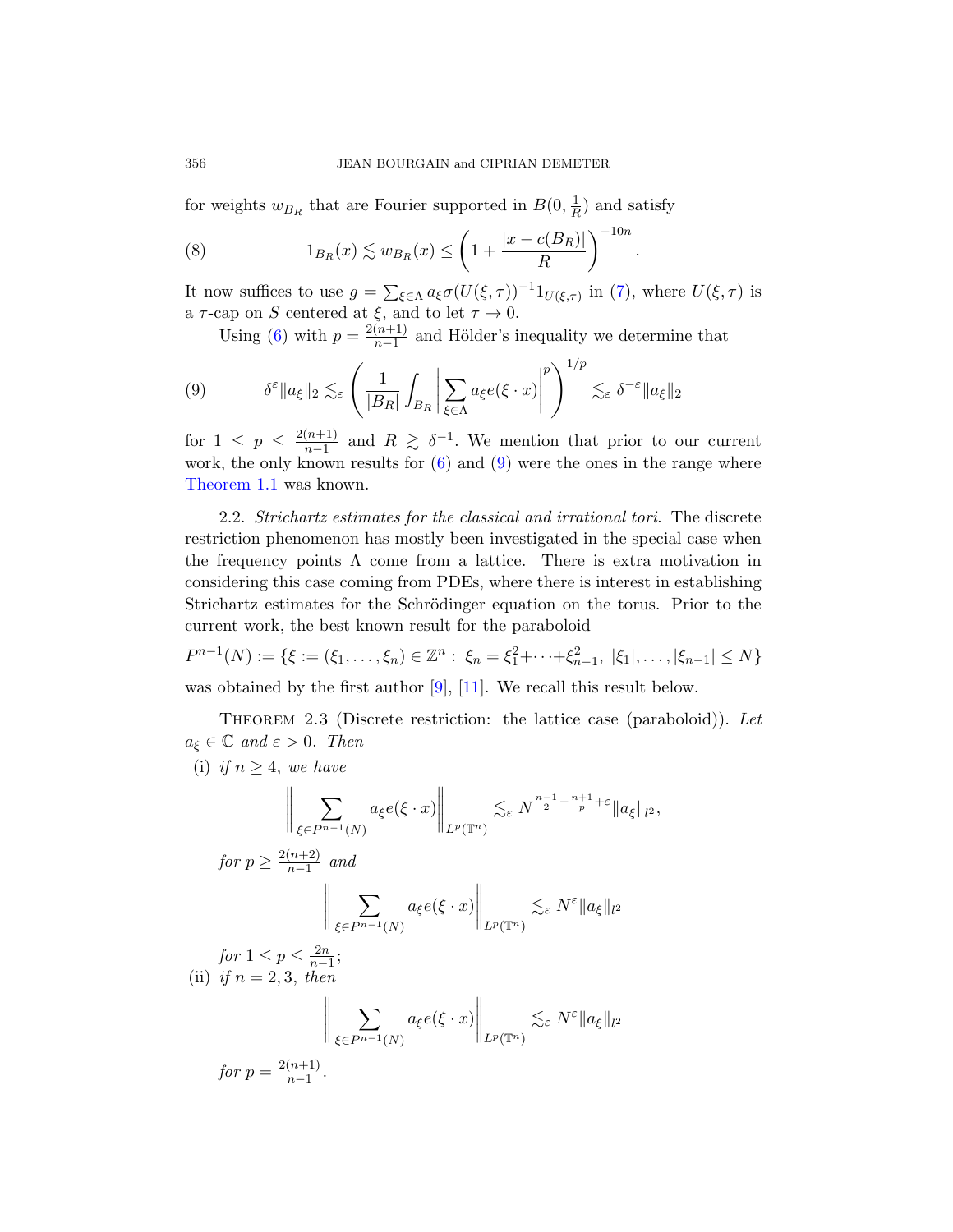The proof of (i) combines the implementation of the Stein-Tomas argum[ent](#page-36-5) vi[a th](#page-37-5)e [circl](#page-37-6)e meth[od](#page-37-7) with the inequality  $(3)$  proved in [11]. The argument for (ii) is much easier; it uses the fact that circles in the plane contain "few" lattice points. It has been conjectured in [9] that (ii) should also hold for  $n \geq 4$ . This is easily seen to be sharp, up to the  $N^{\varepsilon}$  term. We will argue below that our Theorem 2.2 implies this conjecture — in fact, a more general version of it.

The analogous question for the more general irrational tori has been recently investigated in [10], [17], [19] and [23]. More precisely, fix  $\frac{1}{2}$  <  $\theta_1, \ldots, \theta_{n-1} < 2$ . For  $\phi \in L^2(\mathbb{T}^{n-1})$ , consider its Laplacian

$$
\Delta \phi(x_1, \ldots, x_{n-1})
$$
\n
$$
= \sum_{(\xi_1, \ldots, \xi_{n-1}) \in \mathbb{Z}^{n-1}} (\xi_1^2 \theta_1 + \cdots + \xi_{n-1}^2 \theta_{n-1}) \hat{\phi}(\xi_1, \ldots, \xi_{n-1}) e(\xi_1 x_1 + \cdots + \xi_{n-1} x_{n-1})
$$

<span id="page-6-0"></span>on the irrational torus  $\prod_{i=1}^{n-1} \mathbb{R}/(\theta_i \mathbb{Z})$ . Let also

$$
e^{it\Delta}\phi(x_1,\ldots,x_{n-1},t)
$$
  
= 
$$
\sum_{(\xi_1,\ldots,\xi_{n-1})\in\mathbb{Z}^{n-1}} \hat{\phi}(\xi_1,\ldots,\xi_{n-1})e(x_1\xi_1+\cdots+x_{n-1}\xi_{n-1}+t(\xi_1^2\theta_1+\cdots+\xi_{n-1}^2\theta_{n-1})).
$$

<span id="page-6-1"></span>We prove

 $\mathbf{r}$ 

THEOREM 2.4 (Strichartz estimates for irrational tori). Let  $\phi \in L^2(\mathbb{T}^{n-1})$ with supp $(\hat{\phi}) \subset [-N, N]^{n-1}$ . Then for each  $\varepsilon > 0$ ,  $p \geq \frac{2(n+1)}{n-1}$  $\frac{(n+1)}{n-1}$  and each interval  $I \subset \mathbb{R}$  with  $|I| \gtrsim 1$ , we have

(10) 
$$
\|e^{it\Delta}\phi\|_{L^p(\mathbb{T}^{n-1}\times I)} \lesssim_{\varepsilon} N^{\frac{n-1}{2}-\frac{n+1}{p}+\varepsilon}|I|^{1/p}\|\phi\|_2,
$$

and the implicit constant does not depend on I, N and  $\theta_i$ .

*Proof.* For  $-N \leq \xi_1, \ldots, \xi_{n-1} \leq N$ , define  $\eta_i = \frac{\theta_i^{1/2} \xi_i}{4N}$  $\frac{a_1^{\prime\prime}a_2^{\prime}}{4N}$  and  $a_{\eta} = \hat{\phi}(\xi)$ . A simple change of variables shows that

$$
\int_{\mathbb{T}^{n-1}\times I} |e^{it\Delta}\phi|^p \lesssim \frac{1}{N^{n+1}} \int_{|y_1|,\dots,|y_{n-1}|\leq 8N} \times \left|\sum_{\eta_1,\dots,\eta_{n-1}} a_{\eta} e(y_1 \eta_1 + \dots + y_{n-1} \eta_{n-1} + y_n(\eta_1^2 + \dots + \eta_{n-1}^2))\right|^p dy_1 \cdots dy_n,
$$

where  $I_{N^2}$  is an interval of length  $\sim N^2|I|$ . By periodicity in the  $y_1, \ldots, y_{n-1}$ variables we bound the above by

$$
\frac{1}{N^{n+1}(N|I|)^{n-1}} \int_{B_{N^2|I|}} \times \left| \sum_{\eta_1, \dots, \eta_{n-1}} a_{\eta} e(y_1 \eta_1 + \dots + y_{n-1} \eta_{n-1} + y_n(\eta_1^2 + \dots + \eta_{n-1}^2)) \right|^p dy_1 \cdots dy_n
$$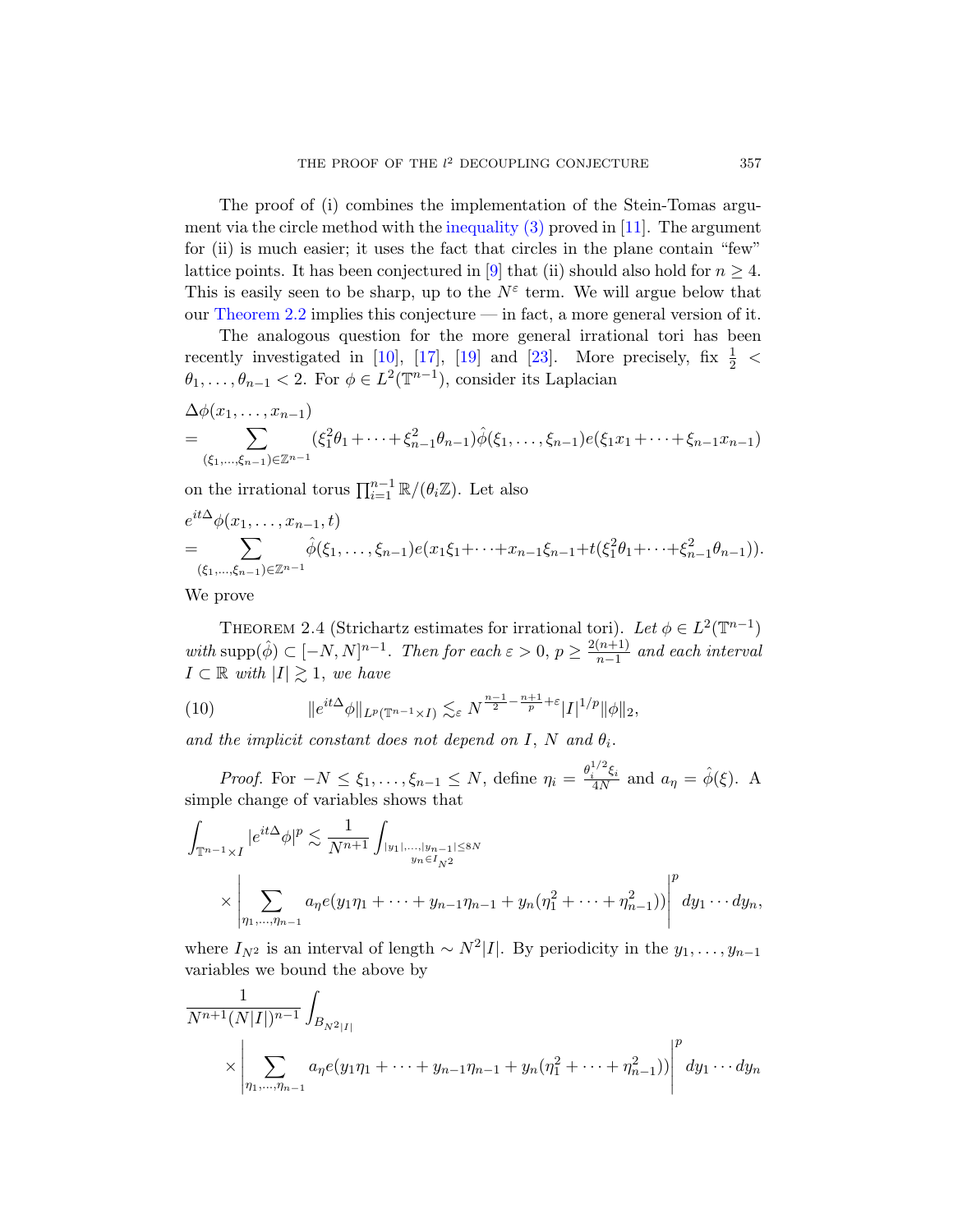for some ball  $B_{N^2|I|}$  of radius ~  $N^2|I|$ . Our result will follow once we note that the points

$$
(\eta_1, \ldots, \eta_{n-1}, \eta_1^2 + \cdots + \eta_{n-1}^2)
$$

are  $\sim \frac{1}{N}$  $\frac{1}{N}$  separated on  $P^{n-1}$  and t[hen](#page-6-1) apply Theorem 2.2 with  $R \sim N^2|I|$ . □

Remark 2.5. The di[agon](#page-37-7)al form  $\xi_1^2\theta_1 + \cdots + \xi_{n-1}^2\theta_{n-1}$  may in fact be replaced with an arbitrary definite quadratic form  $Q(\xi_1, \ldots, \xi_{n-1})$  to incorporate the more general case of flat tori. The case  $\theta_1 = \cdots = \theta_{n-1} = 1$  corresponds to the classical (periodic) torus  $\mathbb{T}^n$ . When combined with our Theorem 2.4, Propositions 3.113 and 3.114 from  $[9]$  show that in fact  $(10)$  holds true with  $\varepsilon = 0$  in the range  $p > \frac{2(n+1)}{n-1}$  for  $\mathbb{T}^n$ . Similar partial results in the direction of  $\varepsilon$  removal are derived for the irrational torus in [23].

2.3. The discrete restriction for lattice points on the sphere. Given integers  $n \geq 3$  and  $\lambda = N^2 \geq 1$  consider the discrete sphere

$$
\mathcal{F}_{n,N^2} = \{ \xi = (\xi_1, \ldots, \xi_n) \in \mathbb{Z}^n : |\xi_1|^2 + \cdots + |\xi_n|^2 = N^2 \}.
$$

<span id="page-7-0"></span>In [8], the first author made the following conjecture about the eigenfunctions of th[e L](#page-37-4)a[plac](#page-36-2)ian on the torus and found some partial results.

CONJECTURE 2.6. For each  $n \geq 3$ ,  $a_{\xi} \in \mathbb{C}$ ,  $\varepsilon > 0$  and each  $p \geq \frac{2n}{n-2}$ , we have

(11) 
$$
\left\| \sum_{\xi \in \mathcal{F}_{n,N^2}} a_{\xi} e(\xi \cdot x) \right\|_{L^p(\mathbb{T}^n)} \lesssim_{\varepsilon} N^{\frac{n-2}{2} - \frac{n}{p} + \varepsilon} \|a_{\xi}\|_{l^2(\mathcal{F}_{n,N^2})}.
$$

We refer the reader to  $[13]$ ,  $[12]$  for a discussion on why the critical index  $\frac{2n}{n-2}$  for t[he sphere is diff](#page-7-0)erent from the one for the paraboloid. The conjecture has been verified by the authors in [13] for  $p \geq \frac{2n}{n-3}$  when  $n \geq 4$  and then later improved in [12] to  $p \geq \frac{44}{7}$  when  $n = 4$  and  $p \geq \frac{14}{3}$  when  $n = 5$ . The methods in [8], [13] and [12] include Number Theory of various sorts, Incidence Geometry and Fourier Analysis. Using Theorem 2.2 we can further improve our results.

<span id="page-7-1"></span>THEOREM 2.7. Let  $n \geq 4$ . [In](#page-37-4)equality (11) holds for  $p \geq \frac{2(n-1)}{n-3}$  $\frac{(n-1)}{n-3}$ . *Proof.* Fix  $||a_{\xi}||_2 = 1$ , and define

$$
F(x) = \sum_{\xi \in \mathcal{F}_{n,N^2}} a_{\xi} e(x \cdot \xi).
$$

We start by recalling the following estimate (24) from [13], valid for  $n \geq 4$  and  $\alpha \gtrsim_\varepsilon N^{\frac{n-1}{4}+\varepsilon}$ :

(12) 
$$
|\{|F| > \alpha\}| \lesssim_{\varepsilon} \alpha^{-2\frac{n-1}{n-3}} N^{\frac{2}{n-3}}.
$$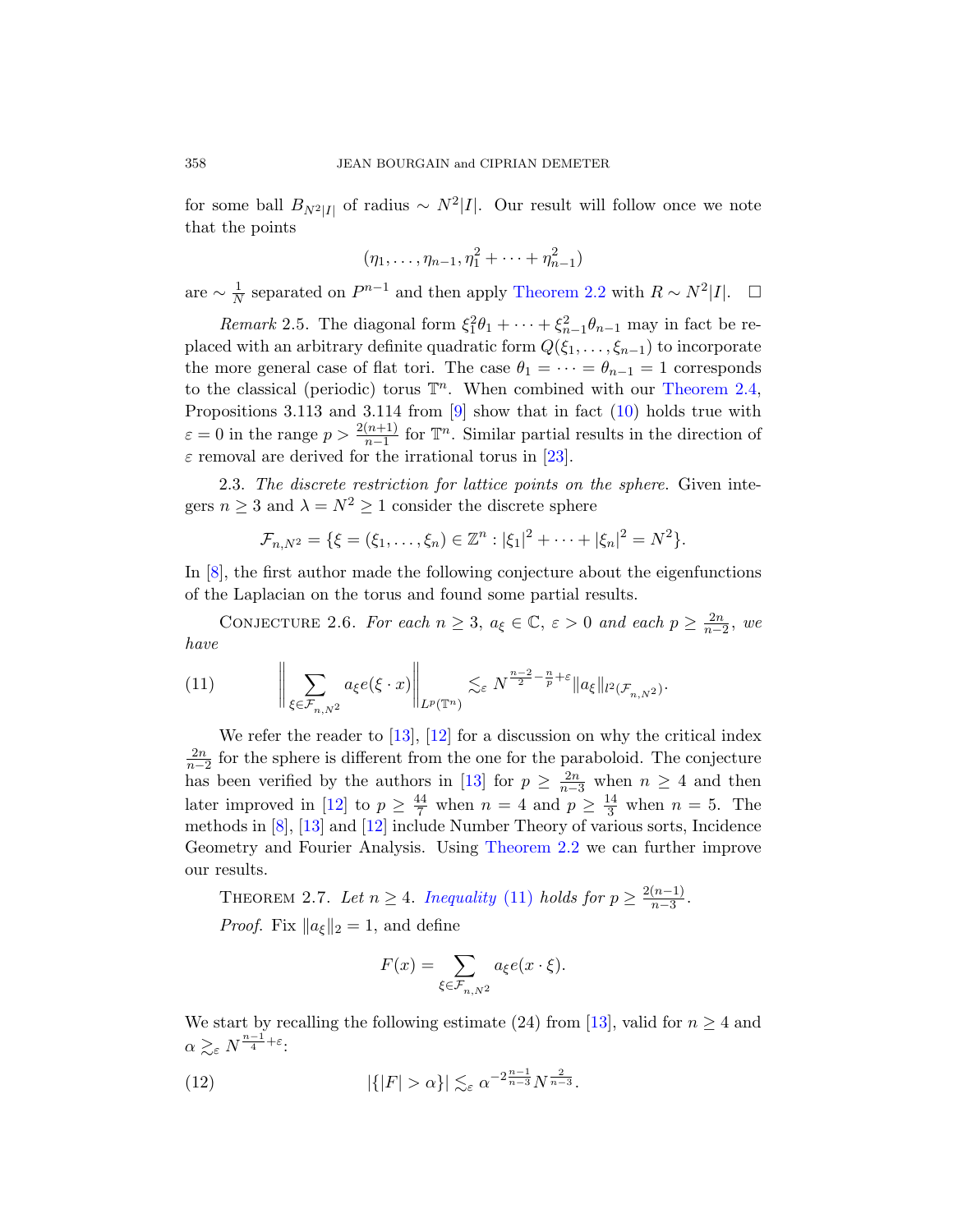By invoking interpolation with the trivial  $L^{\infty}$  bound, it suffices to consider the endpoint  $p = p_n = \frac{2(n-1)}{n-3}$  $p = p_n = \frac{2(n-1)}{n-3}$  $p = p_n = \frac{2(n-1)}{n-3}$  $\frac{(n-1)}{n-3}$ . [N](#page-4-0)ote that  $||F||_{\infty} \leq N^{C_n}$ . It follows that

$$
\int |F|^{p_n} = \int_{N^{\frac{n-1}{4}+\varepsilon} \leq \varepsilon \alpha \leq N^{C_n}} \alpha^{p_n-1} |\{|F| > \alpha\}| d\alpha + N^{(\frac{n-1}{4}+\varepsilon)(p_n-\frac{2(n+1)}{n-1})} \int |F|^{\frac{2(n+1)}{n-1}}.
$$

Th[e result will fo](#page-26-0)llow by applying (12) to the first term and Theorem 2.2 with  $p = \frac{2(n+1)}{n-1}$  $\frac{(n+1)}{n-1}$  to the second term.

2.4. Additive energies and Incidence Geometry. [T](#page-4-2)he proof of Theorem 1.1 in the following sections will implicitly rely on the incidence theory of tubes and cubes. This theory manifests itself in the deep multilinear Kakeya phenomenon that lies behind Theorem 6.1. It thus should come as no surprise that Theorem 1.1 has applications to Incidence Geometry.

<span id="page-8-0"></span>An interesting question is whether there is a proof of Theorem 2.2 using softer arguments — or at least if there is such an argument that recovers  $(6)$ for R large enough, depending on  $\Lambda$ . When  $n=3$  and  $S=P^2$  we can prove such a result. In fact our result is surprisingly strong, in that the bound  $|\Lambda|^{\varepsilon}$ does not depend on the separation between the points in  $\Lambda$ .

THEOREM 2.8. Let  $\Lambda \subset P^2$  be an arbitrary collection of distinct points. Then for R large e[nough](#page-5-1), depending only on the geometry of  $\Lambda$  and on its cardinality  $|\Lambda|$ , we have

(13) 
$$
\left(\frac{1}{|B_R|}\int_{B_R}\left|\sum_{\xi\in\Lambda}a_{\xi}e(\xi\cdot x)\right|^4\right)^{1/4}\lesssim_{\varepsilon}|\Lambda|^{\varepsilon}\|a_{\xi}\|_2.
$$

Due to periodicity, this recovers (ii) of Theorem 2.3 for  $n = 3$ . To see the [p](#page-38-1)roof we recall some terminology and well-known results.

Given an integer  $k \geq 2$  and a set  $\Lambda$  in  $\mathbb{R}^n$ , we introduce its k-energy

$$
\mathbb{E}_k(\Lambda)=|\{(\lambda_1,\ldots,\lambda_{2k})\in\Lambda^{2k}:\ \lambda_1+\cdots+\lambda_k=\lambda_{k+1}+\cdots+\lambda_{2k}\}|.
$$

Note the trivial lower bound  $|\mathbb{E}_k(\Lambda)| \geq |\Lambda|^k$ .

We recall the point-line incidence theorem due to Szemerédi and Trotter:

THEOREM 2.9 ([31]). There are  $O(|\mathcal{L}| + |\mathcal{P}| + (|\mathcal{L}||\mathcal{P}|)^{2/3})$  incidences between any collections  $\mathcal L$  and  $\mathcal P$  of lines and points in the plane.

Up to extra logarithmic factors, the same thing is conjectured to hold if lines are replaced with circles. Another related conjecture is

CONJECTURE 2.10 (The unit distance conjecture). The number of unit distances between N points in the plane is always  $\lesssim_{\varepsilon} N^{1+\varepsilon}$ .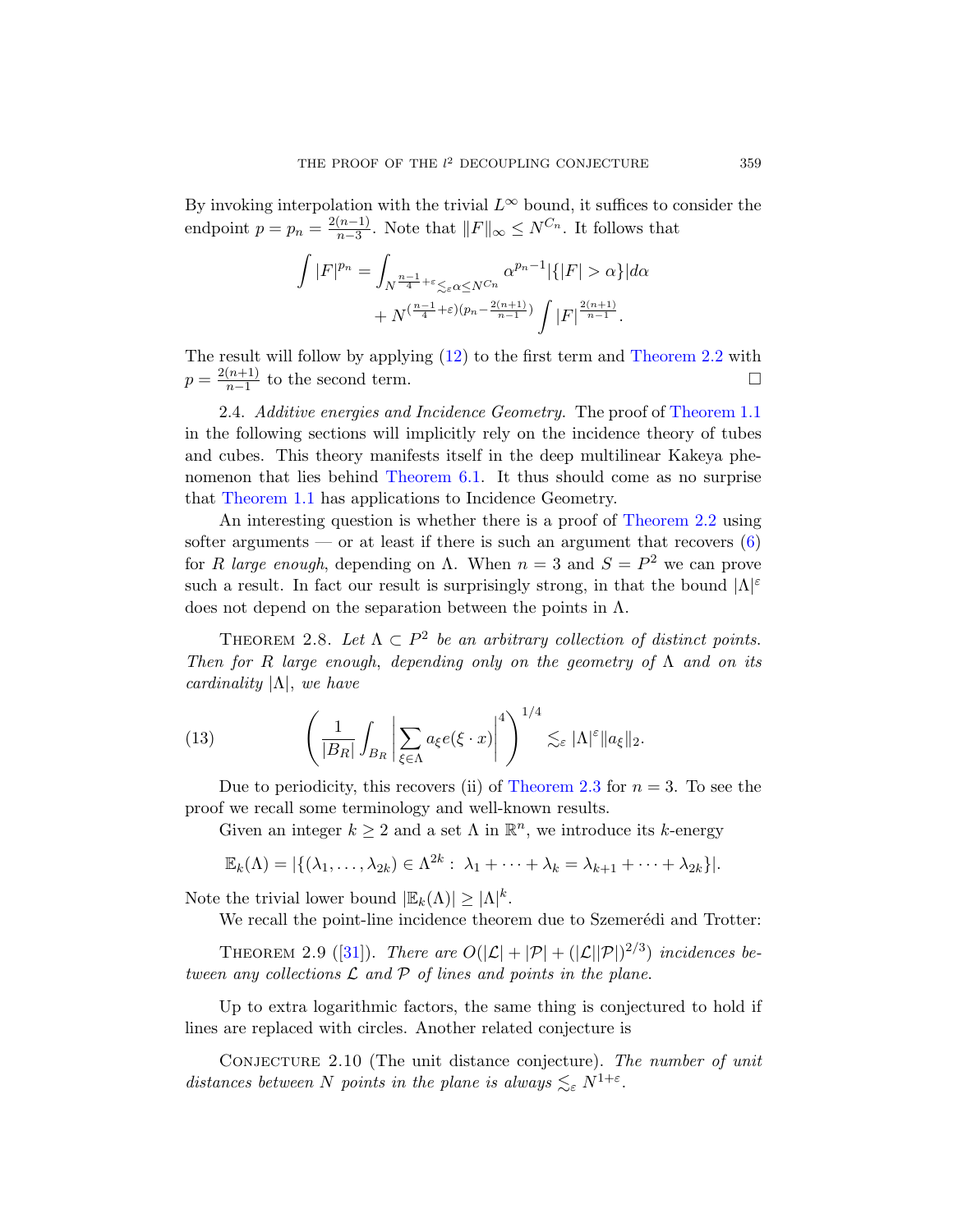The point-circle and the unit distance conjectures are thought to be rather difficult, and only partial results are known.

Proof of Theorem 2.8. The following parameter encodes the "additive geometry" of  $Λ$ :

 $v := \min \{ |\eta_1 + \eta_2 - \eta_3 - \eta_4| : \eta_i \in \Lambda \text{ and } |\eta_1 + \eta_2 - \eta_3 - \eta_4| \neq 0 \}.$ 

We show that Theorem 2.8 holds if  $R \gtrsim \frac{|\Lambda|^2}{n}$  $\frac{\Delta \Gamma}{v}$ . Fix such an R. Using restricted type interpolation it suffices to prove

$$
\frac{1}{|B_R|} \int_{B_R} \bigg| \sum_{\eta \in \Lambda'} e(x \cdot \eta) \bigg|^4 dx \lesssim_{\varepsilon} |\Lambda'|^{2+\varepsilon}
$$

for each subset  $\Lambda' \subset \Lambda$ . See Section 6 in [12] for details on this type of approach.

Expanding the  $L^4$  norm we need to prove

$$
\left|\sum_{\eta_i \in \Lambda'} \frac{1}{R^3} \int_{B_R} e((\eta_1 + \eta_2 - \eta_3 - \eta_4) \cdot x) dx \right| \lesssim_{\varepsilon} |\Lambda'|^{2+\varepsilon}.
$$

Note that if  $A \neq 0$ , then

$$
\left| \int_{-R}^{R} e(At)dt \right| \leq A^{-1}.
$$

Using this we get that

<span id="page-9-0"></span>
$$
\bigg|\sum_{\substack{\eta_i \in \Lambda' \\ |\eta_1 + \eta_2 - \eta_3 - \eta_4 | \neq 0}} \frac{1}{R^3} \int_{B_R} e((\eta_1 + \eta_2 - \eta_3 - \eta_4) \cdot x) dx \bigg| \le \frac{|\Lambda'|^4}{Rv} \le |\Lambda'|^2.
$$

Thus it suffices to prove the following estimate for the additive energy:

.

(14) 
$$
\mathbb{E}_2(\Lambda') \lesssim_{\varepsilon} |\Lambda'|^{2+\varepsilon}
$$

Assume

(15) 
$$
\eta_1 + \eta_2 = \eta_3 + \eta_4,
$$

with  $\eta_i := (\alpha_i, \beta_i, \alpha_i^2 + \beta_i^2)$ . It has been observed in [\[9\]](#page-9-0) that given  $A, B, C \in \mathbb{R}$ , the equality

$$
\eta_1 + \eta_2 = (A, B, C)
$$

implies that for  $i \in \{1, 2\},\$ 

(16) 
$$
\left(\alpha_i - \frac{A}{2}\right)^2 + \left(\beta_i - \frac{B}{2}\right)^2 = \frac{2C - A^2 - B^2}{4}.
$$

Thus the four points  $P_i = (\alpha_i, \beta_i)$  corresponding to any additive quadruple (15) must belong to a circle. As observed in  $[9]$ , this is enough to conclude  $(14)$ in the lattice case, as circles of radius M contain  $\lesssim_{\varepsilon} M^{\varepsilon}$  lattice points. The bound (14) also follows immediately if one assumes the circle-point incidence conjecture.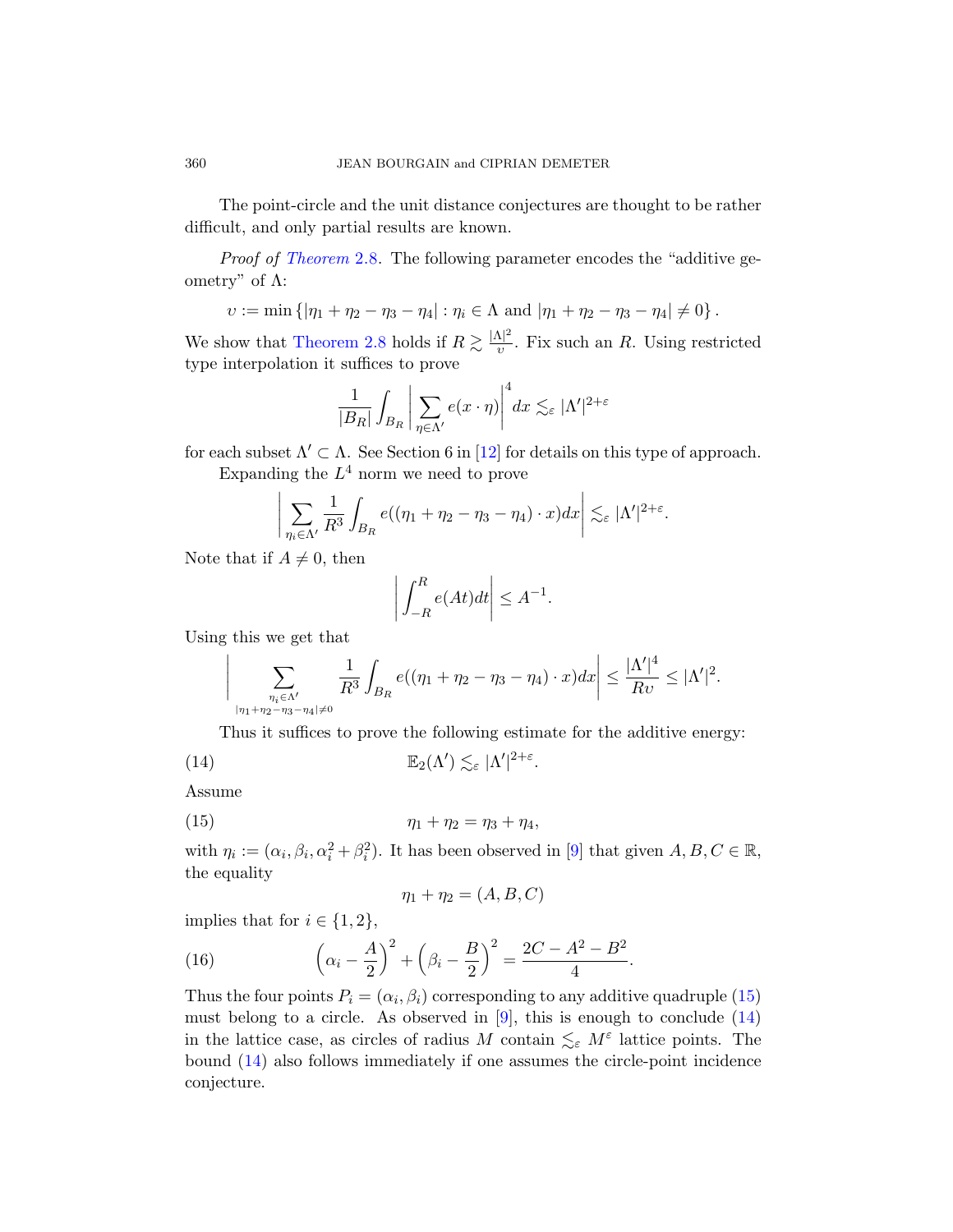However, we need a new observation. Note that if  $(15)$  holds, then in fact both  $P_1, P_2$  and  $P_3, P_4$  are diametrically opposite on the circle (16). Thus each additive quadruple gives rise to a distinct right angle, the one subtended by  $P_1, P_2, P_3$  $P_1, P_2, P_3$  (say). Estimate (14) is the[n an immedia](#page-8-0)te consequence of the following application of the Szemerédi-Trotter Theorem.  $\Box$ 

THEOREM 2.11 (Pach, Sharir  $[26]$ ). The number of repetitions of a given angle among N points in the plane is  $O(N^2 \log N)$ .

It has been recognized that the restriction theory for the sphere and the paraboloid are very similar.<sup>2</sup> Consequently, one [ex](#page-36-6)pects not only Theorem 2.8 to be true also for  $S^2$ , but for a very similar argument to work in that case, too. If that is indeed the case, it does not appear to be obvious. The same argument as above shows that an additive quadruple of points on  $S^2$  will belong to a circle on  $S<sup>2</sup>$  and, moreover, the four points will be diametrically opposite in pairs. There will thus be at least  $\mathbb{E}_2(\Lambda)$  right angles in  $\Lambda$ . This is, however, of no use in this setting, as  $\Lambda$  lives in three dimensions. It is proved in [1] that a set of N points in  $\mathbb{R}^3$  has  $O(N^{7/3})$  right angles and, moreover, this bound is tight in general.

Another idea is to map an additive quadruple to the plane using the stereographic projection. The resulting four points will again belong to a circle, so the bound on the energy would follow if the circle-point incidence conjecture is proved. Unfortunately, the stereographic projection does not preserve the property of being diametrically opposite and thus prevents the application of Theorem 2.11. We thus ask

<span id="page-10-1"></span>QUESTION 2.12. Is it true that  $\mathbb{E}_2(\Lambda) \lesssim_{\varepsilon} |\Lambda|^{2+\varepsilon}$  [f](#page-36-6)or each finite  $\Lambda \subset S^2$ ?

One can ask the same question for  $P^{n-1}$  and  $S^{n-1}$  when  $n \geq 4$ . The right conjecture seems to be

(17) 
$$
\mathbb{E}_2(\Lambda) \lesssim_{\varepsilon} |\Lambda|^{\frac{3n-5}{n-1}+\varepsilon}.
$$

<span id="page-10-0"></span>Interestingly, when  $\Lambda \subset P^3$  this follows from the aforementioned result in [1] and, in fact, there is no  $\Lambda^{\varepsilon}$  loss this time. However, in the same paper [1] it is proved that this argument fails in dimensions five and higher: there is a set with N points in  $\mathbb{R}^4$  that determines  $\geq N^3$  right angles. We point out that Theorem 2.2 implies (17) for subsets of  $P^{n-1}$  and  $S^{n-1}$  when  $n \geq 3$ , in the case when the points  $\Lambda$  are  $\sim |\Lambda|^{-\frac{1}{n-1}}$  separated.

It is also natural to investigate the two dimensional phenomenon for  $S =$  $S^1$  and  $S = P^1$ .

 $2A$  notable difference is the lattice case of the discrete restriction, but that has to do with a rather specialized scenario.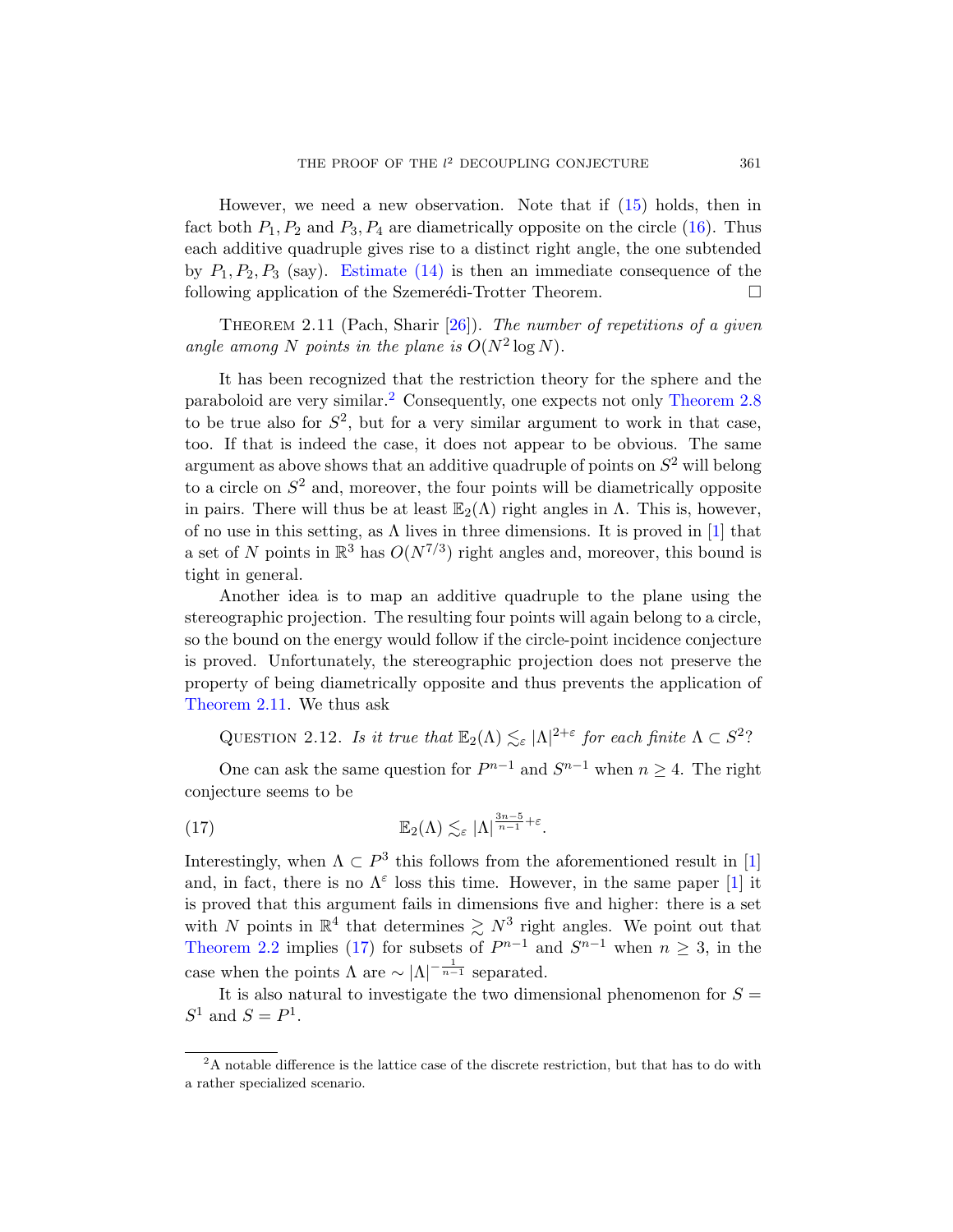QUESTION 2.13. Is it true that for each  $\Lambda \subset S$ , (1[8\)](#page-11-0)  $\mathbb{E}_3(\Lambda) \lesssim_{\varepsilon} |\Lambda|^{3+\varepsilon}$ ?

<span id="page-11-3"></span>Surprisingly, this question seems to be harder than its three dimensional analogue from Theorem 2.8. Not[e t](#page-11-1)hat the case when the points are  $|\Lambda|^{-C}$ separated follows from Theorem 2.2. We are not aware of an alternative (softer) argument.

A positive answer to Question 2.13 would have surprising applications to Number Theory. In particular, it would answer the following question posed in [5].

QUESTION 2.14. Let N be a positive integer. Does (18) hold when  $\Lambda$  are the lattice points on the circle  $N^{1/2}S^1$ ?

Note that Theorem 2.2 is too weak to answer this question. Indeed, rescaling by  $N^{1/2}$ , the [lattice points i](#page-11-0)n  $N^{1/2}S^1$  become  $N^{-1/2}$ -separated points on  $S^1$ . However, it is known that there are  $O(N^{\frac{O(1)}{\log \log N}})$  lattice points on the circle  $N^{1/2}S^1$ .

The analysis in [5] establishes some partial results as well as some intriguing connections to the theory of elliptic curves; see, for example, [5, Th. 8]. An easier question with similar flavor is an[sw](#page-36-7)ered in the next subsection.

<span id="page-11-2"></span>The best that can be said regarding Question 2.13 with topological based methods seems to be the followin[g.](#page-36-4)

PROPOSITION 2.15. Let S be either 
$$
P^1
$$
 or  $S^1$ . For each  $\Lambda \subset S$ ,  

$$
\mathbb{E}_3(\Lambda) \lesssim_{\varepsilon} |\Lambda|^{\frac{7}{2}+\varepsilon}.
$$

*Proof.* This was observed by Bombieri and the first author [5] when  $S = S^1$ . The proofs for  $P^1$  and  $S^1$  are very similar; we briefly sketch the details for  $S = P<sup>1</sup>$ . Let N be the cardinality of  $\Lambda$ . It goes back to [9] that if

(19) 
$$
(x_1, x_1^2) + (x_2, x_2^2) + (x_3, x_3^2) = (n, j),
$$

then the point  $(3(x_1+x_2),$  $3(x_1-x_2)$ ) belongs to the circle centered at  $(2n, 0)$ and of radius squared equal to  $6j - 2n^2$ . Note that there are  $N^2$  such points with  $(x_i, x_i^2) \in \Lambda$ ; call this set of points T. Assume we have  $M_n$  such circles containing roughly  $2^n$  points  $(3(x_1+x_2), \sqrt{3}(x_1-x_2)) \in T$  in such a way that (19) is satisfied for some  $x_3 \in \Lambda$ . Then clearly

$$
\mathbb{E}_3(S) \lesssim \sum_{2^n \le N} M_n 2^{2n}.
$$

It is easy to see that

(20)  $M_n 2^n \lesssim N^3$ ,

as each point in  $T$  can belong to at most  $N$  circles.

<span id="page-11-1"></span><span id="page-11-0"></span>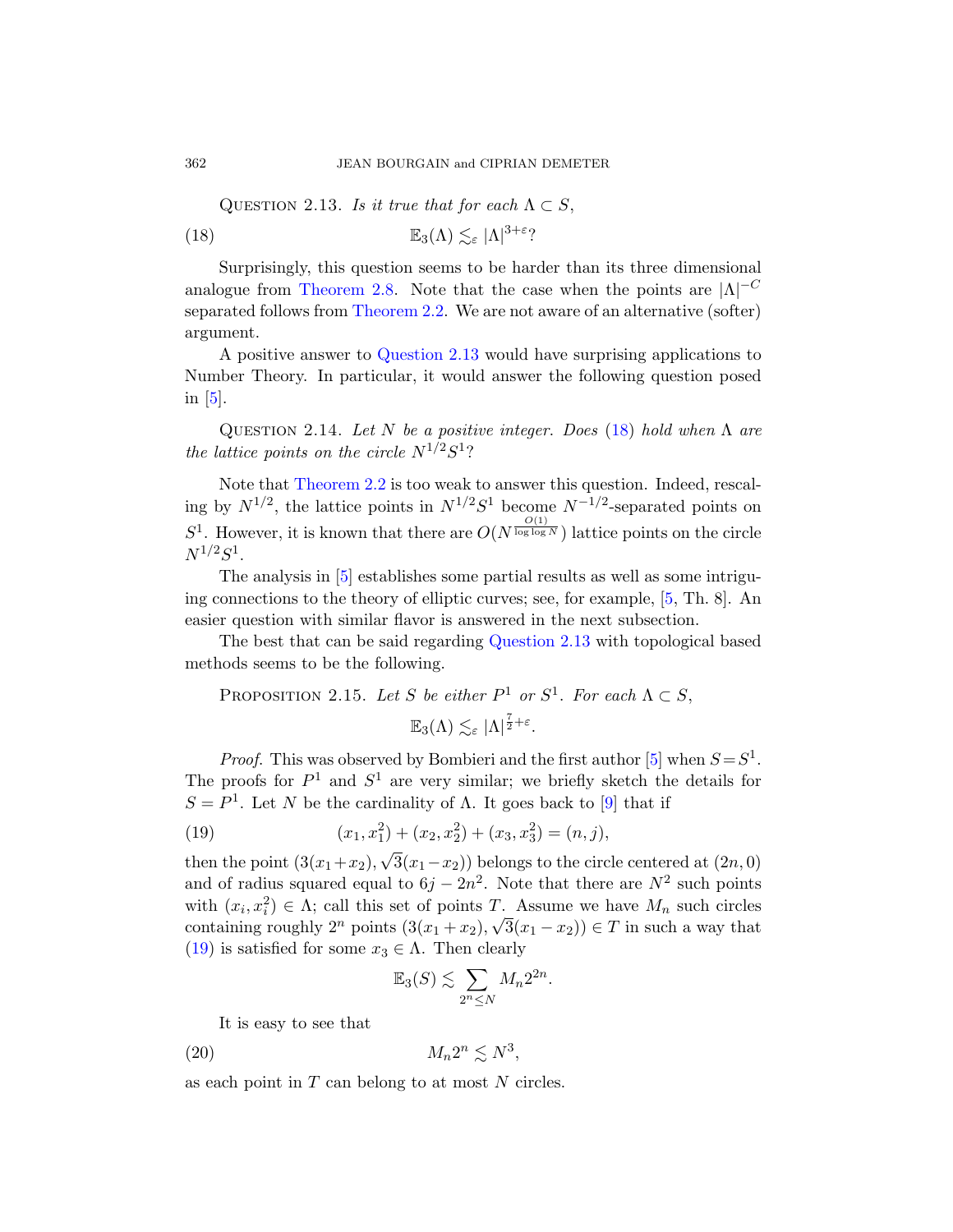The nontrivial [esti](#page-38-2)mate is

$$
(21) \t\t\t M_n 2^{3n} \lesssim N^4,
$$

which is an immediate consequence of the Szemerédi-Trotter Theorem for curves satisfying the following two fundamental axioms: two curves intersect in  $O(1)$  points, and there are  $O(1)$  curves passing through any two given points. The number of incidences between such curves and points is the same as in the case of lines and points; see, for example, [33, Th. 8.10]. Note that since our circles have centers on the x axis, any two points in  $T$  sitting in the upper (or [lower\)](#page-11-0) half plane determine a unique circle. Combining the two inequalities we get for each n

$$
M_n 2^{2n} \lesssim N^{\frac{7}{2}}.
$$

In the case when  $\Lambda \subset S^1$ , the same argument leads to incidences between unit circles and points. The outcome is the same, since for any two points there are at most two unit circles passing through them. An interesting observation is the fact that Question 2.13 has a positive answer if the Unit Distance Conjecture is assumed. Indeed, the argument above presents us with a collection T of  $N^2$  points and a collection of  $\leq N^3$  unit circles. For  $2^n \leq N$ , let  $M_n$ be the number of such circles with  $\sim 2^n$  points. There will be at least  $M_n 2^n$ unit distances among the  $N^2$  points and the  $M_n$  c[ente](#page-11-2)rs. The Unit Distances Conjecture forces  $M_n 2^n \lesssim_{\varepsilon} (M_n + N^2)^{1+\varepsilon}$ . Since  $M_n \lesssim N^3$ , it immediately follows that  $M_n 2^{2n} \lesssim_{\varepsilon} N^{3+\varepsilon}$ , which gives the desired bound on the energy.

It seems likely that in order to achieve the conjectured bound on  $\mathbb{E}_3(\Lambda)$ , the structure of T must be exploited, paving the way to algebraic methods. One possibility is to make use of the fact that  $T$  has sumset structure. Another interesting angle for the parabola is the following. Recall that whenever  $(19)$ [holds, th](#page-4-0)e three points  $(3(x_i + x_j), \sqrt{3(x_i - x_j)}), (i, j) \in \{(1, 2), (2, 3), (3, 1)\},\$ belong to the circle centered at  $(2n, 0)$  and of radius squared equal to  $6j - 2n^2$ . One can easily check that in fact they form an equilateral triangle! This potentially opens up the new toolbox of symmetries since, for example, the rotation by  $\pi/3$  about the center of any such circle C will preserve  $C \cap T$ .

<span id="page-12-0"></span>2.5. Additive energies of annular sets. We start by mentioning a more general version of Theorem 2.2.

THEOREM 2.16. Let S be a  $C^2$  compact hypersurface in  $\mathbb{R}^n$  with positive definite second fundamental form. For each  $\theta \in \mathcal{P}_{\delta}$ , let  $\Lambda_{\theta}$  be a collection of points in  $\theta$ , and let  $\Lambda = \bigcup_{\theta} \Lambda_{\theta}$ . Then for each R- ball  $B_R$  with  $R \gtrsim \delta^{-1}$ , we have

$$
\bigg\|\sum_{\xi\in\Lambda}a_{\xi}e(x\cdot\xi)\bigg\|_{L^{\frac{2(n+1)}{n-1}}(B_R)}\lesssim_{\varepsilon} \delta^{-\varepsilon}\left(\sum_{\theta}\bigg\|\sum_{\xi\in\Lambda_{\theta}}a_{\xi}e(x\cdot\xi)\bigg\|_{L^{\frac{2(n+1)}{n-1}}(w_{B_R})}^2\right)^{1/2}.
$$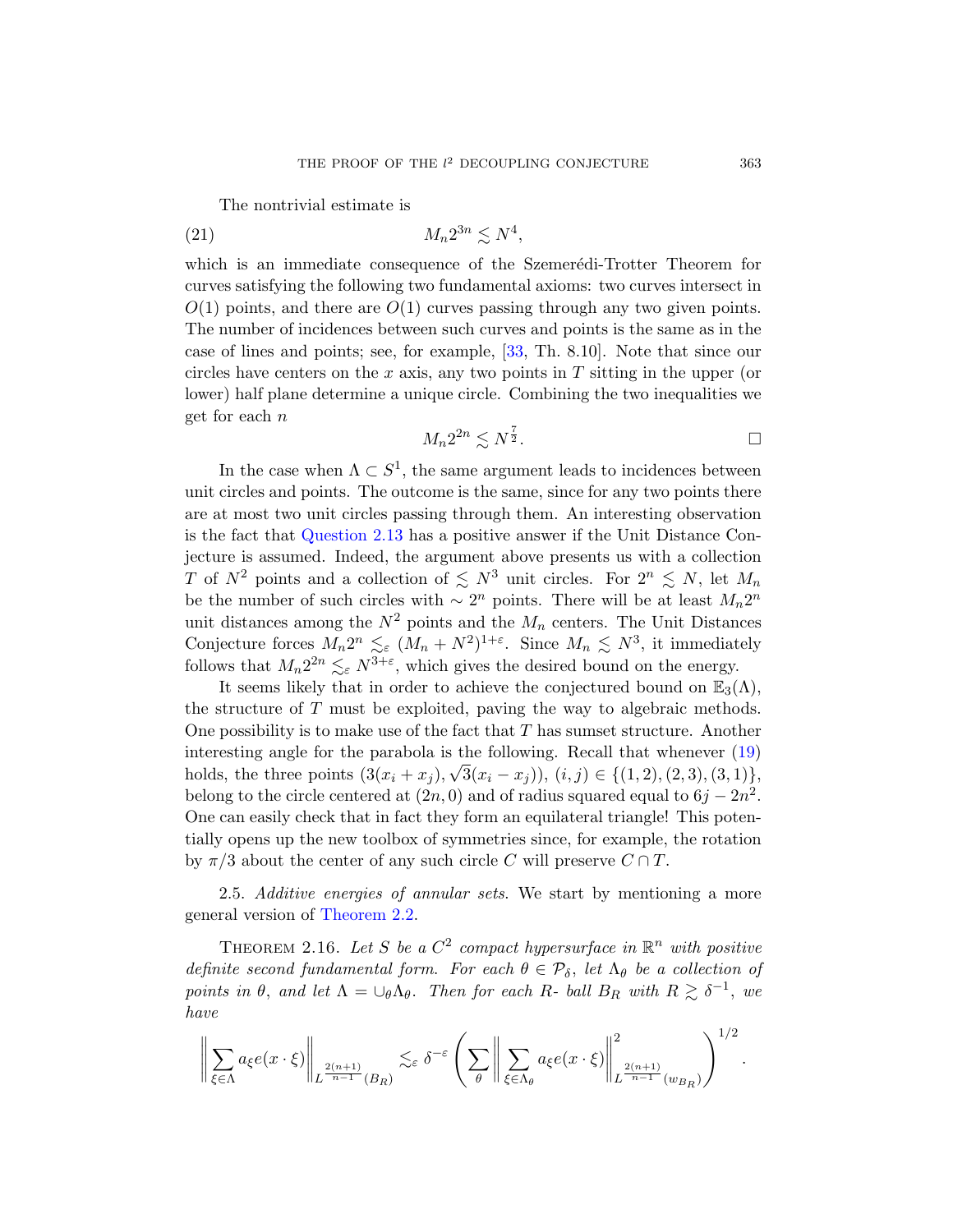To see why this holds, note first that the case  $R \sim \delta^{-1}$  follows by applying (the localized version of) Theorem 1.1 t[o functions wh](#page-11-3)ose Fourier transforms approximate weighted sums of Dirac deltas supported on  $\Lambda$ . The case  $R \gtrsim \delta^{-1}$ then follows using Minkowski's inequality.

<span id="page-13-0"></span>For  $R > 1$ , define

$$
A_R = \{ \xi \in \mathbb{R}^2 : \ R \le |\xi| \le R + R^{-1/3} \}
$$

and  $A'_R = A_R \cap \mathbb{Z}^2$ . We prove the following inequality related to Question 2.14.

THEOREM 2.17.

(22) 
$$
\mathbb{E}_{3}(A'_{R}) \lesssim_{\varepsilon} |A'_{R}|^{3+\varepsilon}.
$$

Note that this is essentially sharp. The old Van der Corput estimate

$$
|N(R) - \pi R^2| = o(R^{2/3})
$$

for the error term in [the Gauss circl](#page-12-0)e problem shows that  $|A'_R| = 2\pi R^{2/3} +$  $o(R^{2/3})$ . It thus suffices to show

$$
\bigg\|\sum_{\xi\in A'_R}e(\xi\cdot x)\bigg\|_{L^6(\mathbb{T}^2)}\lesssim_{\varepsilon} R^{\frac{1}{3}+\varepsilon}.
$$

Subdivide  $A_R$  into sectors  $A_\alpha$  of size  $\sim R^{1/3} \times R^{-1/3}$  so that each of them fits inside a rectangle  $R_{\alpha}$  of area  $\langle \frac{1}{2} \rangle$  $\frac{1}{2}$ . Applying Theorem 2.16 after rescaling by R and using periodicity, we get

(23) 
$$
\left\| \sum_{\xi \in A'_R} e(\xi \cdot x) \right\|_{L^6(\mathbb{T}^2)} \lesssim_{\varepsilon} R^{\varepsilon} \left( \sum_{\alpha} \left\| \sum_{\xi \in A'_\alpha} e(\xi \cdot x) \right\|_{L^6(\mathbb{T}^2)}^2 \right)^{1/2},
$$

with  $A'_\alpha = A_\alpha \cap \mathbb{Z}^2$ .

An elementary observation, which goes back (at least) to Jarník's work [25], is the fact that the area determined by a nondegenerate triangle with vertices in  $\mathbb{Z}^2$  is half an integer. It follows that the points in each  $A'_\alpha$  lie on a line  $L_{\alpha}$ . In fact they must be equidistant, with consecutive points at distant d, for some  $d \geq 1$ . Now for  $1 \leq 2^s \leq R^{1/3}$ , define

$$
\mathcal{L}_s = \{ \alpha : 2^s \le |A'_\alpha| < 2^{s+1} \}.
$$

Let also  $\mathcal{L}_{s,m}$  be those  $\alpha \in \mathcal{L}_s$  for which  $2^m \leq d < 2^{m+1}$ . Note that if  $\alpha \in \mathcal{L}_{s,m}$ , then  $L_{\alpha}$  makes an angle  $\sim 2^{-m}2^{-s}R^{-1/3}$  with the long axis of  $R_{\alpha}$ . Thus the directions of the lines  $L_{\alpha}$  will be distinct for each collection of  $\alpha \in \mathcal{L}_{s,m}$  whose corresponding arcs on  $S^1$  are  $C2^{-m}2^{-s}R^{-1/3}$ -separated. Obviously there are  $u, v \in A'_\alpha$  such that  $|u - v| \sim 2^m$ . Since there are  $O(2^{2m})$  lattice points with length  $\sim 2^m$ , it follows that there can be at most  $O(2^{2m})$  elements  $\alpha$  in  $\mathcal{L}_{s,m}$  that are  $C2^{-m}2^{-s}R^{-1/3}$ -separated. Thus  $|\mathcal{L}_{s,m}| \lesssim 2^{2m}R^{1/3}2^{-m}2^{-s}$ . As  $2^{m+s} \lesssim R^{1/3}$ , we conclude that  $|\mathcal{L}_s| \lesssim R^{2/3} 2^{-2s}$ .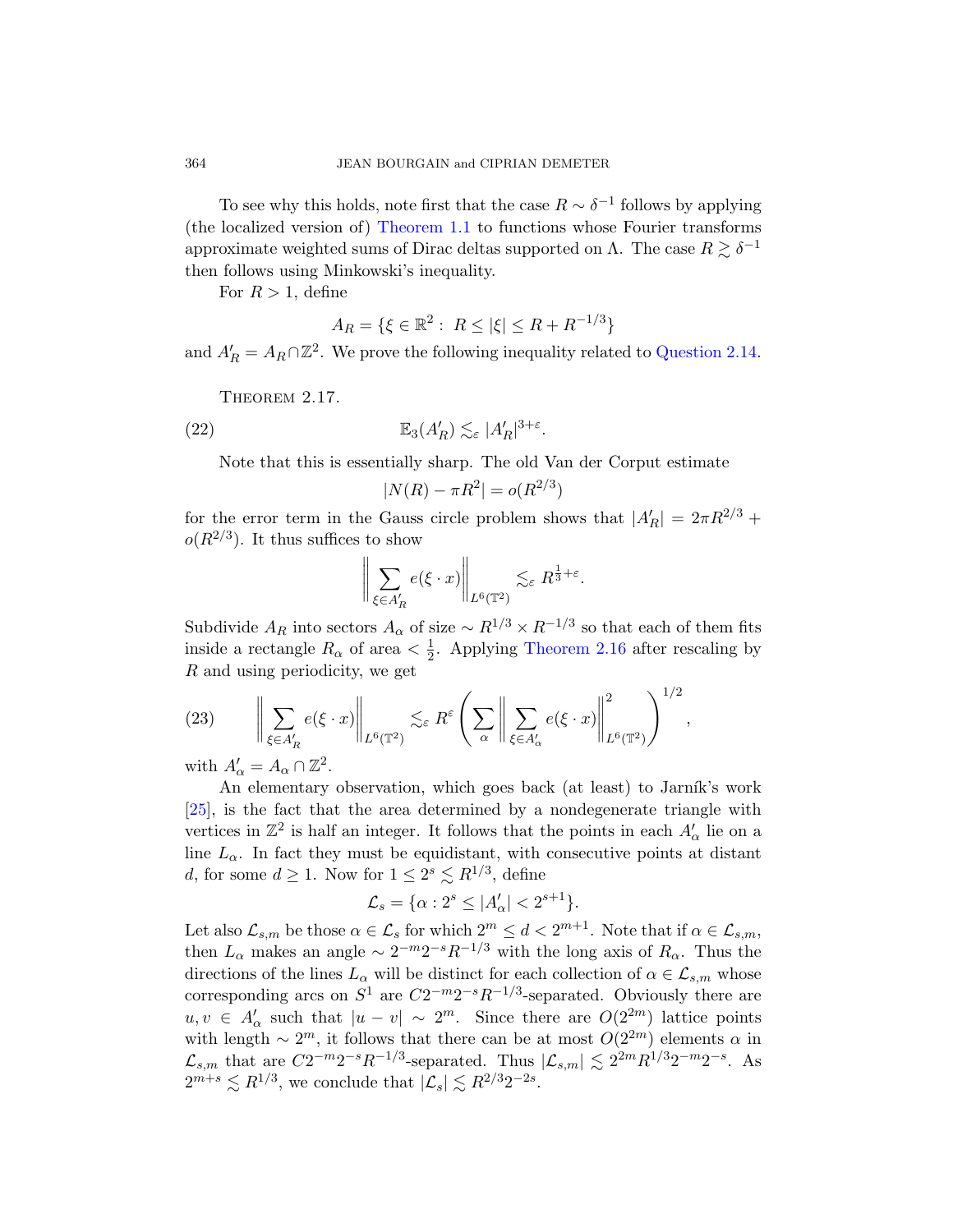Note that by using Hölder's inequality with  $L^2 - L^{\infty}$  endpoints, we have

$$
\bigg\|\sum_{\xi\in A'_\alpha}e(\xi\cdot x)\bigg\|_{L^6(\mathbb{T}^2)}\leq |A'_\alpha|^{5/6}.
$$

Using this, the bound on  $|\mathcal{L}_s|$  and (23) finishes the proof of (22).

2.6. Counting solutions of Diophantine inequalities. In this section we show how to use the Decoupling Theorem to recover and generalize results from the literature as well as to prove some new type of results. We do not aim at providing a systematic study of these problems but rather to explain the way our methods become useful in this context.

To motivate our first application we consider the system of equations for  $k \geq 2$ ,

$$
\begin{cases} n_1^k + n_2^k + n_3^k = n_4^k + n_5^k + n_6^k, \\ n_1 + n_2 + n_3 = n_4 + n_5 + n_6, \end{cases}
$$

with  $1 \leq n_i \leq N$ . It is easy to see that there are  $6N^3$  trivial solutions. The question here is to determine the correct asymptotic for the number  $U_k(N)$  of nontrivial solutions. This is in part motivated by connections to the Waring problem; see [4]. The case  $k = 3$ , known as the Segre cubic, has been intensely st[udied. Vaugha](#page-4-0)n and Wooley have proved in [35] that  $U_3(N) \sim N^2(\log N)^5$ ; see also [15] for a more precise result. For  $k \geq 4$ , Greaves [22] (see also [29]) has proved that  $U_k(N) = O(N^{\frac{17}{6} + \varepsilon})$ . All these results follow through the use of rather delicate Number Theory.

While our methods in this paper cannot produce such fine estimates, they successfully address the perturbed case. The following result is perhaps a surprising consequence of Theorem 2.2.

THEOREM 2.18. For fixed  $k \geq 2$  and C, the system

$$
\begin{cases} |n_1^k + n_2^k + n_3^k - n_4^k - n_5^k - n_6^k| \leq CN^{k-2}, \\ n_1 + n_2 + n_3 = n_4 + n_5 + n_6 \end{cases}
$$

has  $O(N^{3+\varepsilon})$  solutions with  $n_i \sim N$ .

Proof. Apply Theorem 2.2 to the curve

$$
\{(\xi,\xi^k): |\xi| \sim 1\},\
$$

the points

$$
\Lambda = \left\{ \left( \frac{n}{N}, \left( \frac{n}{N} \right)^k \right) : n \sim N \right\}
$$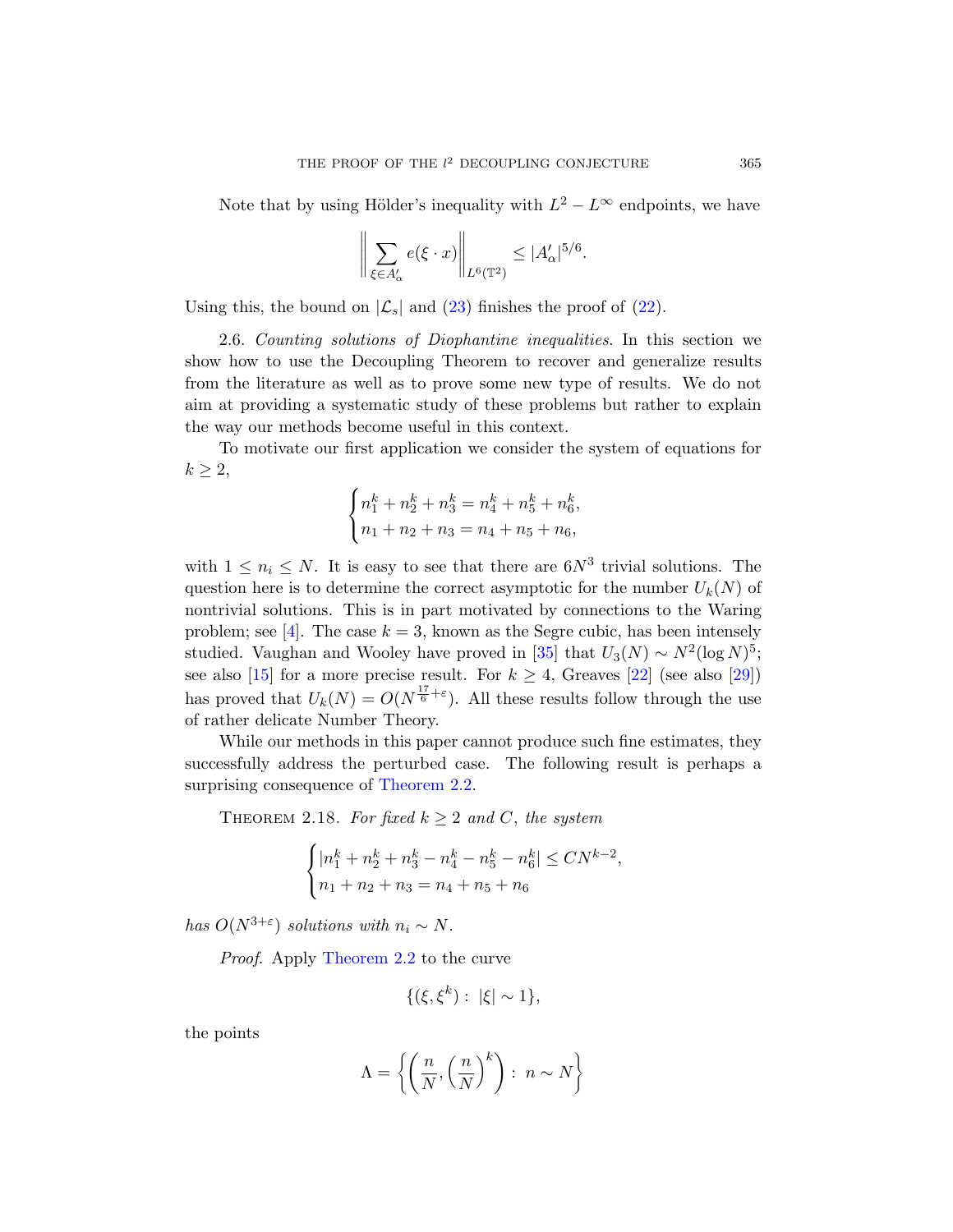<span id="page-15-0"></span>and  $\delta = N^{-2}$ . We get that

$$
\frac{1}{N^4} \int_{|x| \le N^2} \int_{|y| \le N^2} \left| \sum_{n \sim N} e\left(x \frac{n}{N} + y\left(\frac{n}{N}\right)^k\right) \right|^6 dx dy \lesssim_{\varepsilon} N^{3+\varepsilon}.
$$

Upon rescaling and using periodicity we get

(24)  

$$
N^{k-3} \int_{|x| \le N} \int_{|y| \le N^{2-k}} \left| \sum_{n \sim N} e(xn + yn^k) \right|^6 dx dy
$$

$$
= N^{k-2} \int_{|x| \le 1} \int_{|y| \le N^{2-k}} \left| \sum_{n \sim N} e(xn + yn^k) \right|^6 dx dy \lesssim_{\varepsilon} N^{3+\varepsilon}.
$$

Let now  $\phi : \mathbb{R} \to [0, \infty)$  be a Schwartz function with positive Fourier transform satisfying  $\hat{\phi}(\xi) \geq 1$  for  $|\xi| \leq 1$ . Define  $\phi_N(y) = \phi(N^{k-2}y)$ . A standard argument allows us to replace the cutoff  $|y| \leq N^{2-k}$  with  $\phi_N(y)$  in (24). It suffices then to note that

$$
N^{k-2} \int_{|x| \le 1} \int_{\mathbb{R}} \left| \sum_{n \sim N} e(xn + yn^k) \right|^6 \phi_N(y) dx dy
$$
  
= 
$$
\sum_{\substack{n_i \sim N \\ n_1 + n_2 + n_3 = n_4 + n_5 + n_6}} \hat{\phi}\left(N^{2-k} \left(n_1^k + n_2^k + n_3^k - n_4^k - n_5^k - n_6^k\right)\right).
$$

Note also that our method proves that

$$
N^{k-2} \int_{|x| \le 1} \int_{|y-c| \le N^{2-k}} \left| \sum_{n \sim N} e(xn + yn^k) \right|^6 dx dy \lesssim_{\varepsilon} N^{3+\varepsilon}
$$

for each  $c \in \mathbb{R}$ . The difficulty in proving this for  $k \geq 3$  using purely number theoretic methods comes from estimating the contribution of the minor ar[cs.](#page-38-5) When  $k = 2$ , the left-hand side is at least  $cN^3 \log N$ , which shows that one cannot dispense with the  $N^{\varepsilon}$  term. This can be seen by evaluating the contribution from the major arcs; see, for example, [9, p. 118].

Our second application generalizes the result from [28]  $(k = 4)$  to  $k \geq 4$ . Its original motivation lies in the study of the Riemann zeta function on the critical line (cf.  $[6]$ ,  $[7]$ ) and also in getting refinements of Heath-Brown's variant of Weyl's inequality; see [28].

THEOREM 2.19. For  $k \geq 4$  and  $0 \leq \lambda \leq 1$ , we have

$$
\int_{|x|\leq 1} \int_0^{\lambda} \bigg| \sum_{n\sim N} e(xn^2 + yn^k) \bigg|^6 dx dy \lesssim_{\varepsilon} \lambda N^{3+\varepsilon} + N^{4-k+\varepsilon}.
$$

In particular, the system

$$
\begin{cases} |n_1^k + n_2^k + n_3^k - n_4^k - n_5^k - n_6^k| \le CN^{k-1}, \\ n_1^2 + n_2^2 + n_3^2 = n_4^2 + n_5^2 + n_6^2 \end{cases}
$$

has  $O(N^{3+\varepsilon})$  solutions with  $n_i \sim N$ .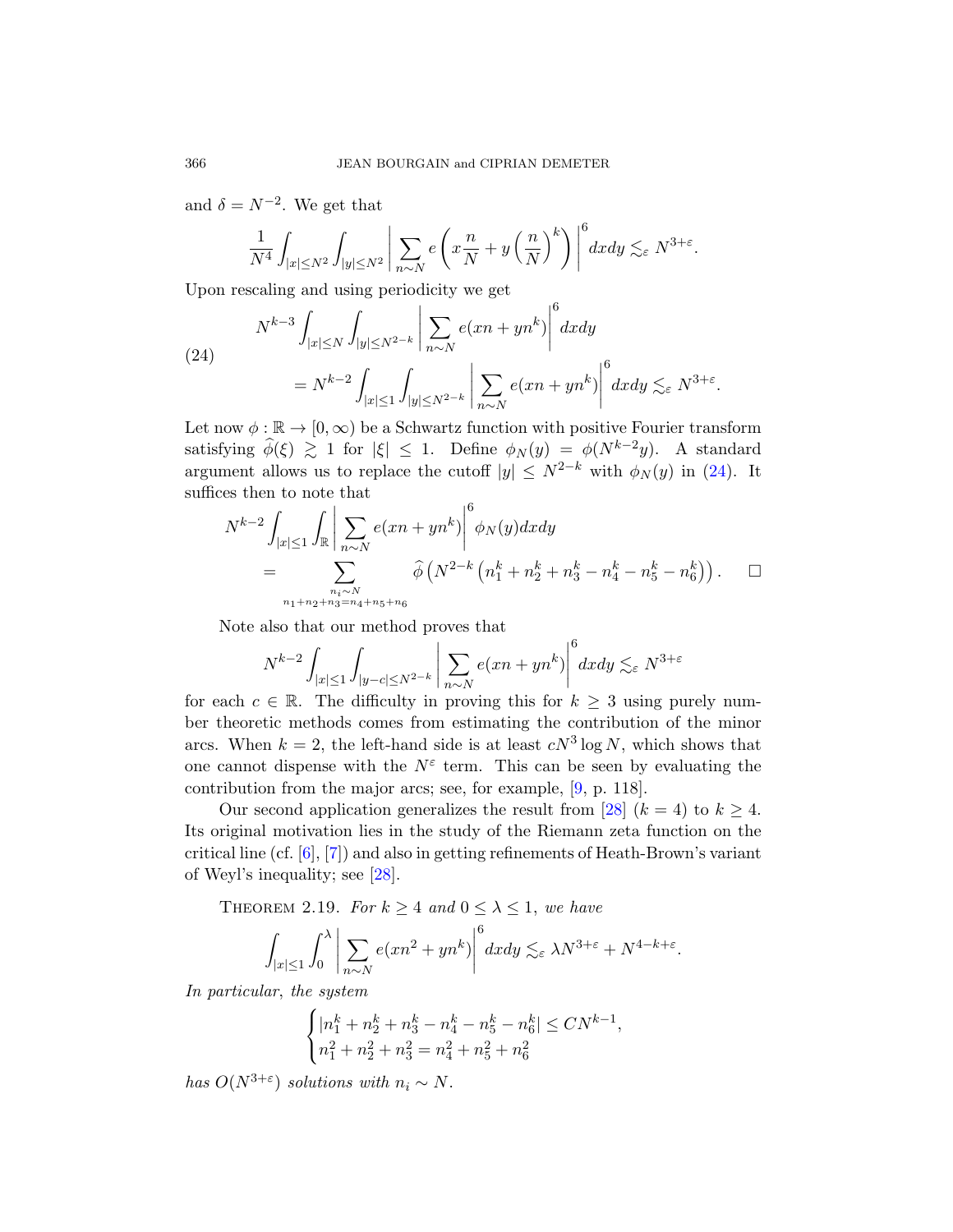*[P](#page-12-0)roof.* The estimate on the number of solutions follows by using  $\lambda =$  $N^{1-k}$ . Note that it suffices to prove that

$$
\int_{|x|\leq 1} \int_{J} \left| \sum_{n\sim N} e(xn^2 + yn^k) \right|^6 dx dy \lesssim_{\varepsilon} N^{4-k+\varepsilon}
$$

for each interval  $J$  with length  $N^{1-k}$ .

We apply Theorem 2.16 to the curve

$$
\{(\xi^2, \xi^k): |\xi| \sim 1\},\
$$

the points

$$
\Lambda = \left\{ \left( \left( \frac{n}{N} \right)^2, \left( \frac{n}{N} \right)^k \right) : n \sim N \right\},\
$$
  

$$
R^{-1} = \delta = N^{-1} \text{ and } B_N = [MN, (M+1)N] \times N^k J \text{ with}
$$

$$
M \in \{-N, \ldots, 0, \ldots, N-1\}.
$$

Summing over  $M$ , due to periodicity we get

$$
\left\| \sum_{n\sim N} e\left(x' \frac{n^2}{N^2} + y' \frac{n^k}{N^k}\right) \right\|_{L^6(|x'|\leq N^2, y'\in N^k J)} \leq \varepsilon N^{\varepsilon} \left( \sum_{\alpha} \left\| \sum_{n\in I_{\alpha}} e\left(x' \frac{n^2}{N^2} + y' \frac{n^k}{N^k}\right) \right\|_{L^6(|x'|\leq N^2, y'\in N^k J)}^2 \right)^{1/2}.
$$

<span id="page-16-0"></span>Here  $I_{\alpha} = [n_{\alpha}, n_{\alpha} + N^{1/2}]$  are intervals of length  $N^{1/2}$  that partition the integers  $n \sim N$ . It follows after a change of variables that

(25)  

$$
\left\| \sum_{n \sim N} e(xn^2 + yn^k) \right\|_{L^6(|x| \le 1, y \in J)}
$$

$$
\lesssim_{\varepsilon} N^{\varepsilon} \left( \sum_{\alpha} \left\| \sum_{n \in I_{\alpha}} e(xn^2 + yn^k) \right\|_{L^6(|x| \le 1, y \in J)}^2 \right)^{1/2}.
$$

Next note that for  $y \in J$ ,

$$
\left| \sum_{n \in I_{\alpha}} e(xn^{2} + yn^{k}) \right|
$$
  
= 
$$
\left| \sum_{m=1}^{N^{1/2}} c_{m,J,n_{\alpha}} e\left( m^{2} \left( x + \frac{k(k-1)}{2} n_{\alpha}^{k-2} y \right) + m(2x n_{\alpha} + k n_{\alpha}^{k-1} y) \right) \right| + O(1),
$$

with  $|c_{m,J,n_\alpha}|=1$ . To estimate the first term we change variables to

$$
\begin{cases} x' = x + \frac{k(k-1)}{2} n_{\alpha}^{k-2} y, \\ y' = (2k - k^2) n_{\alpha}^{k-1} y. \end{cases}
$$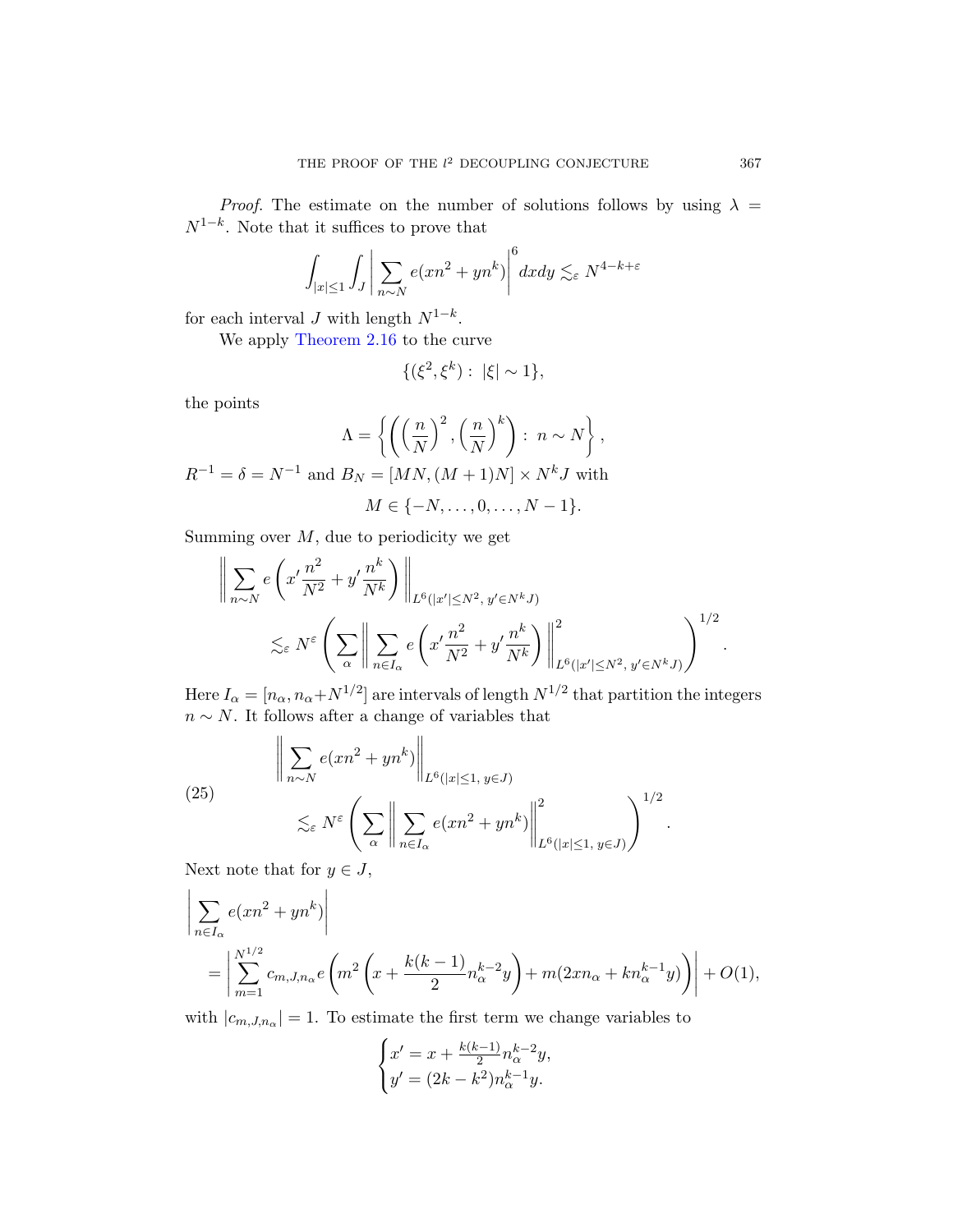We get

$$
\left\| \sum_{n \in I_{\alpha}} e(xn^{2} + yn^{k}) \right\|_{L^{6}(|x| \leq 1, y \in J)} \n\lesssim n_{\alpha}^{-\frac{k-1}{6}} \left\| \sum_{m=1}^{N^{1/2}} c_{m,J,n_{\alpha}} e(x'm^{2} + 2x'n_{\alpha}m + my') \right\|_{L^{6}(B_{C})} + O\left(N^{\frac{1-k}{6}}\right) \n= n_{\alpha}^{-\frac{k-1}{6}} \left\| \sum_{m=1+n_{\alpha}}^{N^{1/2}+n_{\alpha}} c_{m,J,n_{\alpha}} e(x'm^{2} + my') \right\|_{L^{6}(B_{C})} + O\left(N^{\frac{1-k}{6}}\right)
$$

for some ball  $B_C$  of radius  $C = O(1)$ . By the result in Theorem 2.3, this can further be seen to be  $O(N^{\frac{1}{4}+\frac{1-k}{6}+\varepsilon})$ . We conclude that  $(25)$  is  $O(N^{\frac{1}{2}+\frac{1-k}{6}+\varepsilon})$ , as desired.  $\Box$ 

There are further number theoretical consequences of the decoupling theory that will be investigated elsewhere.

#### 3. [Norms and](#page-1-1) wa[ve packet](#page-26-1) decompositions

We will use C to denote various constants that are allowed to depend on the fixed parameters  $n, p$ , but never on the scale  $\delta$ . We will denote by  $|\cdot|$  both the Lebesgue measure on  $\mathbb{R}^n$  and the cardinality of finite sets.

This section and the next one is concerned with introducing some of the tools that will be used in the proof of Theorem 1.1 from Section 6. For  $2 \leq$  $p \leq \infty$ , we define the norm

$$
||f||_{p,\delta} = \left(\sum_{\theta \in \mathcal{P}_{\delta}} ||f_{\theta}||_{p}^{2}\right)^{1/2},
$$

where  $f_{\theta}$  is the Fourier restriction of f to  $\theta$ . We note the following immediate consequence of Hölder's inequality,

(26) 
$$
||f||_{p,\delta} \leq ||f||_{2,\delta}^{\frac{2}{p}} ||f||_{\infty,\delta}^{1-\frac{2}{p}},
$$

and the fact that if supp $(\hat{f}) \subset \mathcal{N}_{\delta}$ , then

$$
||f||_{2,\delta} \sim ||f||_2.
$$

Definition 3.1. Let  $N$  be a real number greater than 1. An  $N$ -tube  $T$ is an  $N^{1/2} \times \cdots \times N^{1/2} \times N$  rectangular parallelepiped in  $\mathbb{R}^n$  that has dual orientation to some  $\theta = \theta(T) \in \mathcal{P}_{\delta}$ . We call a collection of N-tubes separated if no more than C tubes with a given orientation overlap.

Let  $\phi : \mathbb{R}^n \to \mathbb{R}$  be given by

$$
\phi(x) = (1 + |x|^2)^{-M}
$$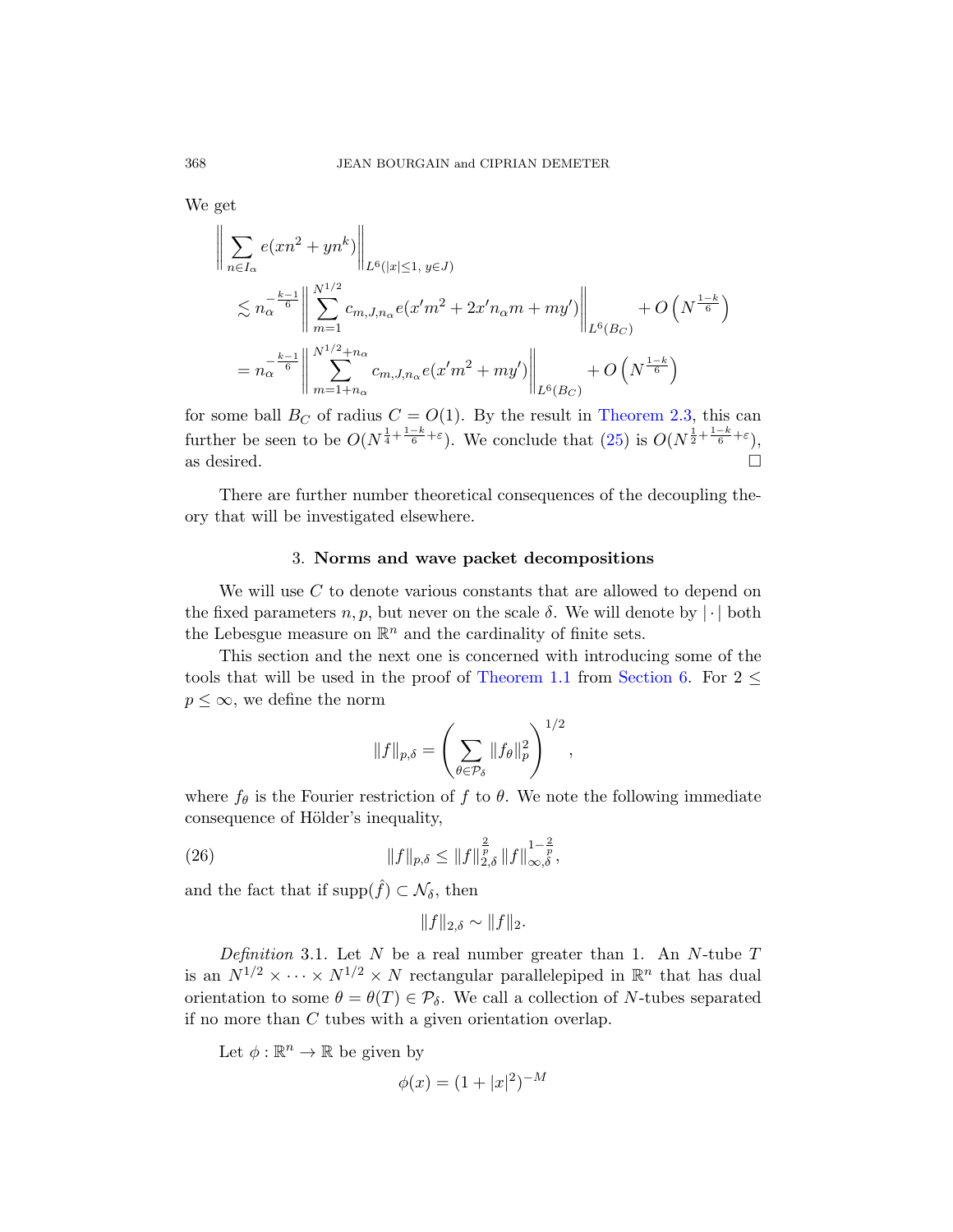for some  $M$  large enough compared to  $n$ , whose value will become clear from the argument. Define  $\phi_T = \phi \circ a_T$ , where  $a_T$  is the affine function mapping T to the unit cube in  $\mathbb{R}^n$  centered at the origin.

Definition 3.2. An N-function is a function  $f : \mathbb{R}^n \to \mathbb{C}$  such that

$$
f = \sum_{T \in \mathcal{T}(f)} f_T,
$$

where  $\mathcal{T}(f)$  consists of finitely many separated N-tubes T and, moreover,

$$
|f_T| \le \phi_T,
$$
  

$$
||f_T||_p \sim |T|^{1/p}, \ 1 \le p \le \infty
$$

and

$$
\mathrm{supp}(\widehat{f_T}) \subset \theta(T).
$$

<span id="page-18-0"></span>For  $\theta \in \mathcal{P}_{1/N}$ , let  $\mathcal{T}(f, \theta)$  denote the N-tubes in  $\mathcal{T}(f)$  dual to  $\theta$ . An N-function is called balanced if  $|\mathcal{T}(f,\theta)| \leq 2|\mathcal{T}(f,\theta')|$  whenever  $\mathcal{T}(f,\theta), \mathcal{T}(f,\theta') \neq \emptyset$ .

The  $\|\cdot\|_{p,\delta}$  norms of N-functions are asymptotically determined by their plate distribution over the sectors  $\theta$ .

LEMMA 3.3. For each N-function f and for  $2 \le p \le \infty$ ,

(27) 
$$
||f||_{p,1/N} \sim N^{\frac{n+1}{2p}} \left( \sum_{\theta} |\mathcal{T}(f,\theta)|^{\frac{2}{p}} \right)^{1/2}.
$$

If the N-function is balanced, then

(28) 
$$
||f||_{p,1/N} \sim N^{\frac{n+1}{2p}} M(f)^{\frac{1}{2} - \frac{1}{p}} |\mathcal{T}(f)|^{1/p},
$$

where  $M(f)$  is the number of sectors  $\theta$  for which  $\mathcal{T}(f, \theta) \neq \emptyset$ .

<span id="page-18-1"></span>*Proof.* It suffices to prove (27) when  $\mathcal{T}(f) = \mathcal{T}(f, \theta)$  for some  $\theta$ . We first observe the trivial estimates  $||f||_1 \lesssim |T||\mathcal{T}(f)|, ||f||_{\infty} \lesssim 1$  and  $||f||_2 \sim$  $|T|^{1/2}|\mathcal{T}(f)|^{1/2}$ . Applying Hölder's inequality twice we get

$$
||f||_2^{\frac{2(p-1)}{p}}||f||_1^{\frac{2-p}{p}} \leq ||f||_p \leq ||f||_1^{1/p}||f||_{\infty}^{1/p'},
$$

which is exactly what we want.  $\Box$ 

The crucial role played by balanced N-functions is encoded by

Lemma 3.4.

(i) Each N-function f can be written as the sum of  $O(\log |\mathcal{T}(f)|)$  balanced N-functions.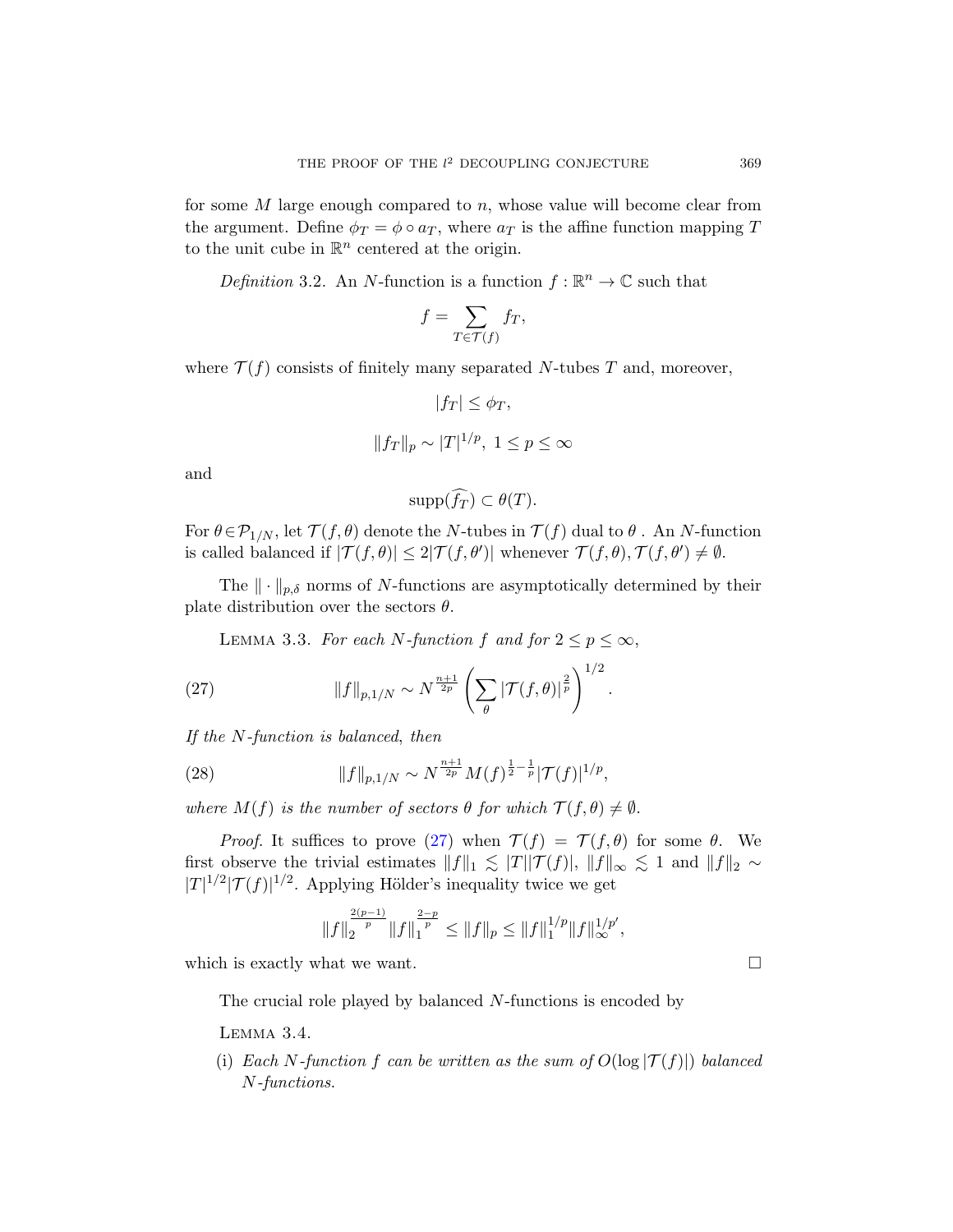(ii) For each balanced N-function f and  $2 \le p \le \infty$ , we have the converse of  $(26)$ , namely,

(29) 
$$
||f||_{p,1/N} \sim ||f||_{2,1/N}^{\frac{2}{p}} ||f||_{\infty,1/N}^{1-\frac{2}{p}}.
$$

Proof. Note that (i) is immediate by using dyadic ranges. Also, (ii) will follow from  $(28)$ .

In the remaining sections we will use the fact that the contribution of  $f$  to various inequalities comes from logarithmically many N-functions. The basic mechanism is the following.

Lemma 3.5 (Wave packet decomposition). Assume f is Fourier supported in  $\mathcal{N}_{\delta}$ . Then for each dyadic  $0 < \lambda \leq ||f||_{\infty,\delta}$ , there is an  $N = \delta^{-1}$ -function  $f_{\lambda}$  such that

$$
f = \sum_{\lambda \lesssim ||f||_{\infty,\delta}} \lambda f_{\lambda},
$$

and for each  $2 \leq p < \infty$ , we have

(30) 
$$
\lambda^p N^{\frac{n+1}{2}} |\mathcal{T}(f_\lambda)| \leq ||\lambda f_\lambda||_{p,\delta}^p \lesssim ||f||_{p,\delta}^p.
$$

Proof. Using a partition of unity, write

$$
f = \sum_{\theta \in \mathcal{P}_{\delta}} \tilde{f}_{\theta},
$$

with  $\tilde{f}_{\theta} = f_{\theta} * K_{\theta}$  Fourier supported in  $\frac{9}{10}\theta$  with  $||K_{\theta}||_1 \lesssim 1$ . Consider a windowed Fourier series expansion for each  $\tilde{f}_{\theta}$ :

$$
\tilde{f}_{\theta} = \sum_{T \in \mathcal{T}_{\theta}} \langle \tilde{f}_{\theta}, \varphi_T \rangle \varphi_T,
$$

where  $\varphi_T$  are  $L^2$  normalized Schwartz functions Fourier localized in  $\theta$  such that

$$
|T|^{1/2}|\varphi_T| \lesssim \phi_T.
$$

The tubes in  $\mathcal{T}_{\theta}$  are separated. Note that by Hölder's inequality,

$$
\left| a_T := \frac{1}{|T|^{1/2}} \langle \tilde{f}_{\theta}, \varphi_T \rangle \right| \lesssim \| \tilde{f}_{\theta} \|_{\infty} \lesssim \| f_{\theta} \|_{\infty} \leq \| f \|_{\infty, \delta}.
$$

It is now clear that we should take

$$
f_{\lambda} = \sum_{\theta} \sum_{T \in \mathcal{T}_{\theta}: |a_{T}| \sim \lambda} a_{T} \lambda^{-1} |T|^{1/2} \varphi_{T}.
$$

To see  $(30)$  note that the first inequality follows from  $(27)$  and the fact that  $\|\cdot\|_{l^{p/2}} \leq \|\cdot\|_{l^1}$ . To derive the second inequality, it suffices to prove that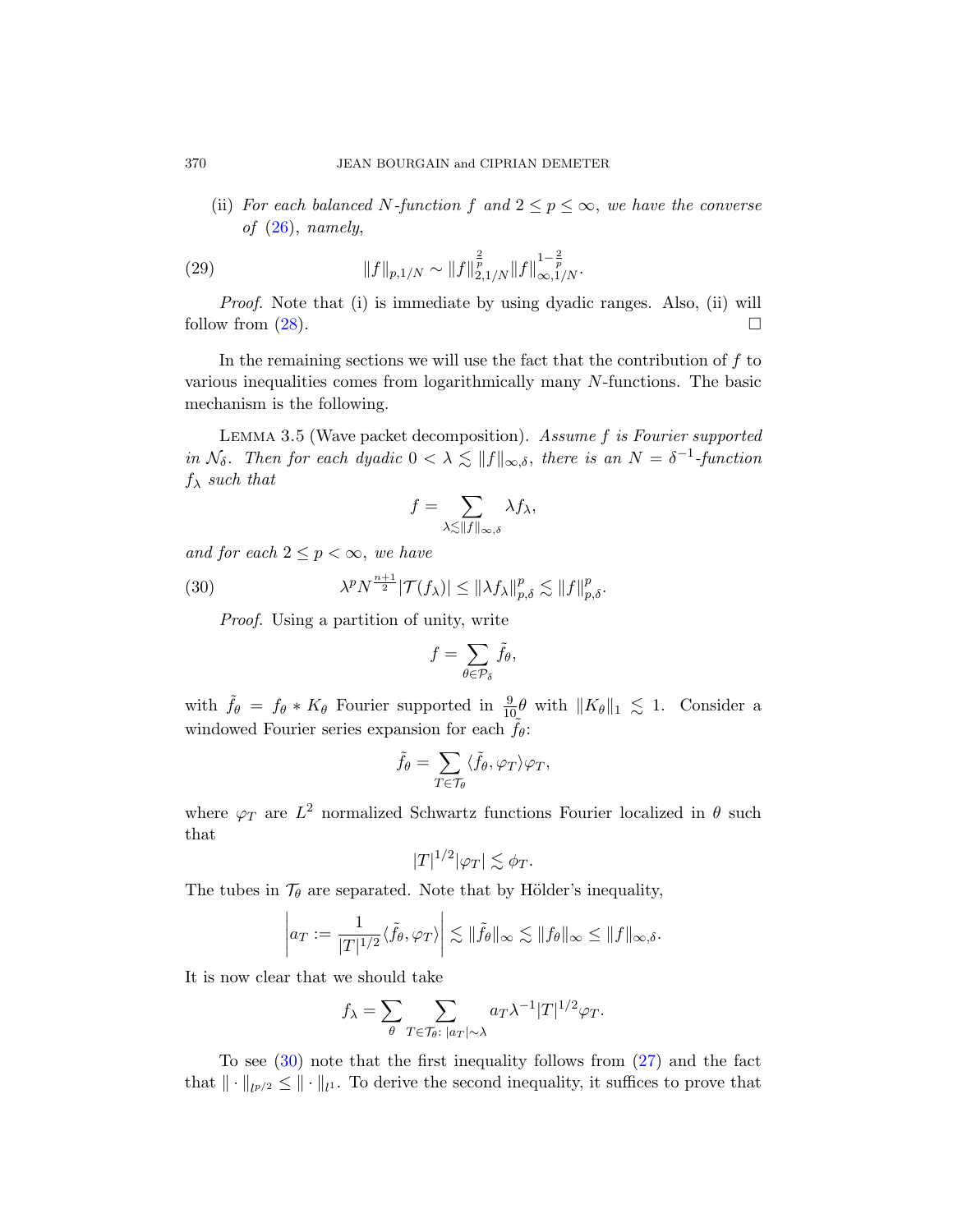for each  $\theta$ ,

$$
\bigg\|\sum_{T\in\mathcal{T}_{\theta}: \; |a_T|\sim \lambda} \langle \tilde{f}_{\theta}, \varphi_T \rangle \varphi_T \bigg\|_p \lesssim \|f_{\theta}\|_p.
$$

<span id="page-20-0"></span>Using (27) and the immediate consequence of Hölder's inequality  $|a_T|^p \lesssim$  $\int |\tilde{f}_{\theta}|^p |T|^{-1/2} \varphi_T$ , we get

$$
\left\| \sum_{T \in \mathcal{T}_{\theta}: |a_{T}| \sim \lambda} \langle \tilde{f}_{\theta}, \varphi_{T} \rangle \varphi_{T} \right\|_{p}^{p} \lesssim \lambda^{p} |T| |\{T \in \mathcal{T}_{\theta}: |a_{T}| \sim \lambda\}| \lesssim |T| \sum_{T \in \mathcal{T}_{\theta}} |a_{T}|^{p}
$$
  

$$
\lesssim \int |\tilde{f}_{\theta}|^{p} \sum_{T \in \mathcal{T}_{\theta}} \phi_{T} \lesssim \int |\tilde{f}_{\theta}|^{p} \lesssim \int |f_{\theta}|^{p}.
$$

## 4. Parabolic rescaling

PROPOSITION 4.1. Let  $\delta \leq \sigma < \frac{1}{2}$  and  $K_p(\frac{\delta}{\sigma})$  $\frac{\delta}{\sigma}$ ) be such that

$$
||f||_p \le K_p \left(\frac{\delta}{\sigma}\right) \left(\sum_{\theta \in \mathcal{P}_{\frac{\delta}{\sigma}}} ||f_\theta||_p^2\right)^{1/2}
$$

for e[ach](#page-0-0) f with Fourier support in  $\mathcal{N}_{\frac{\delta}{\sigma}}$ . Then for each f with Fourier support in  $\mathcal{N}_{\delta}$  and for each  $\tau \in \mathcal{P}_{\sigma}$ , we have

$$
||f_{\tau}||_p \lesssim K_p\left(\frac{\delta}{\sigma}\right) \left(\sum_{\theta \in \mathcal{P}_{\delta} : \theta \cap \tau \neq \emptyset} ||f_{\theta}||_p^2\right)^{1/2}.
$$

*Proof.* Let  $a = (a_1, \ldots, a_{n-1})$  be the center of the  $\sigma^{1/2}$ -cube  $C_{\tau}$ ; see (1). We will perform the parabolic rescaling via the affine transformation

$$
L_{\tau}(\xi_1,\ldots,\xi_n) = (\xi'_1,\ldots,\xi'_n)
$$
  
=  $\left(\frac{\xi_1 - a_1}{\sigma^{1/2}},\ldots,\frac{\xi_{n-1} - a_{n-1}}{\sigma^{1/2}},\frac{\xi_n - 2\sum_{i=1}^{n-1} a_i \xi_i + \sum_{i=1}^{n-1} a_i^2}{\sigma}\right).$ 

Note that

$$
\xi'_n - \sum_{i=1}^{n-1} {\xi'_i}^2 = \sigma^{-1} \left( \xi_n - \sum_{i=1}^{n-1} \xi_i^2 \right).
$$

It follows that  $L_\tau$  maps the Fourier support  $\mathcal{N}_\delta \cap \tau$  of  $f_\tau$  to  $\mathcal{N}_{\frac{\delta}{\sigma}} \cap ( [-\frac{1}{2}$  $\frac{1}{2}, \frac{1}{2}$  $\frac{1}{2}]^{n-1} \times \mathbb{R}$ . Also, for each  $\tau' \in \mathcal{P}_{\frac{\delta}{\sigma}}$ , we have that  $L_{\tau}(\theta) = \tau'$  for some  $\theta \in \mathcal{P}_{\delta}$  with  $\theta \cap \tau \neq \emptyset$ . Thus

$$
||f_{\tau}||_p^p = ||g||_p^p (\det(L_{\tau}))^{1-p},
$$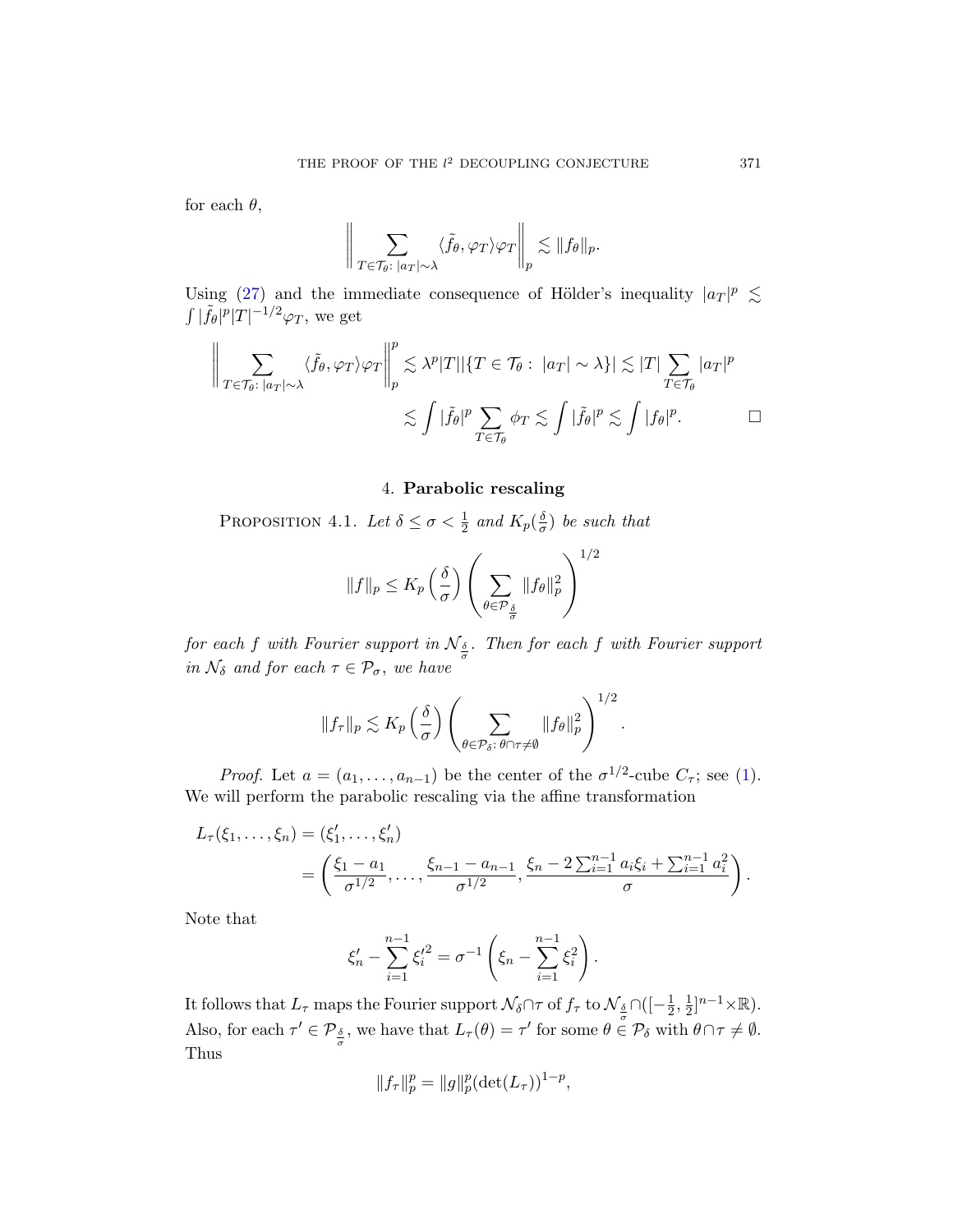where g is the  $L_{\tau}$  dilation of  $f_{\tau}$  Fourier supported in  $\mathcal{N}_{\frac{\delta}{\sigma}} \cap \left( \left[ -\frac{1}{2} \right]$  $\frac{1}{2}, \frac{1}{2}$  $\frac{1}{2}]^{n-1} \times \mathbb{R}$ . By invoking the hypothesis we get that

$$
\|g\|_p \lesssim K_p\left(\frac{\delta}{\sigma}\right) \left(\sum_{\tau' \in \mathcal{P}_{\frac{\delta}{\sigma}}} \|g_{\tau'}\|_p^2\right)^{1/2}.
$$

We are done if we use the fact that

$$
||f_{\theta}||_p^p = ||g_{\tau'}||_p^p (\det(L_{\tau}))^{1-p}
$$

whenever  $L_{\tau}(\theta) = \tau'$ 

# . В последните поставите на селото на селото на селото на селото на селото на селото на селото на селото на се<br>Селото на селото на селото на селото на селото на селото на селото на селото на селото на селото на селото на

# 5. Linear versus multilinear decoupling

The material in this section is an application of the Bourgain-Guth induction on scales [14], and it is most closely connected to the argument in [11]. Let  $g: P^{n-1} \to \mathbb{C}$ . For a cap  $\tau$  on  $P^{n-1}$ , we let  $g_{\tau} = g_{1_{\tau}}$  be the (spatial) restriction of g to  $\tau$ . We denote by  $\pi : P^{n-1} \to [-1/2, 1/2]^{n-1}$  the projection map.

Definition 5.1. We say that the caps  $\tau_1, \ldots, \tau_n$  on  $P^{n-1}$  are *ν*-transverse if the volume of the parallelepiped spanned by any unit normals  $v_i$  at  $\tau_i$  is greater than  $\nu$ .

We denote by  $C_{p,n}(\delta,\nu)$  the smallest constant such that

$$
\left\| \left( \prod_{i=1}^{n} |\widehat{g_{\tau_i}} d\sigma| \right)^{1/n} \right\|_{L^p(B_{\delta^{-1}})}
$$
  

$$
\leq C_{p,n}(\delta, \nu) \left[ \prod_{i=1}^{n} \left( \sum_{\theta:\delta^{1/2}(\text{cap}) \atop \theta \subset \tau_i} \|\widehat{g_{\theta} d\sigma} \right\|_{L^p(w_{B_{\delta^{-1}}})}^2) \right)^{1/2} \right]^{1/n}
$$

<span id="page-21-0"></span>for each  $\nu$ -transverse caps  $\tau_i \subset P^{n-1}$ , each  $\delta^{-1}$  ball  $B_{\delta^{-1}}$  and each  $g: P^{n-1} \to \mathbb{C}$ .

Let also  $K_{p,n}(\delta)$  be the smallest constant such that

$$
\left\|\widehat{gd\sigma}\right\|_{L^p(B_{\delta^{-1}})} \leq K_{p,n}(\delta) \left(\sum_{\theta:\delta^{1/2}\text{-}\mathrm{cap}} \left\|\widehat{g_{\theta}d\sigma}\right\|_{L^p(w_{B_{\delta^{-1}}})}^2\right)^{1/2}
$$

for each  $g: P^{n-1} \to \mathbb{C}$  and each  $\delta^{-1}$  ball  $B_{\delta^{-1}}$ .

Remark 5.2. As before, the norm  $||f||_{L^p(w_{B_R})}$  refers to the weighted  $L^p$ integral

$$
\left(\int_{\mathbb{R}^n} |f(x)|^p w_{B_R}(x) dx\right)^{1/p}
$$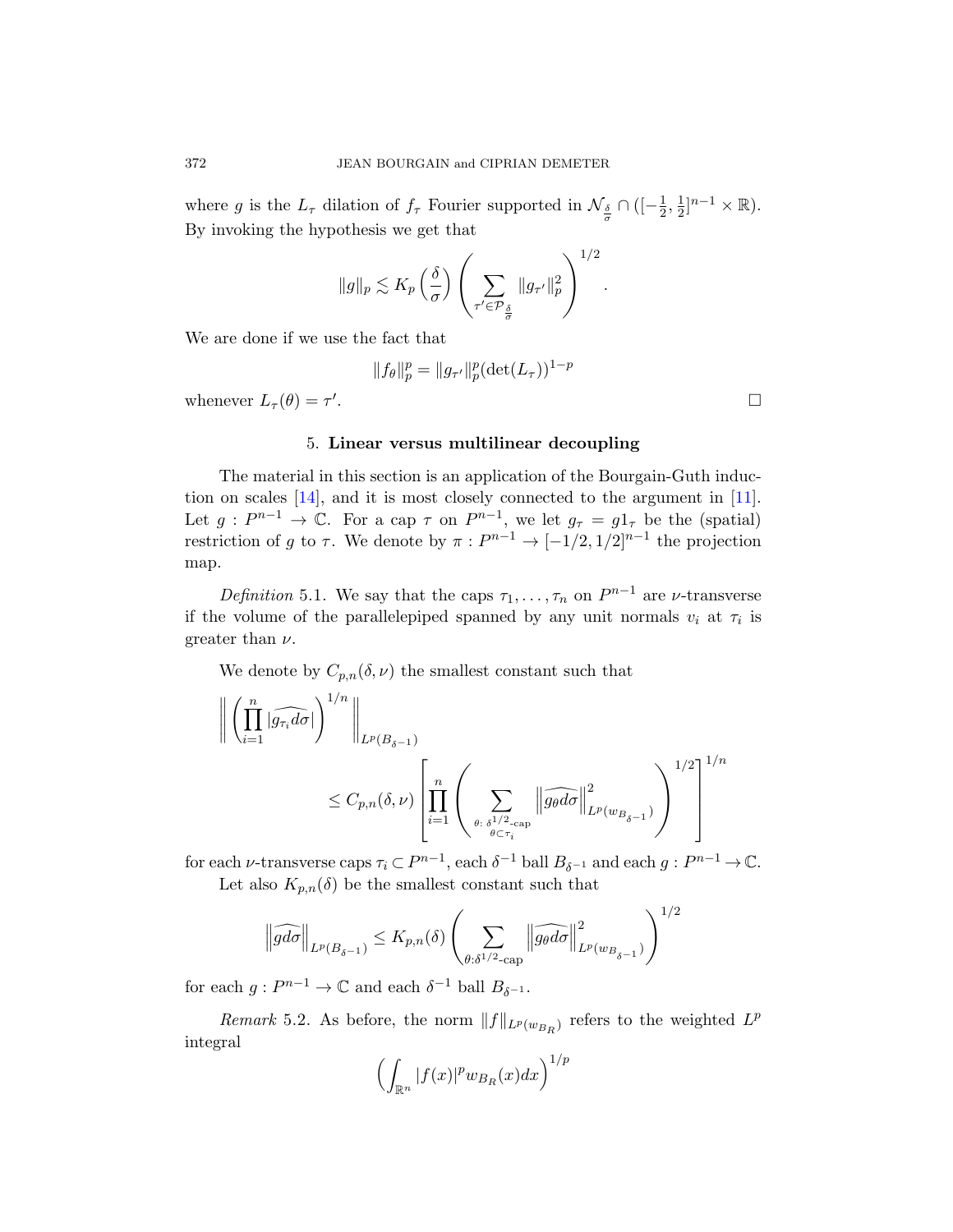for some weight satisfying  $(8)$ . It is important to realize that there are such weights which, in addition, are Fourier supported in  $B(0, R^{-1})$ . Note also that if g is supported on  $P^{n-1}$  and if  $\widehat{w_{B_R}}$  is supported in  $B(0, R^{-1})$ , then  $\widehat{(gd\sigma)}w_{B_R}$ has Fourier support inside  $\mathcal{N}_{R^{-1}}$ . This simple observation justifies the various (entirely routine) localization arguments that follow, as well as the interplay between Fourier transforms of functions and Fourier transforms of measures supported on  $P^{n-1}$ . In particular, let  $K_{p,n}^{(1)}(\delta)$  be the smallest constant such that

$$
\left\|\widehat{gd\sigma}\right\|_{L^p(w_{B_{\delta^{-1}}})} \leq K_{p,n}^{(1)}(\delta)\left(\sum_{\theta:\delta^{1/2}\text{-}\mathrm{cap}}\left\|\widehat{g_{\theta}d\sigma}\right\|_{L^p(w_{B_{\delta^{-1}}})}^2\right)^{1/2}
$$

for each  $g: P^{n-1} \to \mathbb{C}$  and each  $\delta^{-1}$  ball  $B_{\delta^{-1}}$ . Then  $K_{p,n}^{(1)}(\delta) \sim_{n,p} K_{p,n}(\delta)$ . Also, if  $K_{p,n}^{(2)}(\delta)$ ,  $K_{p,n}^{(3)}(\delta)$ ,  $K_{p,n}^{(4)}(\delta)$  are the smallest constants such that

$$
||f||_{L^{p}(\mathbb{R}^{n})} \leq K_{p,n}^{(2)}(\delta) \left( \sum_{\theta \in \mathcal{P}_{\delta}} ||f_{\theta}||_{L^{p}(\mathbb{R}^{n})}^{2} \right)^{1/2},
$$
  

$$
||f||_{L^{p}(B_{\delta^{-1}})} \leq K_{p,n}^{(3)}(\delta) \left( \sum_{\theta \in \mathcal{P}_{\delta}} ||f_{\theta}||_{L^{p}(\mathbb{R}^{n})}^{2} \right)^{1/2},
$$
  

$$
||f||_{L^{p}(w_{B_{\delta^{-1}}})} \leq K_{p,n}^{(4)}(\delta) \left( \sum_{\theta \in \mathcal{P}_{\delta}} ||f_{\theta}||_{L^{p}(w_{B_{\delta^{-1}}})}^{2} \right)^{1/2}
$$

for each f Fourier supported in  $\mathcal{N}_{\delta}$  and each  $\delta^{-1}$  ball  $B_{\delta^{-1}}$ , then

$$
K_{p,n}^{(2)}(\delta), K_{p,n}^{(3)}(\delta), K_{p,n}^{(4)}(\delta) \sim_{n,p} K_{p,n}(\delta).
$$

<span id="page-22-0"></span>The same observation applies to the family of constants related to  $C_{p,n}(\delta,\nu)$ from the multilinear inequality.

Note that due to Hölder's inequality,

$$
C_{p,n}(\delta,\nu)\leq K_{p,n}(\delta).
$$

We will show that the reverse inequality essentially holds true.

THEOREM 5.3. Assume one of the following holds:

(i)  $n = 2$ ; (ii)  $n \geq 3$  and  $K_{p,d}(\delta') \lesssim_{\varepsilon} \delta'^{-\varepsilon}$  for each  $\delta', \varepsilon > 0$  and each  $2 \leq d \leq n-1$ . Then for each  $0 < \nu \leq 1$ , there is  $\varepsilon(\nu)$  with  $\lim_{\nu \to 0} \varepsilon(\nu) = 0$  and  $C_{\nu}$  such that

$$
K_{p,n}(\delta) \le C_{\nu} \delta^{-\varepsilon(\nu)} C_{p,n}(\delta, \nu)
$$

for each  $\delta$ .

We prove the case  $n = 3$  and will indicate the modifications needed for  $n \geq 4$ . The argument will also show how to deal with the case  $n = 2$ .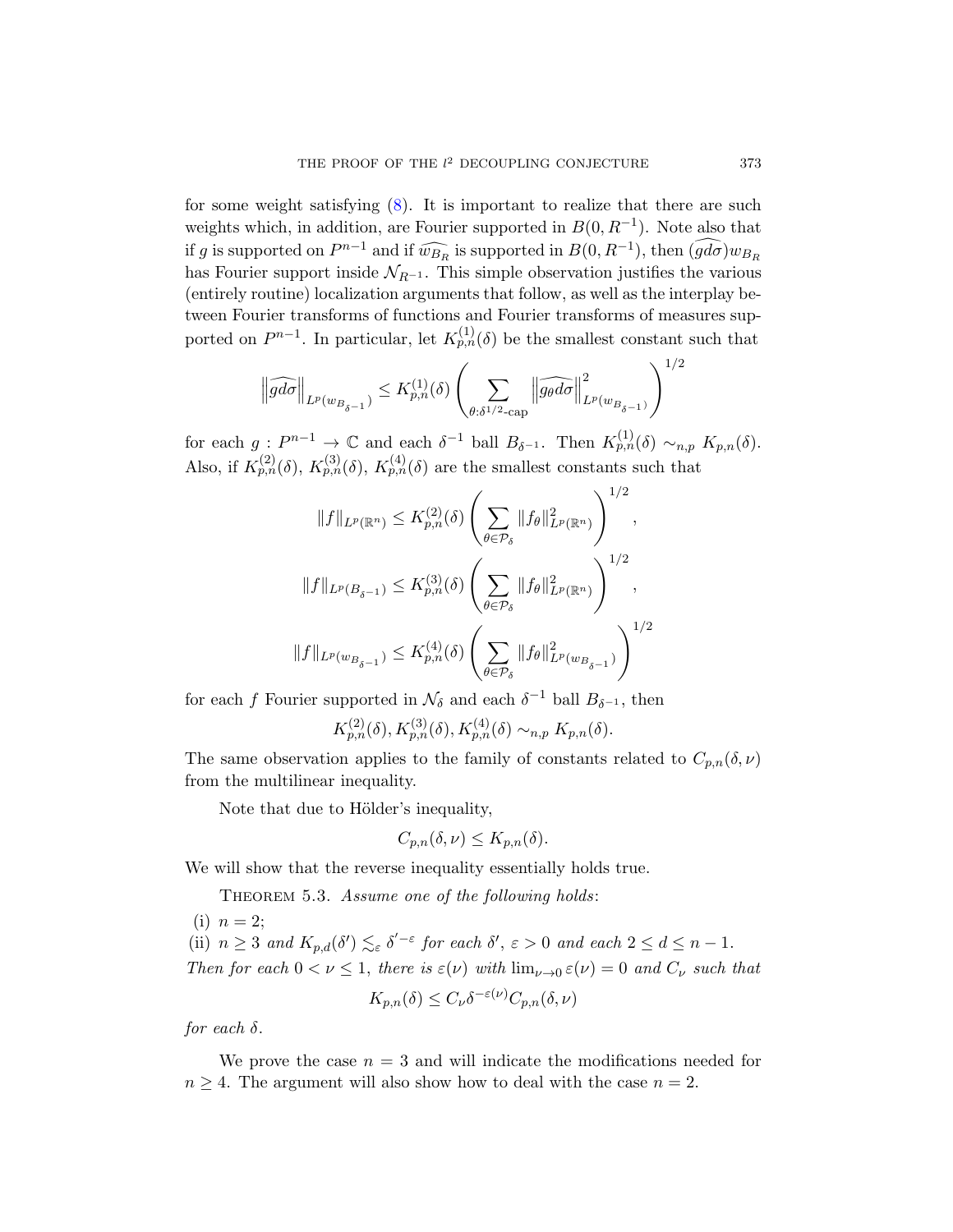Remark 5.4. If  $Q_1, Q_2, Q_3 \in [-1/2, 1/2]^2$ , the volume of parallelepiped spanned by the unit normals to  $P^2$  at  $\pi^{-1}(Q_i)$  is comparable to the area of the triangle  $\Delta Q_1 Q_2 Q_3$ .

The key step in the proof of Theorem 5.3 for  $n = 3$  is the following.

PROPOSITION 5.5. Assume  $K_{p,2}(\delta) \lesssim_{\varepsilon} \delta^{-\varepsilon}$  for each  $\varepsilon > 0$ . Then for each  $\varepsilon$ , there is  $C_{\varepsilon}$  such that for each  $R>1$  and  $K\geq 1,$ 

$$
\left\|\widehat{gd\sigma}\right\|_{L^{p}(w_{B_R})} \leq C_{\varepsilon} K^{\varepsilon} \bigg[ \bigg( \sum_{\substack{\alpha \subset P^2 \\ \alpha: \frac{1}{K}\text{-cap}}} \|\widehat{g_{\alpha}d\sigma}\|_{L^{p}(w_{B_R})}^2 \bigg)^{1/2} + \bigg( \sum_{\substack{\beta \subset P^2 \\ \beta: \frac{1}{K^{1/2}}\text{-cap} \\ K^{1/2}}}\|\widehat{g_{\beta}d\sigma}\|_{L^{p}(w_{B_R})}^2 \bigg)^{1/2} \bigg] + K^{10} C_{p,3}(R^{-1}, K^{-2}) \bigg( \sum_{\substack{\Delta \subset P^2 \\ \Delta: \frac{1}{R^{1/2}}\text{-cap} \\ \Delta^{1/2}}}\|\widehat{g_{\Delta}d\sigma}\|_{L^{p}(w_{B_R})}^2 \bigg)^{1/2}.
$$

*Proof.* Following the standard formalism (see, for example,  $[14, \S\S2-5]$ ) we will regard  $|g_{\alpha}d\sigma|$  as being essentially constant on each ball  $B_K$ . Denote by  $c_{\alpha}(B_K)$  this value, and let  $\alpha^*$  be the cap that maximizes it.

<span id="page-23-0"></span>The starting point in the argument is the observation in [14] that for each  $B_K$ , there exists a line  $L = L(B_K)$  in the  $(\xi_1, \xi_2)$  plane such that if

$$
S_L = \left\{ (\xi_1, \xi_2) : \text{dist}((\xi_1, \xi_2), L) \leq \frac{C}{K} \right\},\
$$

then for  $x \in B_K$ ,

(31) 
$$
\leq C \max_{\alpha} |\widehat{g_{\alpha}d\sigma}(x)|
$$

 $|\widehat{gd\sigma}(x)|$ 

(32) 
$$
+ K^{4} \max_{\substack{\alpha_1,\alpha_2,\alpha_3 \\ K^{-2}-\text{transverse}}} \left( \prod_{i=1}^{3} |\widehat{g_{\alpha_i}d\sigma}(x)| \right)^{1/3}
$$

(33) 
$$
+ \bigg| \sum_{\alpha \subset \pi^{-1}(S_L) \cap P^2} \widehat{g_{\alpha} d\sigma}(x) \bigg|.
$$

To see this, we distinguish three scenarios. First, if  $c_{\alpha}(B_K) \leq K^{-2}c_{\alpha^*}(B_K)$ for each  $\alpha$  with dist $(\pi(\alpha), \pi(\alpha^*)) \geq \frac{10}{K}$  $\frac{10}{K}$ , then (31) suffices, as

$$
|\widehat{gd\sigma}(x)| \le \sum_{\alpha} c_{\alpha}(B_K).
$$

If not, there is  $\alpha^{**}$  with  $dist(\pi(\alpha^{**}), \pi(\alpha^*)) \geq \frac{10}{K}$  $\frac{10}{K}$  and  $c_{\alpha^{**}}(B_K) \geq K^{-2}c_{\alpha^*}(B_K)$ . The line L is determined by  $\alpha^*, \alpha^{**}$ .

<span id="page-23-1"></span>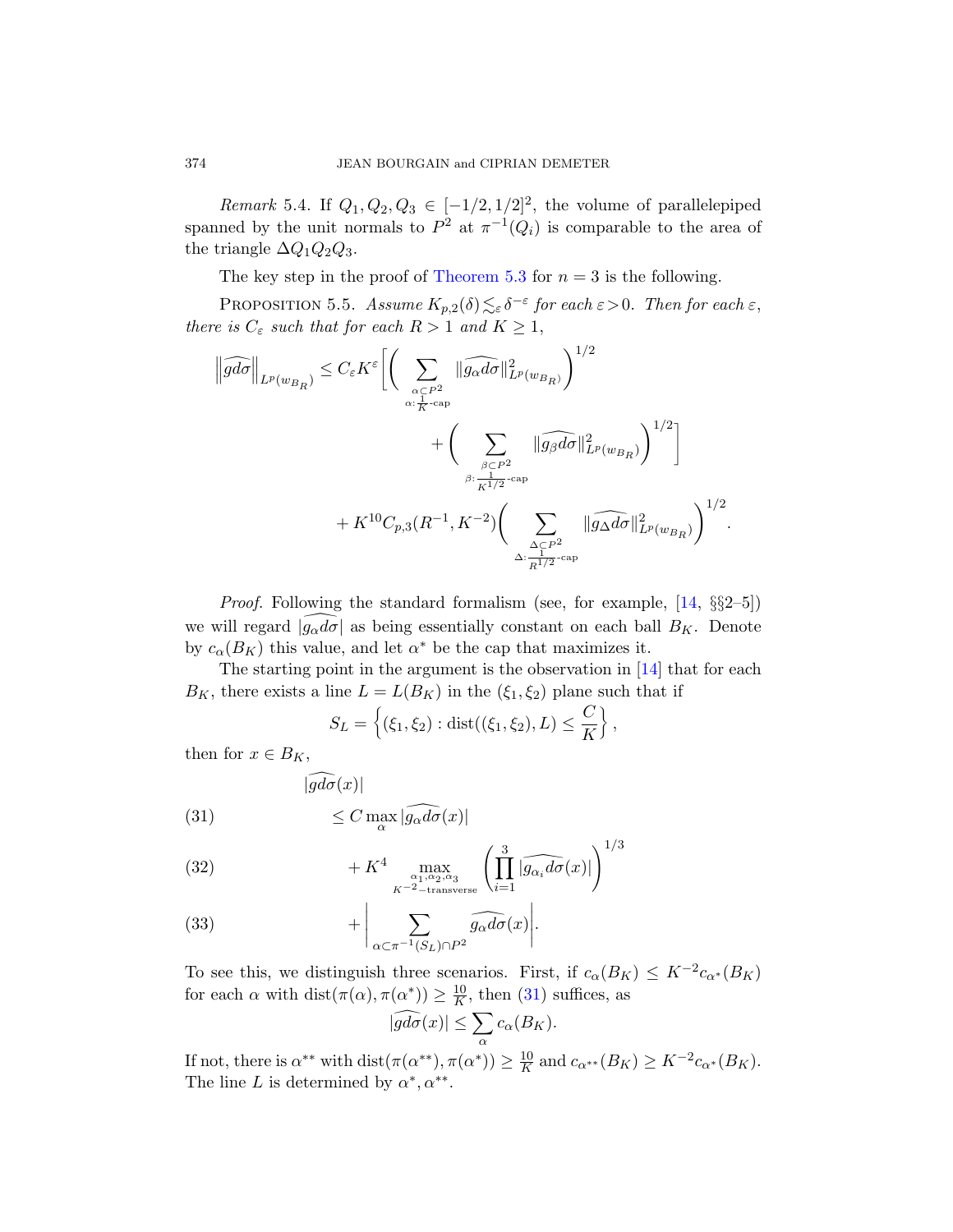Second, if there is  $\alpha^{***}$  such that  $\pi(\alpha^{***})$  intersects the complement of  $S_L$ and  $c_{\alpha^{***}}(B_K) \geq K^{-2}c_{\alpha^*}(B_K)$ , then (32) suffices. Indeed, note that  $\alpha^*, \alpha^{**}$ ,  $\alpha^{***}$  are  $K^{-2}$  transverse by Remark 5.4.

Otherwise the sum of  $(31)$  and  $(33)$  will suffice.

The only nontrivial case to address is the one corresponding to this latter scenario. Cover  $\pi^{-1}(S_L) \cap P^2$  by pairwise disjoint strips U of length  $\sim \frac{1}{K^1}$  $\frac{1}{K^{1/2}}.$ An application of Minkowski's inequality shows that

$$
\bigg\|\sum_{\alpha:\pi(\alpha)\subset S_L}\widehat{g_{\alpha}d\sigma}\bigg\|_{L^p(B_K)}\lesssim K_{p,2}(K^{-1})\left(\sum_U\left\|\widehat{g_Ud\sigma}\right\|_{L^p(w_{B_K})}^2\right)^{1/2}.
$$

We are of course relying on the fact that  $\pi^{-1}(L)$  is a parabola with principal curvature equal to 1. Note however that since we are dealing with the third scenario

$$
\left(\sum_{U}\left\|\widehat{g_{U}d\sigma}\right\|_{L^{p}(B_{K})}^{2}\right)^{1/2} \lesssim \left(\sum_{\beta:\frac{1}{K^{1/2}}\text{-cap:}\atop{\pi(\beta)\subset S_{L}}}\|\widehat{g_{\beta}d\sigma}\|_{L^{p}(w_{B_{K}})}^{2}\right)^{1/2}+\left\|\widehat{g_{\alpha^{*}}d\sigma}\right\|_{L^{p}(w_{B_{K}})}.
$$

We conclude that in either case,

$$
\|\widehat{gd\sigma}\|_{L^{p}(B_K)} \leq C_{\varepsilon} K^{\varepsilon} \Biggl[ \Biggl( \sum_{\substack{\alpha \subset P^2 \\ \alpha: \frac{1}{K}\text{-cap} \\ \beta: \frac{\beta \subset P^2}{K^{1/2}} \text{-cap} \\ \beta: \frac{1}{K^{1/2}}\text{-cap} \\ \beta: \frac{1}{K^{1/2}}\text{-cap}} \|\widehat{g_{\beta}d\sigma}\|_{L^{p}(w_{B_K})}^2 \Biggr)^{1/2} \Biggr] + K^4 \max_{\substack{\alpha_1, \alpha_2, \alpha_3 \\ \alpha_1 \text{-varepsilon} \\ K^{-2}\text{-transverse}}} \left\| \Biggl( \prod_{i=1}^3 |\widehat{g_{\alpha_i}d\sigma}(x)| \Biggr)^{1/3} \right\|_{L^{p}(w_{B_K})}
$$

<span id="page-24-0"></span>It suffices now to raise to the  $p^{th}$  power and sum over  $B_K \subset B_R$  using Minkowski's inequality. Also, the norm  $\left\|\widehat{gd\sigma}\right\|_{L^p(B_R)}$  can be replaced by the weighted norm  $\left\|\widehat{gd\sigma}\right\|_{L^p(w_{B_R})}$  via the localization argument described in Remark 5.2.

Rescaling gives the following.

PROPOSITION 5.6. Let  $\tau$  be a  $\delta$  cap. Assume  $K_{p,2}(\delta') \lesssim_{\varepsilon} \delta'^{-\varepsilon}$  for each  $\varepsilon > 0$  and  $\delta'$ . Then for each  $\varepsilon$ , there is  $C_{\varepsilon}$  such that for each  $R > \delta^{-2}$  and  $K \geq 1$ ,

.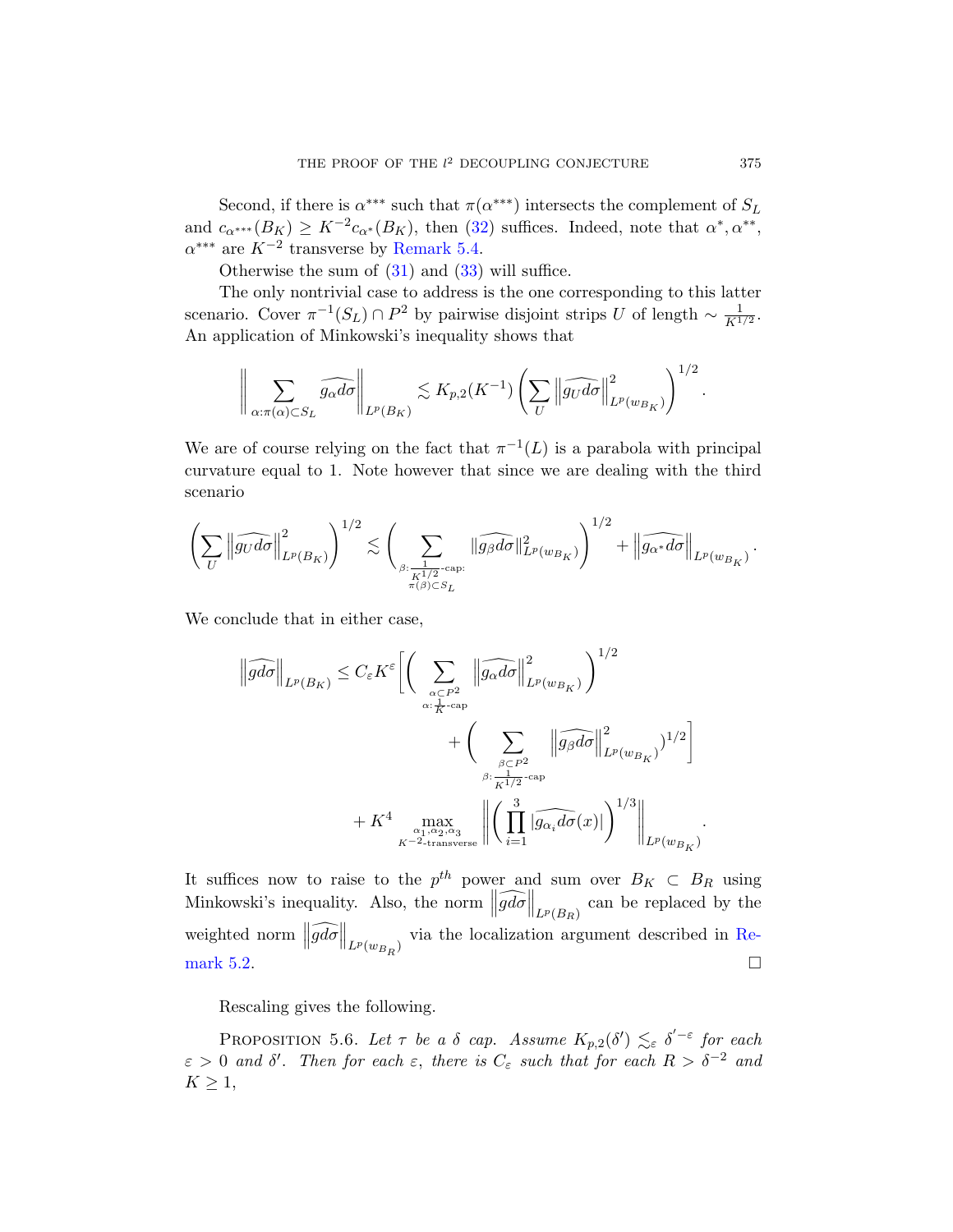$$
\left\| \widehat{g_{\tau}d\sigma} \right\|_{L^{p}(w_{B_R})} \leq C_{\varepsilon} K^{\varepsilon} \left[ \left( \sum_{\alpha \leq \tau \atop{\alpha : \frac{\delta}{K} - cap}} \left\| \widehat{g_{\alpha}d\sigma} \right\|_{L^{p}(w_{B_R})}^{2} \right)^{1/2} + \left( \sum_{\beta \leq \tau \atop{\beta : \frac{\delta}{K^{1/2}} - cap}} \left\| \widehat{g_{\beta}d\sigma} \right\|_{L^{p}(w_{B_R})}^{2} \right)^{1/2} \right] + K^{10} C_{p,3}((R\delta^2)^{-1}, K^{-2}) \left( \sum_{\substack{\Delta \leq \tau \atop{\alpha : \frac{1}{R^{1/2}} - cap}} \left\| \widehat{g_{\Delta}d\sigma} \right\|_{L^{p}(w_{B_R})}^{2} \right)^{1/2}.
$$

*Proof.* Note that if  $\gamma \subset [-1/2, 1/2]^2$ , then

$$
\widehat{g_{\pi^{-1}\gamma}d\sigma}(x_1, x_2, x_3) = \int_{\gamma} \pi g(\xi_1, \xi_2) e(\xi_1 x_1 + \xi_2 x_2 + (\xi_1^2 + \xi_2^2) x_3) d\xi_1 d\xi_2.
$$

Let  $a = (a_1, a_2)$ . Changing variable to  $\xi_i = a_i + \delta \xi'_i$  and letting

$$
\pi g^{a,\delta}(\xi') = \pi g(a + \delta \xi'),
$$
  

$$
\gamma' = \delta^{-1}(\gamma - a),
$$

we get

$$
\left|\widehat{g_{\pi^{-1}\gamma}d\sigma}(x_1,x_2,x_3)\right|=\delta^2\left|\widehat{g_{\pi^{-1}\gamma'}^{a,\delta}d\sigma}(\delta(x_1+2a_1x_3),\delta(x_2+2a_2x_3),\delta^2x_3)\right|.
$$

I[n particular,](#page-23-1)

$$
\left\| \widehat{g_{\pi^{-1}\gamma}d\sigma} \right\|_{L^p(w_{B_R})} = \delta^{2-\frac{4}{p}} \left\| \widehat{g_{\pi^{-1}\gamma'}^{a,\delta}d\sigma} \right\|_{L^p(w_{C_R})}
$$

,

where  $C_R$  is a  $\sim \delta R \times \delta R \times \delta^2 R$  cylinder. Cover  $C_R$  with balls  $B_{\delta^2 R}$ . The result now follows by applying Proposition 5.5 to  $g^{a,\delta}$  (with a the center of  $\pi(\tau)$ ) on each  $B_{\delta^2 R}$  and then summing using Minkowski's inequality.

We are now ready to prove Theorem 5.3 for  $n = 3$ . Let  $K = \nu^{-1/2}$ . Iterate Proposition 5.6 staring with scale  $\delta = 1$  until we reach scale  $\delta = R^{-1/2}$ . Each iteration lowers the scale of the caps from  $\delta$  to at least  $\frac{\delta}{K^{1/2}}$ . Thus we have to iterate  $\sim$  log<sub>K</sub> R times. Since

$$
C_{p,3}((\delta^2 R)^{-1}, K^{-2}) \lesssim C_{p,3}(R^{-1}, \nu),
$$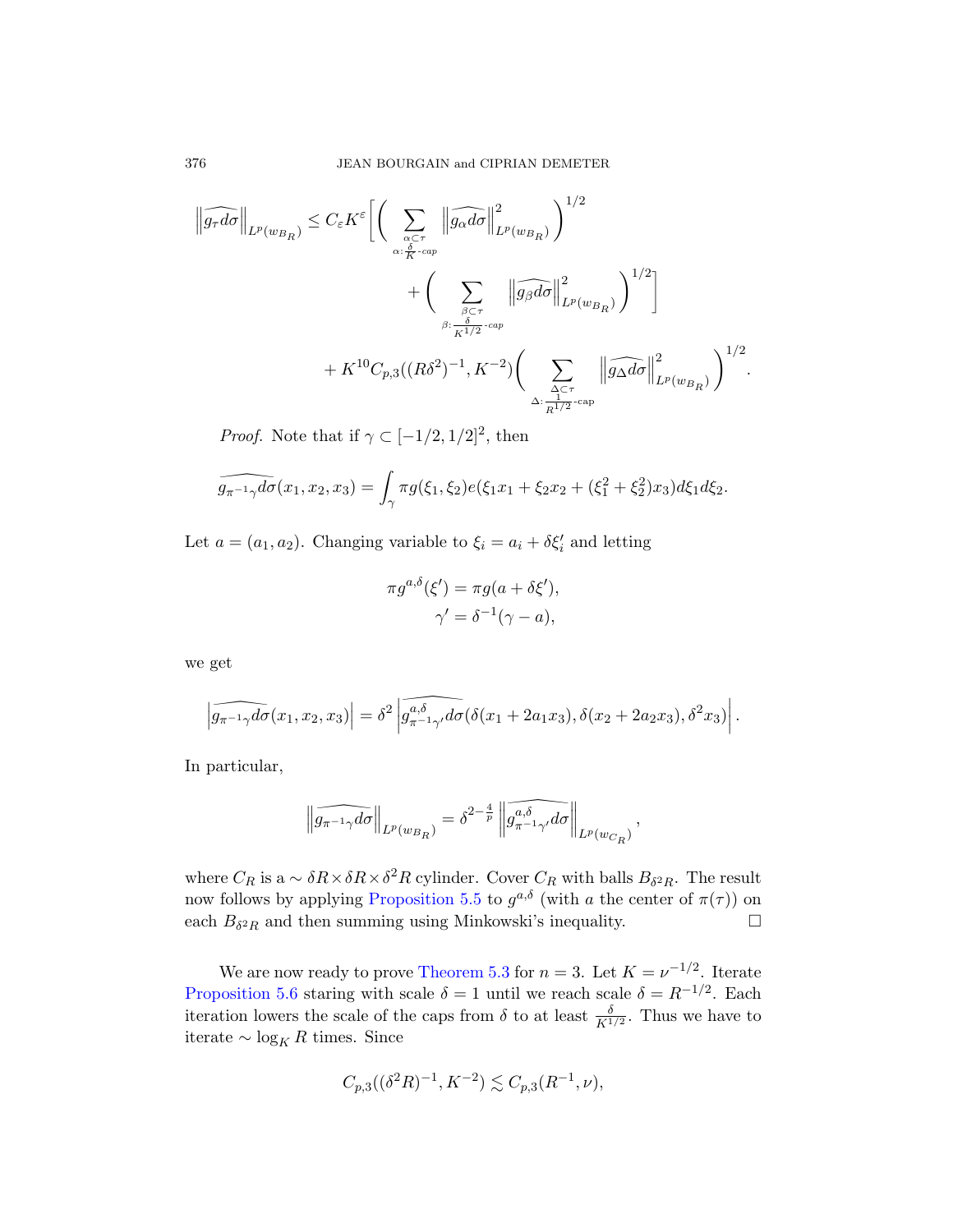for each  $\varepsilon > 0$ , we get

$$
\|\widehat{gd\sigma}\|_{L^p(w_{B_R})}
$$
\n
$$
\leq (CC_{\varepsilon}K^{\varepsilon})^{\log_K R} K^{10}C_{p,3}(R^{-1},\nu) \left(\sum_{\Delta:\frac{1}{R^{1/2}}-\text{cap}} \|\widehat{g_{\Delta}d\sigma}\|_{L^p(w_{B_R})}^2\right)^{1/2}
$$
\n
$$
= R^{-2\log_\nu(CC_\varepsilon)+\varepsilon} \nu^{-5}C_{p,3}(R^{-1},\nu) \left(\sum_{\Delta:\frac{1}{R^{1/2}}-\text{cap}} \|\widehat{g_{\Delta}d\sigma}\|_{L^p(w_{B_R})}^2\right)^{1/2}.
$$

The result follows since  $C, C_{\varepsilon}$  doe not depend on  $\nu$ .

<span id="page-26-1"></span>To summarize, the proof of [Theorem 5.3](#page-24-0) for  $n = 3$  relied on the hypothesis that the contribution coming from caps living near the intersection of  $P^2$ with a plane is controlled by  $K_{p,2}(\delta) = O(\delta^{-\varepsilon})$ . When  $n \geq 4$ , the hypothesis  $K_{p,d}(\delta) = O(\delta^{-\varepsilon})$  for  $2 \leq d \leq n-1$  plays the same role; it controls the contributi[on coming from](#page-1-1) caps living near lower dimensional elliptic paraboloids with principal curvatures equal to 1. And, of course, no such hypothesis is needed when  $n = 2$ . The statement and the proof of Proposition 5.6 for these values of  $n$  will hold without further modifications.

## 6. Proof of Theorem 1.1 for the paraboloid

In this section we prove Theorem 1.1 for  $P^{n-1}$ . We first consider the open range  $p > \frac{2(n+1)}{n-1}$ , and in the end of the section we prove the result for the endpoint. We use notation from the previous section such as  $K_{p,n}(\delta), C_{p,n}(\delta, \nu)$ and  $\delta = N^{-1}$ .

Proposition 4.1 shows that  $K_{p,n}(\delta) \lesssim K_{p,n}(\delta^{1/2})^2$ . Let

$$
\gamma = \liminf_{\delta \to 0} \frac{\log K_{p,n}(\delta)}{\log(\delta^{-1})}.
$$

<span id="page-26-0"></span>It follows that for each  $\varepsilon$ ,

$$
\delta^{-\gamma} \lesssim K_{p,n}(\delta) \lesssim_{\varepsilon} \delta^{-\gamma-\varepsilon}.
$$

Write  $\gamma = \frac{n-1}{4} - \frac{n+1}{2p} + \alpha$ . We have to show that  $\alpha = 0$ .

The following multilinear restriction estimate from [3] will play a key role in our proof.

THEOREM 6.1. Let  $\tau_1, \ldots, \tau_n$  be v-transverse caps on  $P^{n-1}$ , and assume  $f_i$  is supported on the  $\delta$ -neighborhood of  $\tau_i$ . Then we have

$$
\left\| \left( \prod_{i=1}^n |f_i| \right)^{1/n} \right\|_{L^{\frac{2n}{n-1}}(B_N)} \lesssim_{\varepsilon,\nu} N^{-\frac{1}{2}+\varepsilon} \left( \prod_{i=1}^n \|f_i\|_{L^2} \right)^{1/n}.
$$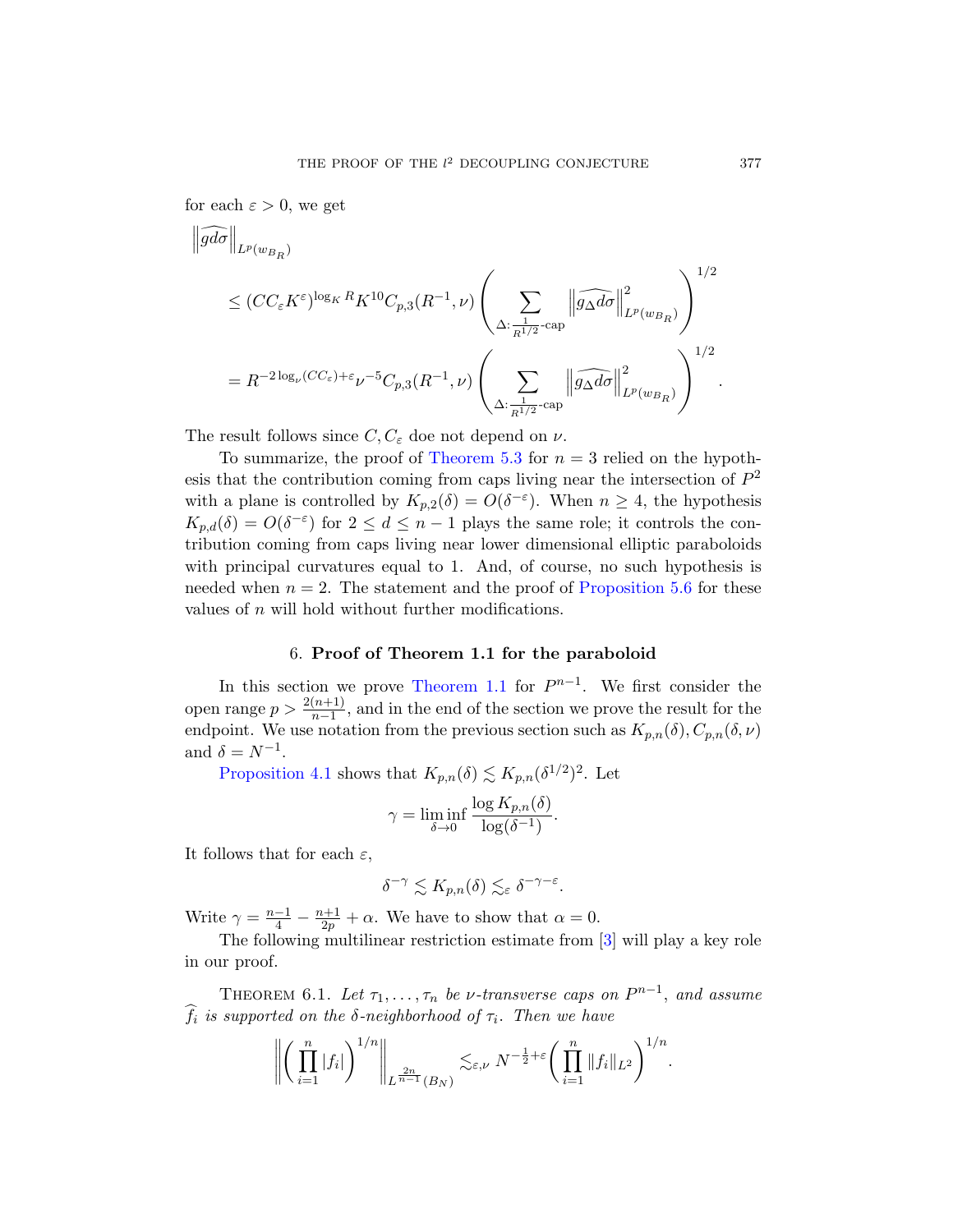Using Plancherel's identi[ty t](#page-36-3)his easily implies that

$$
C_{p,n}(\delta,\nu) \lesssim_{\varepsilon,\nu} \delta^{-\varepsilon}
$$

for  $p = \frac{2n}{n-1}$ . Combined with the Bourgain-Guth induction on scales this further leads to

$$
K_{p,n}(\delta) \lesssim_{\varepsilon} \delta^{-\varepsilon}
$$

for  $2 \leq p \leq \frac{2n}{n-1}$ . These inequalities were proved in [11]. We will not rely on them in our argument below.

<span id="page-27-0"></span>We now present the first step of our proof, which shows how to interpolate the  $\|\cdot\|_{p,\delta}$  norms.

PROPOSITION 6.2. Let  $\tau_1, \ldots, \tau_n$  be v-transverse caps on  $P^{n-1}$ , and assume  $\widehat{f}_i$  is supported on the  $\delta$ -neighborhood of  $\tau_i$ . Then for each  $\frac{2n}{n-1} \leq p \leq \infty$ , we have

(34) 
$$
\left\| \left( \prod_{i=1}^n |f_i| \right)^{1/n} \right\|_{L^p(B_N)} \lesssim_{\varepsilon,\nu} N^{\frac{n-1}{4} - \frac{n^2+n}{2p(n-1)} + \varepsilon} \left( \prod_{i=1}^n \|f_i\|_{\frac{p(n-1)}{n},\delta} \right)^{\frac{1}{n}}
$$

and also

(35)
$$
\left\|\left[\prod_{i=1}^n\bigg(\sum_{\theta\in\mathcal{P}_{\delta}}|f_{i,\theta}|^2\bigg)^{1/2}\right]^{1/n}\right\|_{L^p(B_N)}\lesssim_{\varepsilon,\nu}N^{-\frac{n}{(n-1)p}+\varepsilon}\bigg(\prod_{i=1}^n\|f_i\|_{\frac{p(n-1)}{n},\delta}\bigg)^{1/n}.
$$

<span id="page-27-1"></span>*[Proof](#page-26-0).* Let us start with the proof of (34). Let  $\lambda_n = N^{\frac{n-1}{4}}$  and  $F =$  $(\prod_{i=1}^n |f_i|)^{1/n}$ . Note that by Cauchy-Schwartz, we have

$$
||F||_{\infty} \leq \lambda_n \left(\prod_{i=1}^n ||f_i||_{\infty,\delta}\right)^{\frac{1}{n}}.
$$

By combining this with  $Theorem 6.1$  and Hölder's inequality, we find that

$$
(36) \quad ||F||_{L^{p}(B_{N})} \lesssim_{\varepsilon,\nu} \lambda_{n}^{1-\frac{2n}{(n-1)p}} N^{\varepsilon-\frac{n}{(n-1)p}} \left( \prod_{i=1}^{n} \left( ||f_{i}||_{2}^{\frac{2n}{(n-1)p}} ||f_{i}||_{\infty,\delta}^{1-\frac{2n}{(n-1)p}} \right) \right)^{\frac{1}{n}}.
$$

Finally, to get (34), we use the wave packet decomposition and the fact that

$$
\|f\|_2^{\frac{2n}{(n-1)p}}\|f\|_{\infty,\delta}^{1-\frac{2n}{(n-1)p}} \sim \|f\|_{\frac{p(n-1)}{n},\delta}
$$

if f is a balanced N-function. We can assume  $||f_i||_{\frac{p(n-1)}{n},\delta} = 1$  for each i. As in Lemma 3.5, write

$$
f_i = \sum_{\substack{\lambda \lesssim ||f_i||_{\infty,\delta}}} \lambda f_{i,\lambda}.
$$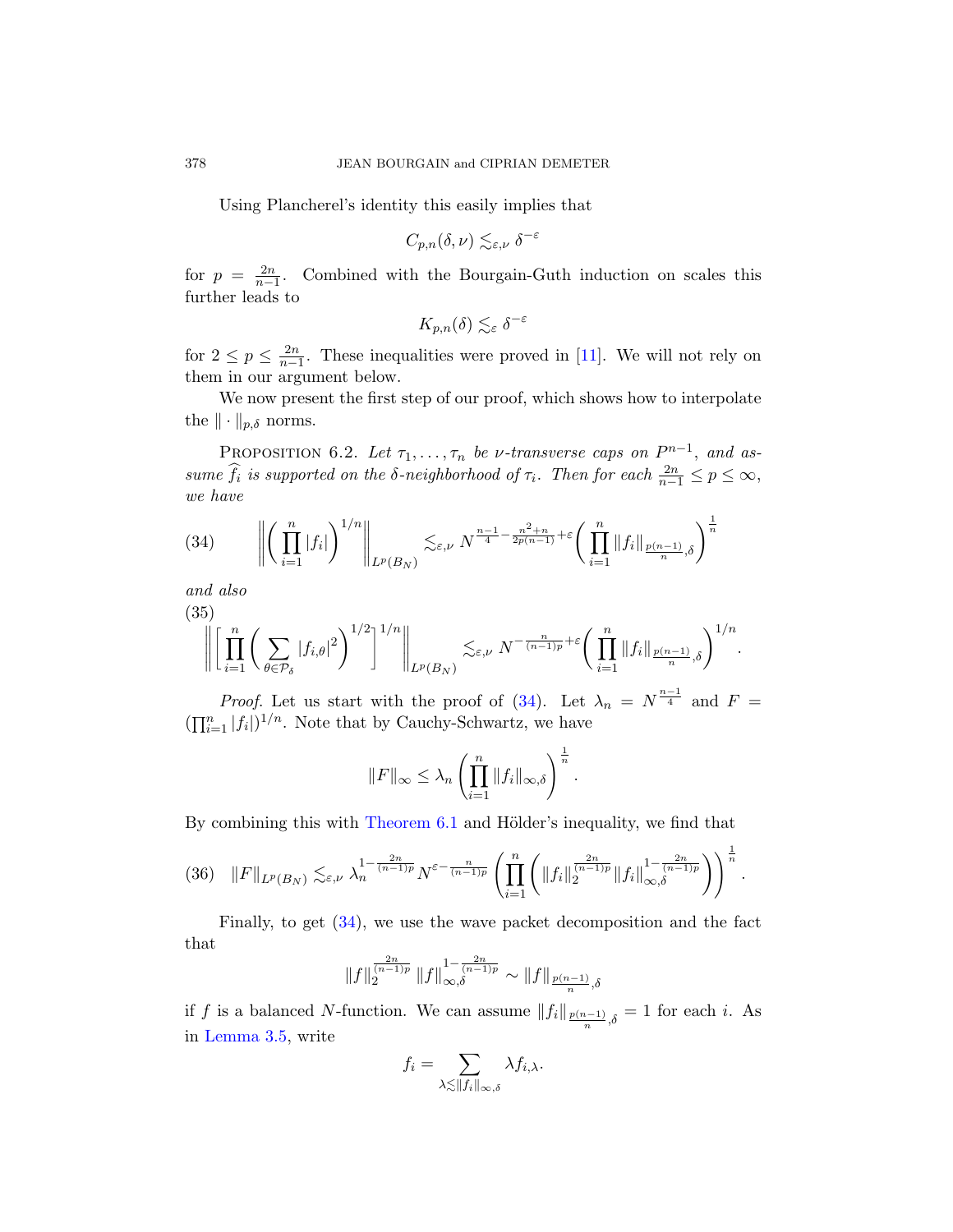[We u](#page-27-0)se the triangle inequality to estimate the left-hand side of (34). In the following C will denote a large enough constant depending on  $n, p$ . As  $||f_{i,\lambda}||_{\infty} \lesssim 1$ , we have that

$$
||f_{i,\lambda}||_{L^p(B_N)} \leq N^C.
$$

As the right-hand side in (34) is  $\geq N^{-C}$ , it follows that the contribution coming from  $\lambda f_{i,\lambda}$  with  $\lambda \leq N^{-C}$  is well controlled.

On the other hand, recall that by Bernstein's inequality,  $||f_i||_{\infty,\delta} \lesssim N^C$ . This shows that it suffices to consider  $O(\log \delta^{-1})$  many terms in the triangle inequality. Each of these terms is dealt with by using (36), Lemma 3.4 and (30).

The proof of (35) is very similar. First, a randomization argument and Theorem 6.1 imply that

$$
\bigg\| \bigg[ \prod_{i=1}^n \bigg( \sum_{\theta \in \mathcal{P}_{\delta}} |f_{i,\theta}|^2 \bigg)^{1/2} \bigg]^{1/n} \bigg\|_{L^{\frac{2n}{n-1}}(B_N)} \lesssim_{\varepsilon,\nu} N^{-\frac{1}{2}+\varepsilon} \bigg( \prod_{i=1}^n \|f_i\|_2 \bigg)^{1/n}.
$$

Combining this with the trivial inequality

$$
\left\| \left[ \prod_{i=1}^n \left( \sum_{\theta \in \mathcal{P}_\delta} |f_{i,\theta}|^2 \right)^{1/2} \right]^{1/n} \right\|_{L^\infty(B_N)} \leq \left( \prod_{i=1}^n \|f_i\|_{\infty,\delta} \right)^{1/n}
$$

and then with Hölder's inequality gives

$$
\left\| \left[ \prod_{i=1}^n \left( \sum_{\theta \in \mathcal{P}_{\delta}} |f_{i,\theta}|^2 \right)^{1/2} \right]^{1/n} \right\|_{L^p(B_N)}
$$
  

$$
\lesssim_{\varepsilon,\nu} N^{-\frac{n}{(n-1)p} + \varepsilon} \left( \prod_{i=1}^n \left( \|f\|_{2}^{\frac{2n}{(n-1)p}} \|f_i\|_{\infty,\delta}^{1-\frac{2n}{(n-1)p}} \right) \right)^{1/n}.
$$

Then  $(35)$  follows from interpolation, as explained before.

At this point it is useful to introduce the local norms for  $g: P^{n-1} \to \mathbb{C}$ and arbitrary balls B

$$
\left\|\widehat{gd\sigma}\right\|_{p,\delta,B}=\bigg(\sum_{\theta:\;\delta^{1/2}\text{-}\mathrm{cap}}\left\|\widehat{g_{\theta}d\sigma}\right\|_{L^p(w_B)}^2\bigg)^{1/2}.
$$

Fix  $\frac{2n}{n-1} < p < \infty$ . To simplify notation we also introduce the following quantities. First, define

$$
\xi = \frac{2}{(p-2)(n-1)}
$$
 and  $\eta = \frac{n(np-2n-p-2)}{2p(n-1)^2(p-2)}$ .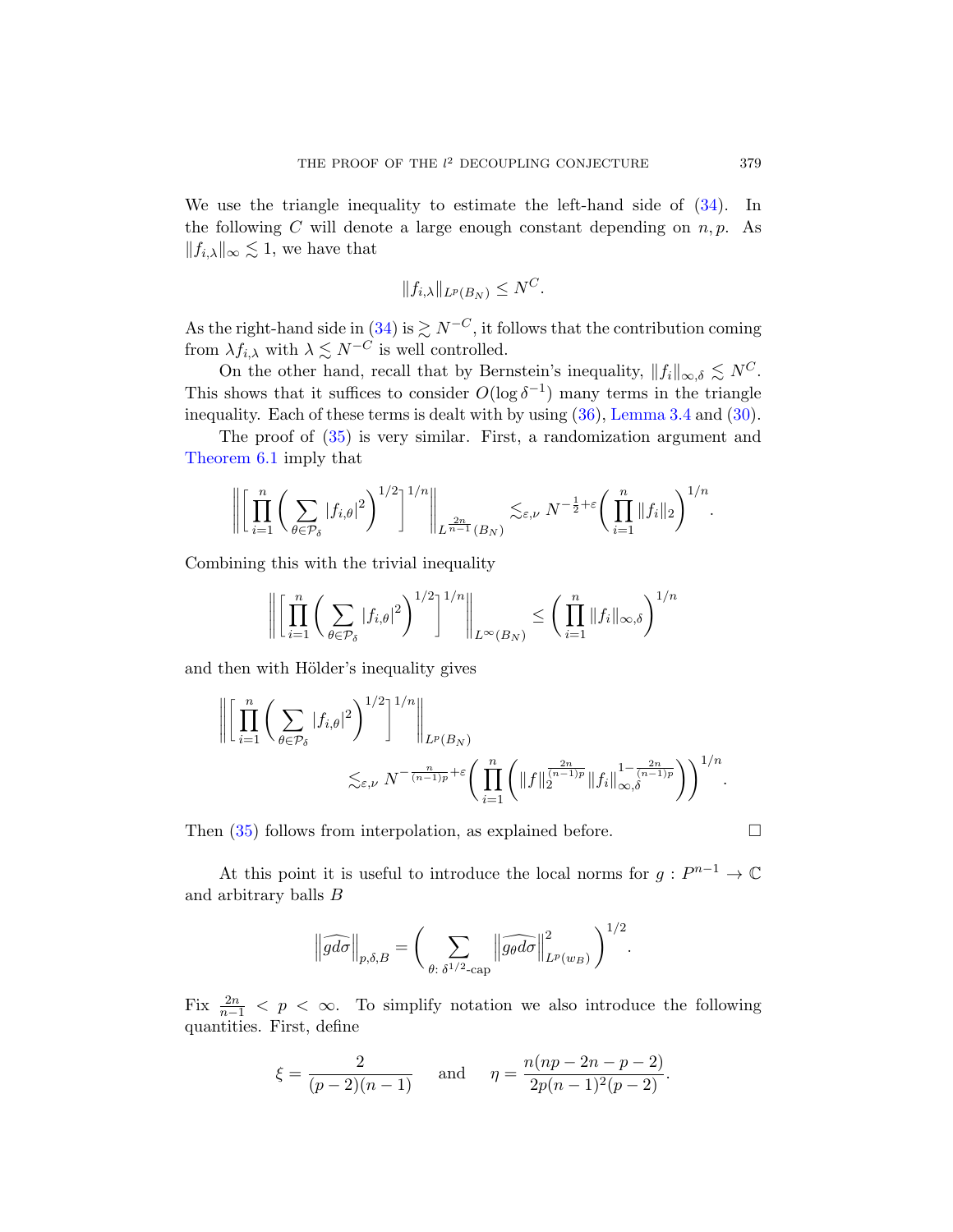<span id="page-29-0"></span>For a fixed  $0 \leq \beta \leq 1$ , consider the inequality

(37) 
$$
\left\| \left( \prod_{i=1}^{n} \left| \widehat{g_i d\sigma} \right| \right)^{1/n} \right\|_{L^p(B_N)} \leq \varepsilon, \nu A_\beta(N) N^{\varepsilon} \left( \prod_{i=1}^{n} \left\| \widehat{g_i d\sigma} \right\|_{p,\delta,B_N} \right)^{\frac{1-\beta}{n}} \left( \prod_{i=1}^{n} \left\| \widehat{g_i d\sigma} \right\|_{\frac{p(n-1)}{n},\delta,B_N} \right)^{\frac{\beta}{n}}
$$

for arbitrary  $\varepsilon > 0$ ,  $\nu$ ,  $N$ ,  $g_i$  and  $B_N$  as before.

We prove the following result.

PROPOSITION 6.3.

- (a) Inequality (37) holds true for  $\beta = 1$  with  $A_1(N) = N^{\frac{n-1}{4} \frac{n^2+n}{2p(n-1)}}$ .
- (b) Moreover, if we assume (37) for some  $\beta \in (0,1]$ , then we also have (37) for  $\beta \xi$  with

$$
A_{\beta\xi}(N) = A_{\beta}(N^{1/2})N^{\beta\eta + \frac{\gamma}{2}(1-\beta\xi)}.
$$

<span id="page-29-1"></span>Proof. The proof of (a) is an immediate consequence of Remark 5.2 and (34). We next focus on proving (b). By using Hölder's inequality on the  $N^{1/2}$ ball  $\Delta$ 

$$
\left\|\widehat{g_id\sigma}\right\|_{\frac{p(n-1)}{n},\delta^{1/2},\Delta} \leq \left\|\widehat{g_id\sigma}\right\|_{p,\delta^{1/2},\Delta}^{1-\frac{2}{(p-2)(n-1)}} \left\|\widehat{g_id\sigma}\right\|_{2,\delta^{1/2},\Delta}^{\frac{2}{(p-2)(n-1)}},
$$

we get

<span id="page-29-2"></span>(38) 
$$
\left\| \left( \prod_{i=1}^{n} |\widehat{g_{i}} d\sigma| \right)^{1/n} \right\|_{L^{p}(\Delta)} \leq \varepsilon, \nu N^{\varepsilon} A_{\beta}(N^{1/2}) \left( \prod_{i=1}^{n} \left( \left\| \widehat{g_{i}} d\sigma \right\|_{p,\delta^{1/2},\Delta}^{1-\xi\beta} \left\| \widehat{g_{i}} d\sigma \right\|_{2,\delta^{1/2},\Delta}^{\xi\beta} \right)^{\frac{1}{n}}.
$$

Consider a [fin](#page-29-1)itely overlapping cover of  $B_N$  with balls  $\Delta$  of radius  $N^{1/2}$ . Note that

<span id="page-29-3"></span>(39) 
$$
\left\| \left( \prod_{i=1}^n \widehat{|g_i d\sigma|} \right)^{1/n} \right\|_{L^p(B_N)} \lesssim \left( \sum_{\Delta} \left\| \left( \prod_{i=1}^n \left| \widehat{g_i d\sigma} \right| \right)^{1/n} \right\|_{L^p(\Delta)}^p \right)^{1/p}.
$$

We will use (38) to bound each  $\|(\prod_{i=1}^n |\widetilde{g_i d\sigma}|)^{1/n}\|_{L^p(\Delta)}$ . After raising to the  $p^{th}$  power, the right-hand side of  $(38)$  is summed using Hölder's inequality

(40) 
$$
\sum_{\Delta} b_{\Delta}^{\xi\beta p} \prod_{i=1}^{n} a_{\Delta,i}^{\frac{1-\xi\beta}{n}p} \leq \left(\sum_{\Delta} b_{\Delta}^{p}\right)^{\xi\beta} \prod_{i=1}^{n} \left(\sum_{\Delta} a_{\Delta,i}^{p}\right)^{\frac{1-\xi\beta}{n}},
$$

with

$$
a_{\Delta,i} = \left\|\widehat{g_id\sigma}\right\|_{p,\delta^{\frac{1}{2}},\Delta}
$$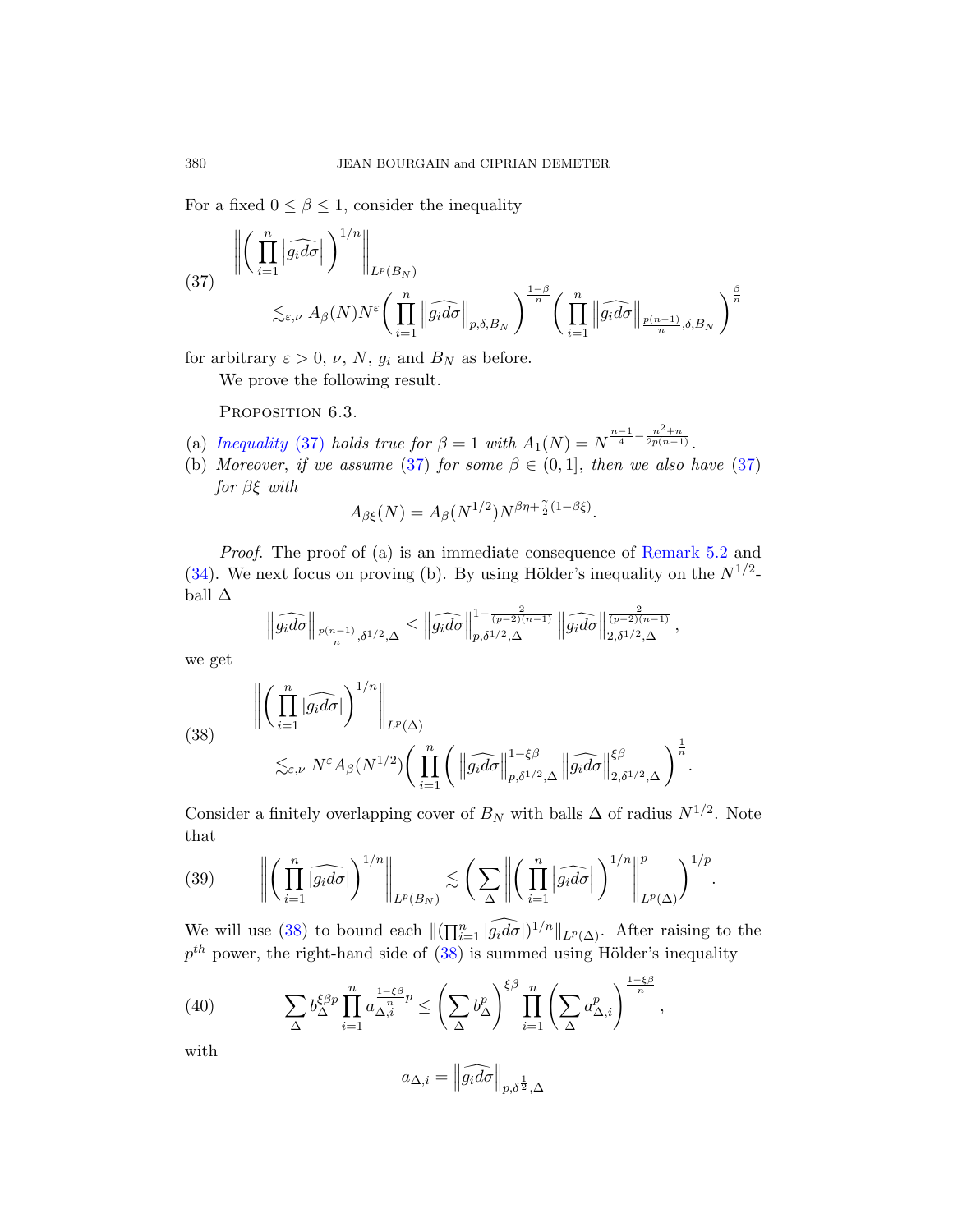<span id="page-30-0"></span>and

$$
b_{\Delta} = \left(\prod_{i=1}^n \left\|\widehat{g_id\sigma}\right\|_{2,\delta^{\frac{1}{2}},\Delta}^p\right)^{\frac{1}{np}}.
$$

To sum the factors  $a_{\Delta,i}^p$  we invoke first Minkowski's inequality then Proposition 4.1 to get

(41) 
$$
\sum_{\Delta} \left\| \widehat{g_i d\sigma} \right\|_{p,\delta^{\frac{1}{2}},\Delta}^p \lesssim \left\| \widehat{g_i d\sigma} \right\|_{p,\delta^{\frac{1}{2}},B_N}^p \lesssim K_{p,n}(\delta^{1/2})^p \left\| \widehat{g_i d\sigma} \right\|_{p,\delta,B_N}^p
$$

We next show how to sum the factors  $b_{\Delta}^p$ . Rather than using the *n*-linear Hölder's inequality followed by Minkowski's inequality as we did with the terms  $a_{\Delta,i}^p$ , we first transform  $b_{\Delta}^p$  to make it amenable to another application of Theorem 6.1.

To this end we recall the standard formalism (see, e.g., [14, §§2–4]) that for each  $\delta^{1/2}$ -cap  $\theta$ ,  $\sqrt{g_{\theta}d\sigma}$  is essentially constant on each  $\Delta$ . Thus, in particular, it is easy to see that

(42)  

$$
\sum_{\Delta \subset B_N} \prod_{i=1}^n \left\| \widehat{g_i d\sigma} \right\|_{p,\delta,\Delta}^{\frac{p}{n}} \lesssim \sum_{\Delta \subset B_N} \left\| \prod_{i=1}^n \left( \sum_{\theta:\ \delta^{1/2}\text{-cap}} \left| \widehat{g_{i,\theta} d\sigma} \right|^2 \right)^{\frac{1}{2n}} \right\|_{L^p(w_\Delta)}^p
$$

$$
\lesssim \left\| \prod_{i=1}^n \left( \sum_{\theta:\ \delta^{1/2}\text{-cap}} \left| \widehat{g_{i,\theta} d\sigma} \right|^2 \right)^{\frac{1}{2n}} \right\|_{L^p(w_{B_N})}^p
$$

<span id="page-30-1"></span>Note also that by orthogonality followed by Hölder's inequality, for each  $\Delta$ ,

(43) 
$$
\left\|\widehat{g_id\sigma}\right\|_{2,\delta^{\frac{1}{2}},\Delta} \lesssim \left\|\widehat{g_id\sigma}\right\|_{2,\delta,\Delta} \lesssim N^{\frac{n}{2}(\frac{1}{2}-\frac{1}{p})}\left\|\widehat{g_id\sigma}\right\|_{p,\delta,\Delta}.
$$

Now (43), (42) and (35) lead to

(44) 
$$
\sum_{\Delta} b_{\Delta}^p \lesssim_{\varepsilon,\nu} N^{-\frac{n}{(n-1)}+\varepsilon} N^{\frac{n}{2}(\frac{p}{2}-1)} \left( \prod_{i=1}^n \left\| \widehat{g_i d\sigma} \right\|_{\frac{(n-1)p}{n},\delta,B_N} \right)^{1/n}.
$$

To end the argument simply invoke estimates  $(39)$ ,  $(40)$ ,  $(41)$  and  $(44)$ .  $\Box$ 

We can now present the final stage of the proof of Theorem 1.1 for  $p > \frac{2(n+1)}{n-1}$ . Recall from the beginning of this section that this amounts to proving that  $\alpha = 0$ . Since  $p > \frac{2(n+1)}{n-1}$ , we have that  $\xi < \frac{1}{2}$ . We begin with a general discussion that applies in every dimension  $n$  and then conclude with an inductive argument.

A simple computation reveals that the inequality  $\alpha > 0$  is equivalent with

$$
\gamma \frac{1-\xi}{1-2\xi} > \frac{n-1}{4} - \frac{n^2+n}{2p(n-1)} + \frac{2\eta}{1-2\xi}.
$$

.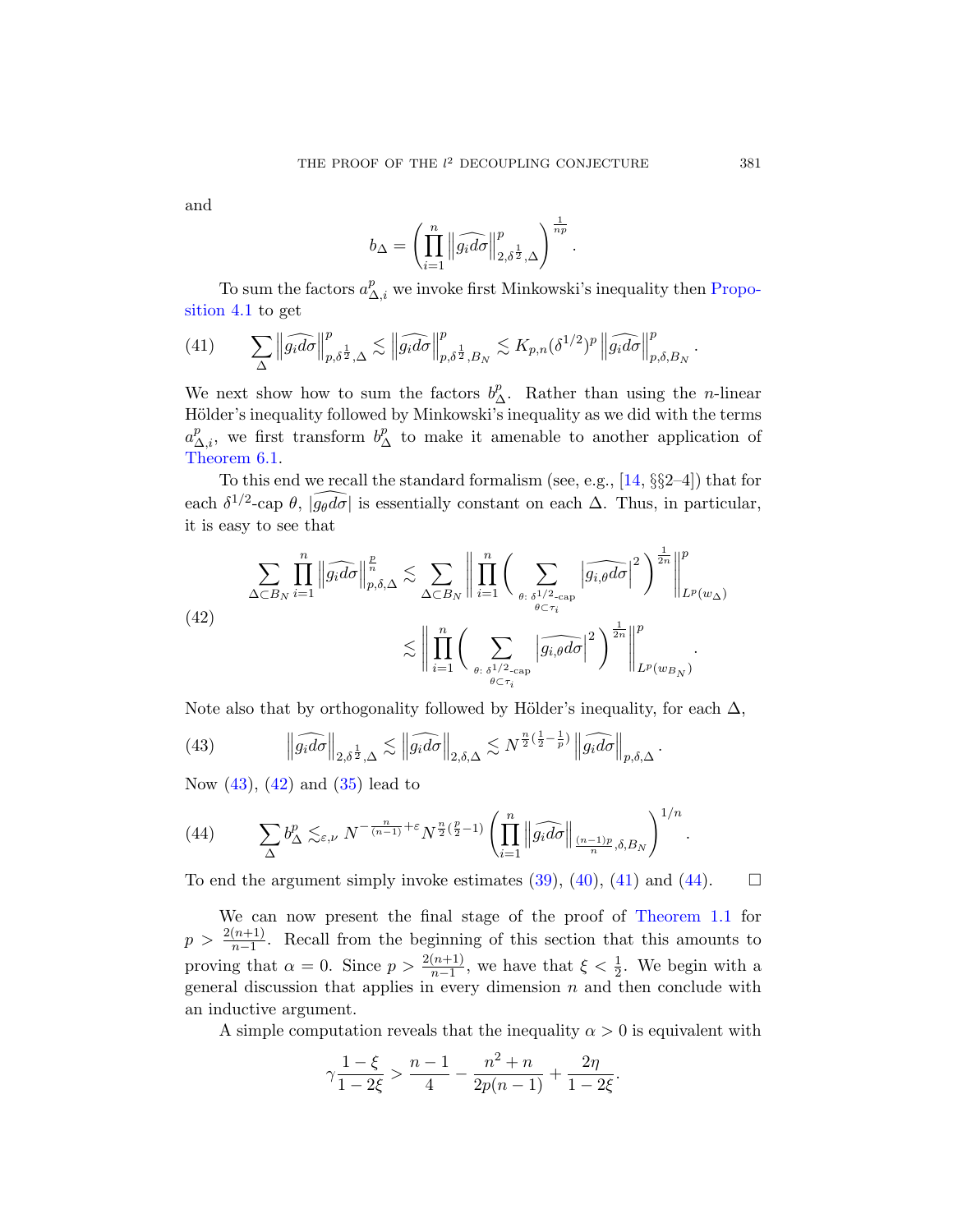It follows that if  $\alpha > 0$ , we can choose  $s_0 \in \mathbb{N}$  large enough and  $\varepsilon_0$  small enough so that

(45) 
$$
\gamma \left( \frac{1-\xi}{1-2\xi} - \frac{\xi(2\xi)^{s_0}}{1-2\xi} \right) > \frac{n-1}{4} - \frac{n^2+n}{2p(n-1)} + 2^{s_0} \varepsilon_0 + \frac{2\eta}{1-2\xi} (1-(2\xi)^{s_0}) + \frac{n}{(n-1)p} (2\xi)^{s_0}.
$$

Choose now  $\nu_0 > 0$  small enough such that  $\varepsilon_0 > \varepsilon(\nu_0)$ , with  $\varepsilon(\nu_0)$  as in Theorem 5.3. Note that  $s_0$ ,  $\varepsilon_0$  and  $\nu_0$  depend only on the fixed parameters  $p, n, \alpha$ . As a result, we follow our convention and do not record the dependence on them when using the symbol  $\leq$ .

Proposition 6.3 implies that for each  $s \geq 0$ ,

$$
A_{\xi^s}(N) = N^{\psi(\xi^s)},
$$

with

(46) 
$$
\psi(\xi^{s+1}) = \frac{1}{2}\psi(\xi^s) + \frac{\gamma}{2}(1 - \xi^{s+1}) + \eta\xi^s.
$$

Iterating (46) gives

<span id="page-31-0"></span>(47) 
$$
\psi(\xi^s) = \frac{1}{2^s} \psi(1) + \gamma (1 - 2^{-s}) + 2 \left(\frac{\eta}{\xi} - \frac{\gamma}{2}\right) \frac{2^{-s} - \xi^s}{\xi^{-1} - 2}.
$$

Note that by Hölder's inequality[,](#page-31-0)

$$
\bigg(\prod_{i=1}^n \left\|\widehat{g_id\sigma}\right\|_{\frac{p(n-1)}{n},\delta,B_N}\bigg)^{\frac{1}{n}} \lesssim \bigg(\prod_{i=1}^n \left\|\widehat{g_id\sigma}\right\|_{p,\delta,B_N}\bigg)^{\frac{1}{n}}N^{\frac{n}{(n-1)p}}.
$$

<span id="page-31-1"></span>Combining this with (37) for  $\beta = \xi^s$ , we get

(48) 
$$
C_{p,n}(\delta,\nu_0)\lesssim_{\varepsilon,s} \delta^{-\varepsilon}A_{\xi^s}(N)N^{\frac{n\xi^s}{(n-1)p}}.
$$

To finish the argument, we first consider  $n = 2$ . Since (48) (with  $s = s_0$ ) holds for arbitrarily small  $\delta$  and  $\varepsilon$ [, using](#page-1-1) Theorem 5.3, we get

(49) 
$$
\gamma - \varepsilon_0 \leq \psi(\xi^{s_0}) + \frac{n\xi^{s_0}}{(n-1)p}.
$$

Combining  $(47)$  and  $(49)$ , we find

$$
\gamma \left( \frac{1-\xi}{1-2\xi} - \frac{\xi(2\xi)^{s_0}}{1-2\xi} \right) \le \psi(1) + 2^{s_0} \varepsilon_0 + \frac{2\eta}{1-2\xi} (1-(2\xi)^{s_0}) + \frac{n}{(n-1)p} (2\xi)^{s_0},
$$

which contradicts (45), if  $\alpha > 0$ . Thus  $\alpha = 0$  and Theorem 1.1 is proved for  $n = 2$  and  $p > 6$ .

The higher dimensional proof follows by induction. Assume that  $n \geq 3$  and that Theorem 1.1 was proved for all  $2 \le d \le n-1$  when  $p > \frac{2(d+1)}{d-1}$ . To prove Theorem 1.1 in  $\mathbb{R}^n$  for  $p > \frac{2(n+1)}{n-1}$ , it suffices to prove it for  $\frac{2(n+1)}{n-1} < p < \frac{2n}{n-2}$ . Note that in this range we have  $p < \frac{2(d+1)}{d-1}$  for each  $2 \leq d \leq n-1$  and thus Theorem 5.3 is applicable, due to the induction hypothesis. To finish the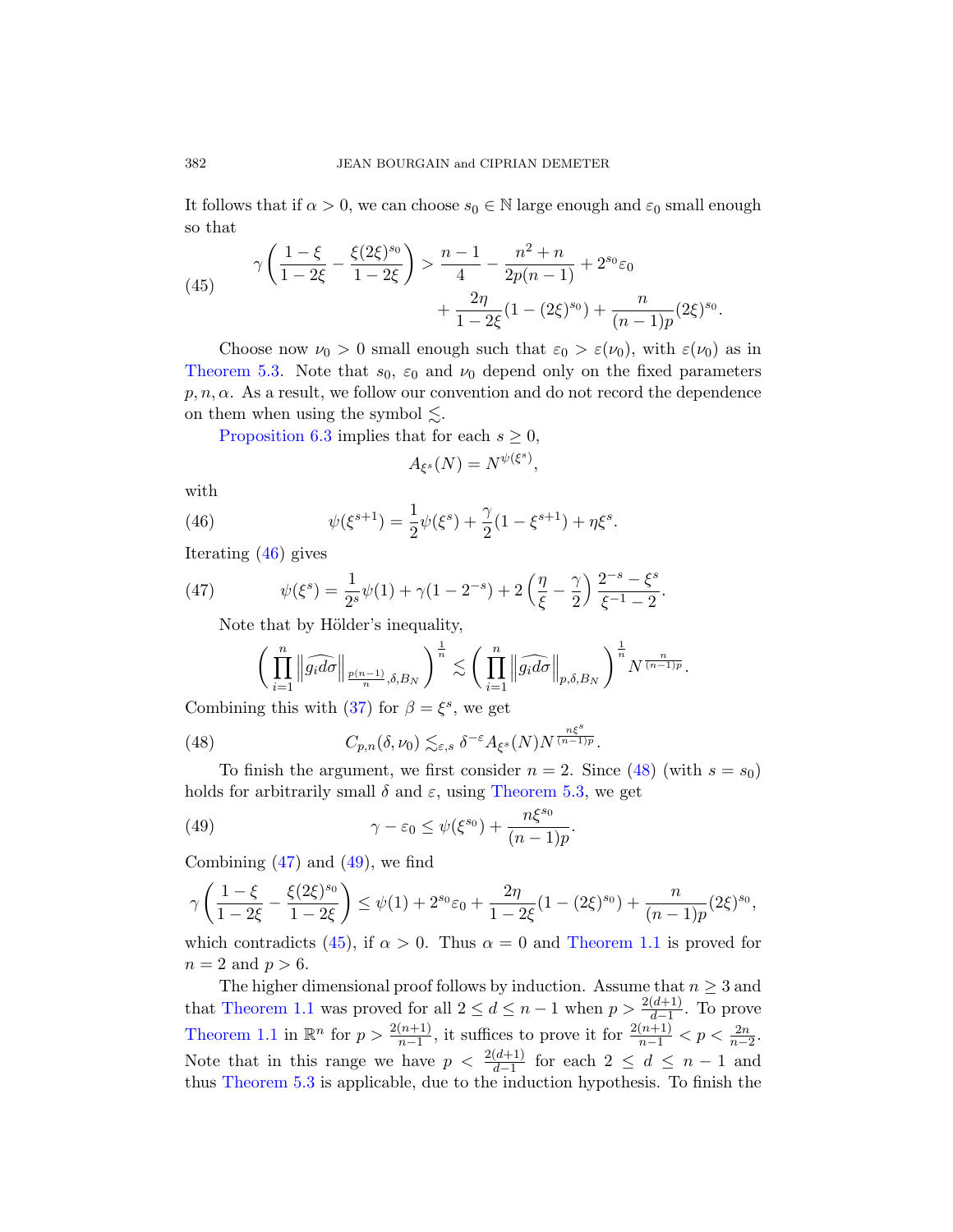argument, one applies the same reasoning as in the case  $n = 2$  to conclude that  $\alpha > 0$  leads to a contradiction.

It remains to see why [Theorem 1](#page-1-1).1 holds for the endpoint  $p = p_n$  $2(n+1)$  $\frac{n+1}{n-1}$ . Remark 5.2 shows that it suffices to investigate the best constant in the localized inequality

(50) 
$$
||f||_{L^{p}(B_{N})} \leq K_{p,n}^{(3)}(\delta) \bigg(\sum_{\theta \in \mathcal{P}_{\delta}} ||f_{\theta}||_{L^{p}(\mathbb{R}^{n})}^{2}\bigg)^{1/2}
$$

for each N-ball  $B_N$ . It suffices now to invoke Theorem 1.1 for  $p > \frac{2(n+1)}{n-1}$ together with

$$
||f||_{L^{p_n}(B_N)} \lesssim ||f||_{L^p(B_N)} N^{\frac{n}{p_n} - \frac{n}{p}} \qquad \text{(by Hölder's inequality)},
$$
  

$$
||f_{\theta}||_{L^p(\mathbb{R}^n)} \lesssim N^{\frac{n+1}{2p} - \frac{n+1}{2p_n}} ||f_{\theta}||_{L^{p_n}(\mathbb{R}^n)} \qquad \text{(by Bernstein's inequality)}
$$

and then to let  $p \to p_n$ .

## 7. Extension to other hypersurfaces

Let S be a compact  $C^2$  [hypersu](#page-1-1)rface in  $\mathbb{R}^n$  with positive definite second fundamental form. Recall that we have proved Theorem 1.1 for  $P^{n-1}$ . By a linear transformation[, th](#page-37-0)e proof extends to elliptic paraboloids of the form

$$
\{(\xi_1,\ldots,\xi_{n-1},\theta_1\xi_1^2+\cdots+\theta_{n-1}\xi_{n-1}^2)\in\mathbb{R}^n:\;|\xi_i|\leq 1/2\},\;
$$

with  $\theta_i \in [C^{-1}, C]$ . The implicit bounds will of course depend on  $C > 0$ .

We now show how to extend the result in Theorem 1.1 to  $S$  as above. It suffices to prove the result for  $p = \frac{2(n+1)}{n-1}$  $\frac{(n+1)}{n-1}$ . We can assume that all the principal curvatures of S are in  $[C^{-1}, C]$ .

The following argument is sketched in [21] and was worked out in detail for conical surfaces in [27]. For  $\delta < 1$ , as before let  $K_p(\delta)$  be the smallest constant such that for each f with Fourier support in  $\mathcal{N}_{\delta}$ , we have

$$
||f||_p \le K_p(\delta) \bigg(\sum_{\theta \in \mathcal{P}_{\delta}} ||f_{\theta}||_p^2\bigg)^{1/2}.
$$

Fix such an  $f$ [. First](#page-20-0)[, note that](#page-1-1)

$$
||f||_{p} \le K_{p}(\delta^{\frac{2}{3}}) \bigg(\sum_{\tau \in \mathcal{P}_{\delta^{\frac{2}{3}}}} ||f_{\tau}||_{p}^{2}\bigg)^{1/2}.
$$

Second, our assumption on the principal curvatures of S combined with Taylor's formula shows that on each  $\tau \in \mathcal{P}_{\delta^{\frac{2}{3}}}$ , S is within  $\delta$  from a paraboloid with similar principal curvatures. By invoking Theorem 1.1 for this paraboloid, combined with parabolic rescaling (Proposition 4.1), we get

$$
||f_{\tau}||_p \lesssim_{\varepsilon} \delta^{-\varepsilon} \bigg( \sum_{\theta \in \mathcal{P}_{\delta} : \theta \subset \tau} ||f_{\theta}||_p^2 \bigg)^{1/2}.
$$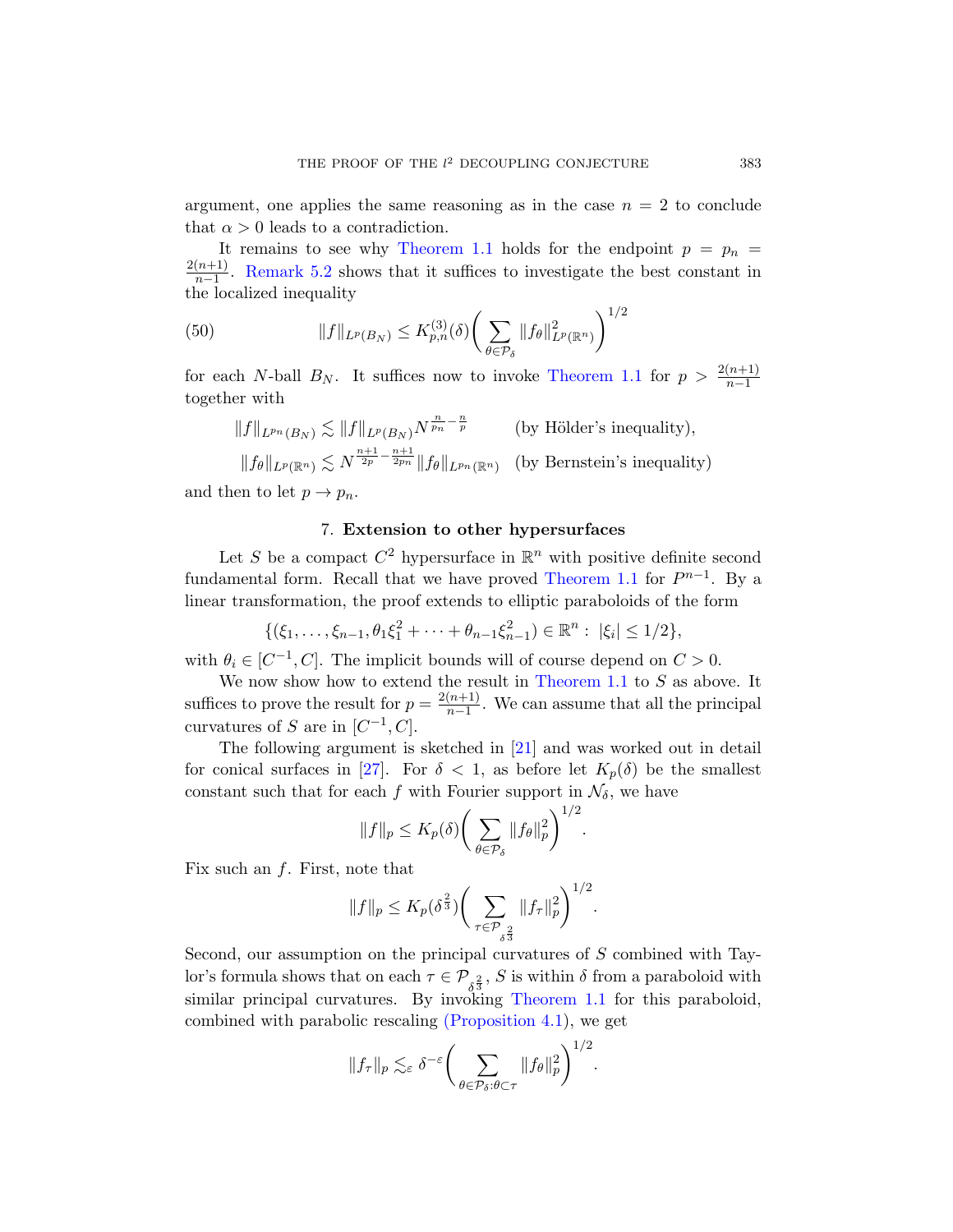For each  $\varepsilon > 0$ , we conclude the existence of  $C_{\varepsilon}$  such that for each  $\delta < 1$ ,

$$
K_p(\delta) \le C_{\varepsilon} \delta^{-\varepsilon} K_p(\delta^{\frac{2}{3}}).
$$

By iteration this immediately leads to  $K_p(\delta) \lesssim_{\varepsilon} \delta^{-\varepsilon}$ .

# 8. Proof of Theorem 1.2

To simplify notation we present the argument for  $n = 3$ . Define the extension operator

$$
E_R g(x_1, x_2, x_3) = \int_R g(\xi_1, \xi_2) e\left(x_1\xi_1 + x_2\xi_2 + x_3\sqrt{\xi_1^2 + \xi_2^2}\right) d\xi_1 d\xi_2
$$

<span id="page-33-0"></span>for a subset  $R$  of the annulus

$$
A_1 = \left\{ (\xi_1, \xi_2) : 1 \le \sqrt{\xi_1^2 + \xi_2^2} \le 2 \right\}.
$$

[It will](#page-1-1) suffice to prove that

(51) 
$$
||E_{A_1}g||_{L^6(B_N)} \lesssim_{\varepsilon} N^{\varepsilon} \bigg(\sum_{S \subset A_1} ||E_S g||_{L^6(w_{B_N})}^2\bigg)^{1/2},
$$

where the sum is over a tiling of  $A_1$  into sectors  $S$  of length 1 and aperture  $N^{-1/2}$ . The idea behind the proof is rather simple; we will apply the decoupling inequality from Theorem 1.1 to the parabola  $(\xi, \frac{\xi^2}{2})$  $\frac{1}{2}$ ). The observation that makes this application possible is the fact that

$$
\left| \left( \sqrt{\xi_1^2 + \xi_2^2} - \xi_1 \right) - \frac{\xi_2^2}{2} \right|
$$

is "small" if  $\xi_1$  is "close" to 1 and  $\xi_2$  is "close" to 0. It remains to quantify the meaning of "small" and "close."

The key step is the following partial decoupling for a "significant" subset of the cone.

PROPOSITION 8.1. Fix  $\nu, \mu > 0$  such that  $2\mu + \nu \leq 1$  and  $2\mu \geq \nu$ . Given intervals  $I \subset [1,2]$  and  $J \subset (-\pi/2, \pi/2)$  of lengths  $N^{-\nu}$  and  $N^{-\mu}$  respectively, consider the sector

$$
S = \left\{ (\xi_1, \xi_2) : \sqrt{\xi_1^2 + \xi_2^2} \in I, \arctan\left(\frac{\xi_2}{\xi_1}\right) \in J \right\}
$$

of length  $N^{-\nu}$  and aperture  $N^{-\mu}$ . For each  $\varepsilon > 0$ , we have

$$
||E_Sg||_{L^6(B_N)} \lesssim_{\varepsilon} N^{\nu\varepsilon} \bigg(\sum_{S' \subset S} ||E_{S'}g||^2_{L^6(w_{B_N})}\bigg)^{1/2},
$$

where the sum runs over a tiling of S into sectors S' of length  $N^{-\nu}$  and aperture  $\sim N^{-\mu-\frac{\nu}{2}}$ .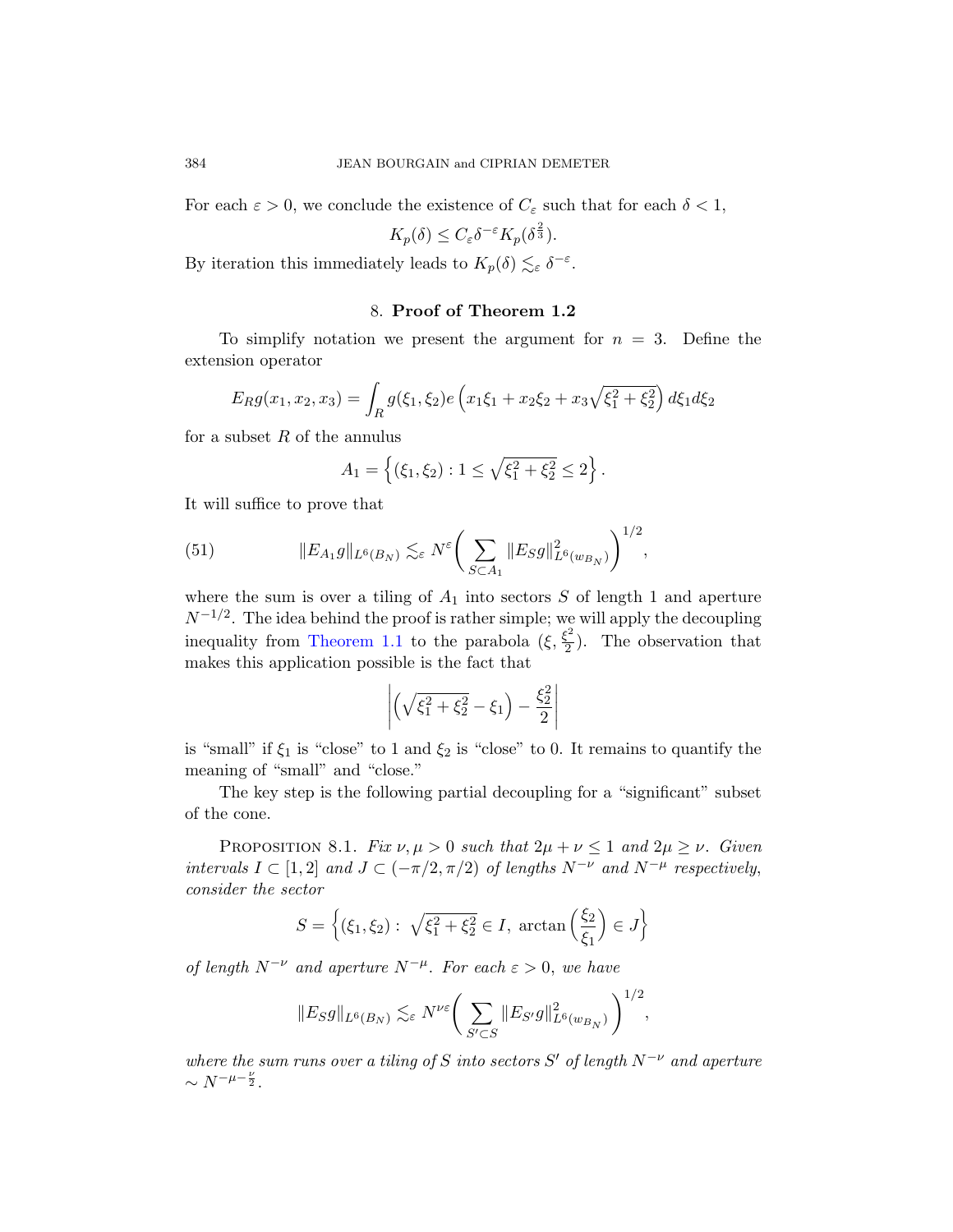<span id="page-34-0"></span>*Proof.* Due to rotational and radial symmetry it suffices to assume  $I =$  $[1, 1+N^{-\nu}]$  and  $J = [N^{-\mu}, 2N^{-\mu}]$ . Moreover, we may also assume that  $\xi_1 > 0$ , which implies, in particular, that

$$
|1 - \xi_1| \lesssim N^{-\nu}, \quad |\xi_2^2| \sim N^{-2\mu}.
$$

Note that for each function  $F = F(x_1, x_2, x_3)$ , we have

$$
(52)\ \ \|F\|_{L^{6}(B_N)} \sim \frac{1}{N^{1/3}}\| \|F(x_1 - y_3, x_2 + y_2, x_3 + y_3)\|_{L^{6}_{y_2, y_3}(B_N)}\|_{L^{6}_{x_1, x_2, x_3}(B_N)}.
$$

We apply this to

$$
F(x_1, x_2, x_3) = E_S g(x_1, x_2, x_3).
$$

Fix  $(x_1, x_2, x_3) \in B_N$ , and evaluate the inner  $L^6$  norm in (52) using the change of variables

$$
(\xi_1, \xi_2) \mapsto (\eta, \xi_2) := \left(\sqrt{\xi_1^2 + \xi_2^2} - \xi_1, \xi_2\right),
$$

whose Jacobian  $J(\eta, \xi_2)$  is nonzero. We get

$$
\left\| \int_{S} g(\xi_1, \xi_2) e\left( x_1 \xi_1 + x_2 \xi_2 + x_3 \sqrt{\xi_1^2 + \xi_2^2} \right) \right\|_{L^6_{y_2, y_3}(B_N)} \times e\left( y_2 \xi_2 + y_3 \left( \sqrt{\xi_1^2 + \xi_2^2} - \xi_1 \right) \right) d\xi_1 d\xi_2 \right\|_{L^6_{y_2, y_3}(B_N)} = \left\| \int h(\eta, \xi_2) e(y_2 \xi_2 + y_3 \eta) d\eta d\xi_2 \right\|_{L^6_{y_2, y_3}(B_N)}.
$$

for some appropriate function h. Note that if  $(\xi_1, \xi_2) \in S$ ,

$$
\left|\eta - \frac{\xi_2^2}{2}\right| = \left|\frac{\xi_2^2\left(\xi_1 + \sqrt{\xi_1^2 + \xi_2^2} - 2\right)}{2\left(\xi_1 + \sqrt{\xi_1^2 + \xi_2^2}\right)}\right| \lesssim N^{-2\mu - \nu}.
$$

It follows that the support of h is inside the  $\delta \sim N^{-2\mu-\nu}$  neighborhood of the parabola

$$
\left\{ \left( \frac{\xi_2^2}{2}, \xi_2 \right), \xi_2 \sim N^{-\mu} \right\}.
$$

We can now invoke the parabolic rescaling Proposition 4.1 and Theorem 1.1 with  $f = \hat{h}$  to conclude that

$$
\left\| \int h(\eta,\xi_2) e(y_2\xi_2 + y_3 \eta) d\eta d\xi_2 \right\|_{L_{y_2,y_3}^6(B_N)}\n\lesssim_{\varepsilon} N^{\varepsilon\nu} \left( \sum_{|H|=N^{-\mu-\frac{\nu}{2}}} \left\| \int_{\xi_2 \in H} h(\eta,\xi_2) e(y_2\xi_2 + y_3 \eta) d\eta d\xi_2 \right\|_{L_{y_2,y_3}^6(w_{B_N})}^2 \right)^{1/2}.
$$

The conclusion of our proposition follows now by changing back to the original variables, using Minkowski's inequality and  $(52)$ .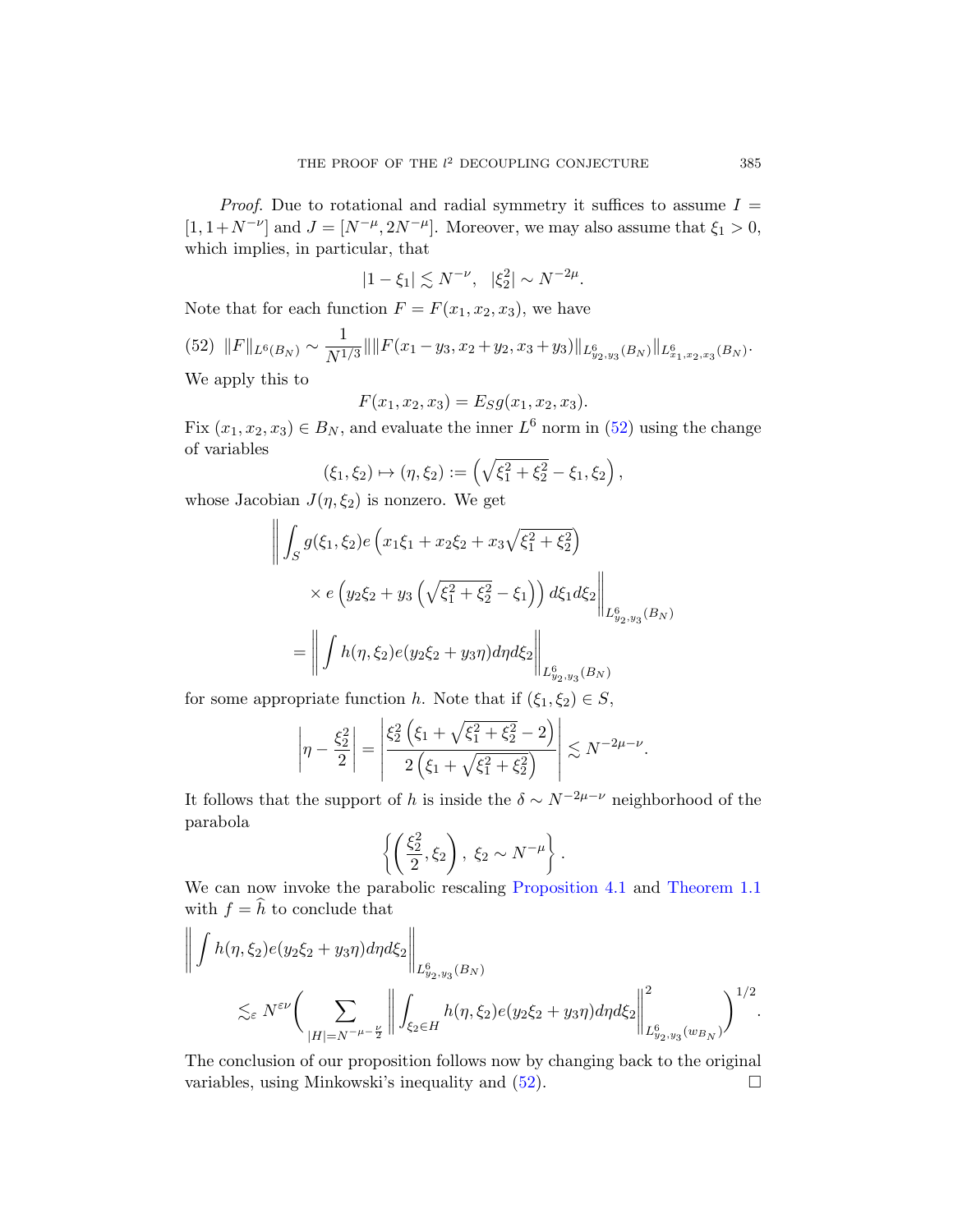By iterating this proposition we get the following result.

PROPOSITION 8.2. Fix  $\nu = \frac{1}{M}$ , with  $M \geq 2$  an integer. Given intervals  $I \subset [1,2]$  and  $J \subset (-\pi/2, \pi/2)$  of lengths  $N^{-\nu}$  and  $N^{-\frac{\nu}{2}}$  respectively, consider the sector

$$
S = \left\{ (\xi_1, \xi_2) : \sqrt{\xi_1^2 + \xi_2^2} \in I, \arctan\left(\frac{\xi_2}{\xi_1}\right) \in J \right\}
$$

of length  $N^{-\nu}$  and aperture  $N^{-\frac{\nu}{2}}$ . We have

$$
\|E_S g\|_{L^6(B_N)}\lesssim_\varepsilon N^\varepsilon\bigg(\sum_{\Delta\subset S}\|E_{\Delta} g\|_{L^6(w_{B_N})}^2\bigg)^{1/2},
$$

where the [sum runs over a](#page-33-0) tiling of S into sectors  $\Delta$  of length  $N^{-\nu}$  and aperture  $\sim N^{-\frac{1}{2}}.$ 

*Proof.* Repeatedly apply Proposition 8.1 with  $\mu = \mu_j = j\frac{\nu}{2}$  $\frac{\nu}{2}$  staring with  $j = 1$  until  $j = M - 1$ .

<span id="page-35-0"></span>We are left with proving that inequality  $(51)$  follows from this proposition. First, note that  $A_1$  can be tiled using  $\sim N^{\frac{3\nu}{2}}$  sectors S of length  $N^{-\nu}$  and aperture  $N^{-\frac{\nu}{2}}$ . Call this collection  $\mathcal{L}_{\nu}$ . Thus, by using the Cauchy-Schwartz inequality and invoking the above proposition, we get for arbitrary  $\varepsilon > 0$ 

<span id="page-35-1"></span>(53)  

$$
||E_{A_1}g||_{L^6(B_N)} \lesssim N^{\frac{3\nu}{4}} \bigg(\sum_{S \in \mathcal{L}_{\nu}} ||E_S g||_{L^6(B_N)}^2\bigg)^{1/2}
$$

$$
\lesssim_{\varepsilon} N^{\varepsilon\nu + \frac{3\nu}{4}} \bigg(\sum_{\Delta \subset A_1} ||E_{\Delta} g||_{L^6(w_{B_N})}^2\bigg)^{1/2},
$$

where the sum runs over a tiling of  $A_1$  into sectors  $\Delta$  of length  $N^{-\nu}$  and apert[ure](#page-35-0)  $\sim N^{-\frac{1}{2}}$ [. W](#page-35-1)e also observe the following easy inequality:

(54) 
$$
||E_{\Delta}g||_{L^{6}(w_{B_N})} \lesssim ||E_{S'}g||_{L^{6}(w_{B_N})},
$$

where S' is the sector in  $A_1$  of length 1 and aperture  $N^{-1/2}$  containing  $\Delta$ . Note that no curvature is involved in this estimate, as the  $N^{-1}$  neighborhood of  $\Delta$  is essentially a rectangular parallelepiped. Since each such  $S'$  contains  $N^{\nu}$  sectors  $\Delta$ , by combining (53) and (54) we conclude that

$$
||E_{A_1}g||_{L^6(B_N)} \lesssim_{\varepsilon} N^{\varepsilon\nu+\frac{3\nu}{4}+\frac{\nu}{2}} \bigg(\sum_{S' \subset A_1} ||E_{S'}g||^2_{L^6(w_{B_N})}\bigg)^{1/2}.
$$

Inequality  $(51)$  now follows by choosing  $\nu$  appropriately small.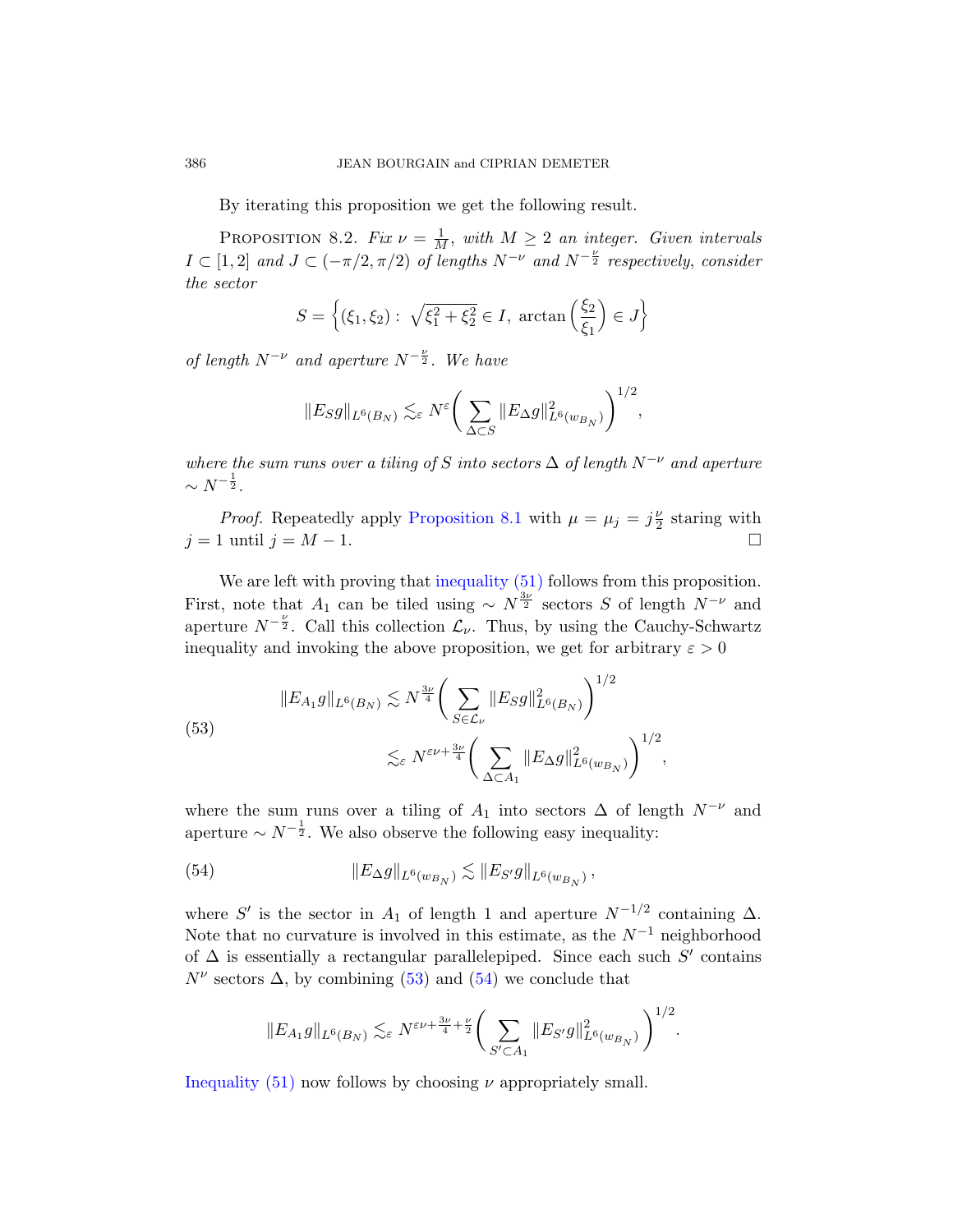#### [References](http://www.ams.org/mathscinet-getitem?mr=2078706)

- <span id="page-36-6"></span><span id="page-36-1"></span><span id="page-36-0"></span>[1] [R. Appelbaum](http://dx.doi.org/10.1112/S0024611504014765) and M. Sharir, Repeated angles in three and four dimensions, SIAM J. Discrete Math. 19 ([2005\), 294–300](http://www.ams.org/mathscinet-getitem?mr=2275834). MR [21781](http://www.zentralblatt-math.org/zmath/en/search/?q=an:1203.42019)03. http://dx.doi.org/10. [1137/S0895480104443941.](http://dx.doi.org/10.1007/s11511-006-0006-4)
- [2] D. BÉKOLLÉ, A. BONAMI, G. GARRIGÓS, and F. RICCI, Littlewood-Paley de[compositi](http://www.ams.org/mathscinet-getitem?mr=1316613)[ons related to sy](http://www.zentralblatt-math.org/zmath/en/search/?q=an:0815.11050)[mmetric cones and Bergman](http://dx.doi.org/10.1112/S0025579300007439) projections in tube domains, Proc. London Math. Soc. 89 (2004), 317–360. MR 2078706. Zbl 1079. 42015. http://dx.doi.org/10.1112/S0024611504014765.
- <span id="page-36-7"></span>[3] J. BENNETT, A. CARBERY, and T. TAO[, On the m](http://dx.doi.org/10.1093/imrn/rnu005)ultilinear restriction and Kakeya conjectures, Acta Math. 196 (2006), 261–302. MR 2275834. Zbl 1203. 42019. http://dx.doi.org/10.1007/s11511-006-0006-4.
- [4] K. D. Boklan[, The asym](http://www.ams.org/mathscinet-getitem?mr=0881101)[ptotic formula i](http://www.zentralblatt-math.org/zmath/en/search/?q=an:0615.10047)n Waring's problem, Mathematika 41 [\(1994\), 329–347.](http://www.numdam.org/item?id=ASNSP_1986_4_13_3_449_0) MR 1316613. Zbl 0815.11050. http://dx.doi.org/10.1112/ S0025579300007439.
- [5] E. Bombieri and J. Bourgain, A pro[blem on sums](http://www.ams.org/mathscinet-getitem?mr=0881102) of two squares, Internat. Math. Res. Notices 2014[, published online: March 18,](http://www.numdam.org/item?id=ASNSP_1986_4_13_3_473_0) 2014. http://dx.doi.org/ 10.1093/imrn/rnu005.
- [6] E. BOMBIERI and H. IWANIEC, On the order of  $\zeta(\frac{1}{2} + it)$ , Ann. Scuola Norm. Sup. Pisa Cl. Sci. 13 [\(1986\), 4](http://www.ams.org/mathscinet-getitem?mr=1208826)[49–472.](http://www.zentralblatt-math.org/zmath/en/search/?q=an:0779.58039) MR 08811[01](http://dx.doi.org/10.1155/S1073792893000066). Zbl 0615.10047. Available at [http://www.n](http://dx.doi.org/10.1155/S1073792893000066)umdam.org/item?id=ASNSP 1986 4 13 3 449 0.
- <span id="page-36-4"></span>[7] E. Bombieri and H. Iwaniec, Some mean-value theorems for exponential sums, Ann. Scuola Norm. Sup. Pisa Cl. Sci. 13 (1986), 473–486. MR 0881102. Zbl 0615.10046. Avai[lable at](http://www.ams.org/mathscinet-getitem?mr=1209299) http:/[/www.numdam.or](http://www.zentralblatt-math.org/zmath/en/search/?q=an:0787.35097)g/item?id=ASNSP 1986 4 13 3 473 0.
- <span id="page-36-5"></span>[8] [J. Bourgain](http://dx.doi.org/10.1007/BF01896020), Eigenfunction bounds for the Laplacian on the n-torus, Internat. Math. Res. Notices 1993, no. 3, 61–66. MR 1208826. Zbl 0779.58039. http: //dx.doi.org/10.1155/S1073792893000066.
- <span id="page-36-3"></span>[9] [J. Bo](http://www.zentralblatt-math.org/zmath/en/search/?q=an:1169.35054)urgain, Fourier transform restriction phenomena for certain lattice subsets and applications to nonlinear evolution equations. I. Schrödinger equations, Geom. Funct. Anal. 3 (1993), 1[07–156.](http://www.ams.org/mathscinet-getitem?mr=3038558) MR 1209299. Zbl 0787.35097. [http://dx.doi.org/10.1007/BF0189602](http://dx.doi.org/10.1007/s11856-012-0077-1)0.
- <span id="page-36-2"></span>[10] J. BOURGAIN, On Strichartz's inequalities and the nonlinear Schrödinger equation on irrational tori, in Mathematical Aspects of Nonlinear Dispersive Equations, Ann. [of Math](http://dx.doi.org/10.1093/imrn/rnu036). Stud. 163, Princeton Univ. Press, Princeton, NJ, 2007, pp. 1–20. MR 2331676. Zbl 1169.35054.
- [11] J. Bourgain, Moment inequalities for trigonometric polynomials with spectrum in curved hypersurfaces, Israel J. Math. 193 (2013), 441–458. MR 3038558. Zbl 1271.42039. http://dx.doi.org/10.1007/s11856-012-0077-1.
- [12] J. BOURGAIN and C. DEMETER, New bounds for the discrete Fourier restriction to the sphere in 4D and 5D, Internat. Math. Res. Notices 2014, published online: March 13, 2014. http://dx.doi.org/10.1093/imrn/rnu036.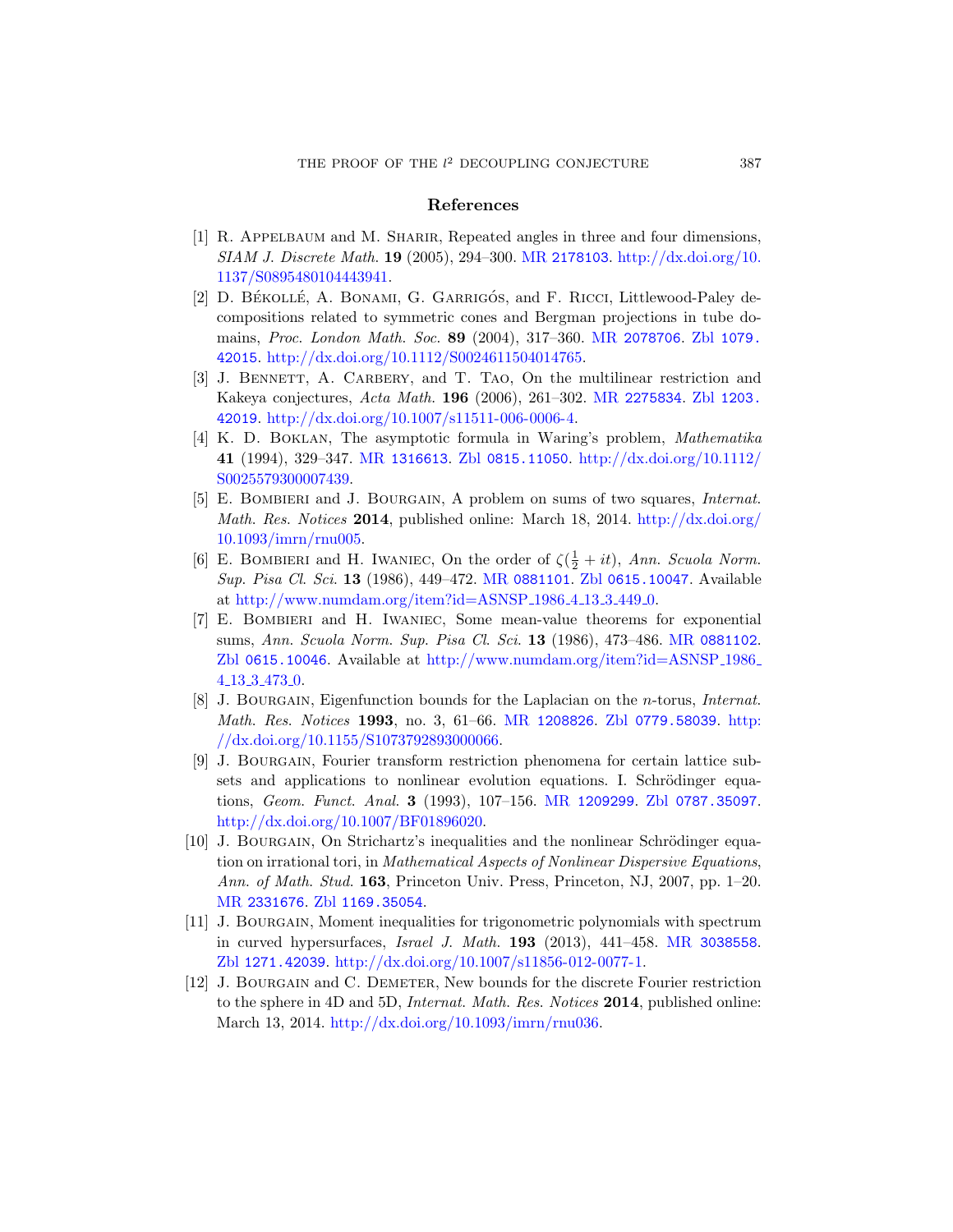- <span id="page-37-4"></span><span id="page-37-1"></span>[13] J. BOURGAIN and C. DEMETER, Improved estimates for the discrete Fourier restriction to the [higher dimen](http://www.ams.org/mathscinet-getitem?mr=2329549)s[ional sphere,](http://www.zentralblatt-math.org/zmath/en/search/?q=an:1126.14025) *Illi[nois J](http://dx.doi.org/10.1112/plms/pdm001). Math.* 57 (2013), 213– [227.](http://dx.doi.org/10.1112/plms/pdm001) MR 3224568. Zbl 06322990. Available at http://projecteuclid.org/euclid. ijm/1403534493.
- [14] J. BOURGAIN and L. GUTH, Bounds on oscillatory integral operators based on [multil](http://www.zentralblatt-math.org/zmath/en/search/?q=an:1267.42014)[inear estimates,](http://dx.doi.org/10.1016/j.jfa.2013.01.012) Geom. Funct. Anal. 21 (2011), 1239–1295. MR 2860188. Zbl 1237.42010. http://dx.doi.org/10.1007/s00039-011-0140-9.
- <span id="page-37-5"></span>[15] R. DE LA BRETÈCHE, Répartition des points rationnels sur la cubique de Segre, [Proc](http://www.ams.org/mathscinet-getitem?mr=2600446). Lond. [Math](http://www.zentralblatt-math.org/zmath/en/search/?q=an:1189.35301). Soc. 95 [\(2007\), 69–155.](http://dx.doi.org/10.3934/cpaa.2010.9.483) MR 2329549. Zbl 1126.14025. http:  $//dx.doi.org/10.1112/plms/pdm001.$
- <span id="page-37-2"></span>[16] A. CARBERY and S. I. VALDIMARSSON, [The endpoint](http://www.arxiv.org/abs/1401.1873) multilinear Kakeya theorem via the Borsuk-Ulam theorem, J. Funct. Anal. 264 (2013), 1643–1663. MR 3019726. Zbl 1267.42014. http://dx.doi.org/10.1016/j.jfa.2013.01.012.
- <span id="page-37-6"></span><span id="page-37-3"></span>[17] F. Catoire and [W.-M. W](http://www.arxiv.org/abs/1307.0051)ang, Bounds on Sobolev norms for the defocusing nonlinear Schrödinger equation on general flat tori, Commun. Pure Appl. Anal. 9 (2010), 483–491. MR [2600446](http://www.ams.org/mathscinet-getitem?mr=2546636). Zbl [1189.35301](http://www.zentralblatt-math.org/zmath/en/search/?q=an:1196.42010). h[ttp://](http://dx.doi.org/10.1017/S001309150700048X)dx.doi.org/10.3934/cpaa. [2010.9.483.](http://dx.doi.org/10.1017/S001309150700048X)
- <span id="page-37-0"></span>[18] C. DEMETER, Incidence theory and discrete restriction estimates. arXiv 1401. 1873.
- [19] S. DEMIRBAS, Local well-posedness for 2-D Schrödinger equation on irrational [tori and bounds on Sobolev norms.](http://dx.doi.org/10.1090/conm/505/09923) arXiv 1307.0051.
- <span id="page-37-8"></span>[20] G. GARRIGÓS and A. SEEGER, On plate decompositions of cone multipliers, Proc. [Edinb](http://www.ams.org/mathscinet-getitem?mr=1464372). Math. Soc. 52 (2009[\), 631–651.](http://dx.doi.org/10.1112/S002557930001192X) MR 2546636. Zbl 1196.42010. http: //dx.doi.org/10[.1017/S001309150](http://www.zentralblatt-math.org/zmath/en/search/?q=an:0880.11031)700048X.
- <span id="page-37-7"></span>[\[21\]](http://dx.doi.org/10.1112/S002557930001192X) G. GARRIGOS and A. SEEGER, A mixed norm variant of Wolff's inequality for paraboloids, in Harmonic Analysis and [Partial Differen](http://www.ams.org/mathscinet-getitem?mr=3273490)tial Equations, Contemp. Math. 505[, Amer. Math. Soc., P](http://dx.doi.org/10.1112/plms/pdu025)rovidence, RI, 2010, pp. 179–197. MR 2664568. Zbl 1202.42021. http://dx.doi.org/10.1090/conm/505/09923.
- [22] G. Greaves, Som[e Diophantine](http://www.ams.org/mathscinet-getitem?mr=2746348) [equations with al](http://www.zentralblatt-math.org/zmath/en/search/?q=an:1210.52004)[most a](http://dx.doi.org/10.1007/s11511-010-0055-6)ll solutions trivial, Math[ematika](http://dx.doi.org/10.1007/s11511-010-0055-6) 44 (1997), 14–36. MR 1464372. Zbl 0880.11031. http://dx.doi.org/10. 1112/S002557930001192X.
- [\[2](http://www.ams.org/mathscinet-getitem?mr=1544776)3] [Z. Guo](http://www.zentralblatt-math.org/zmath/en/search/?q=an:51.0153.01), T. Oh, and Y. WANG[, Strichartz estimates f](http://dx.doi.org/10.1007/BF01216795)or Schrödinger equations on irrational tori, Proc. Lond. Math. Soc. 109 (2014), 975–1013. MR 3273490. Zbl 1303.35099. http:[//dx.doi.org/1](http://www.ams.org/mathscinet-getitem?mr=1141318)[0.1112/plms/pdu0](http://www.zentralblatt-math.org/zmath/en/search/?q=an:0749.52014)25.
- [24] L. GUTH[, The endpoint](http://dx.doi.org/10.1016/0097-3165(92)90094-B) case of the Bennett-Carbery-Tao multilinear Kakeya conjecture, Acta Math. 205 (2010), 263–286. MR 2746348. Zbl 1210.52004. http:  $//dx.doi.org/10.1007/s11511-010-0055-6.$
- [25] V. JARNÍK, Uber die Gitterpunkte auf konvexen Kurven, *Math. Z.* 24 (1926), 500–518. MR 1544776. Zbl 51.0153.01. http://dx.doi.org/10.1007/BF01216795.
- [26] J. PACH and M. SHARIR, Repeated angles in the plane and related problems, J. Combin. Theory Ser. A 59 (1992), 12–22. MR 1141318. Zbl 0749.52014. http://dx.doi.org/10.1016/0097-3165(92)90094-B.